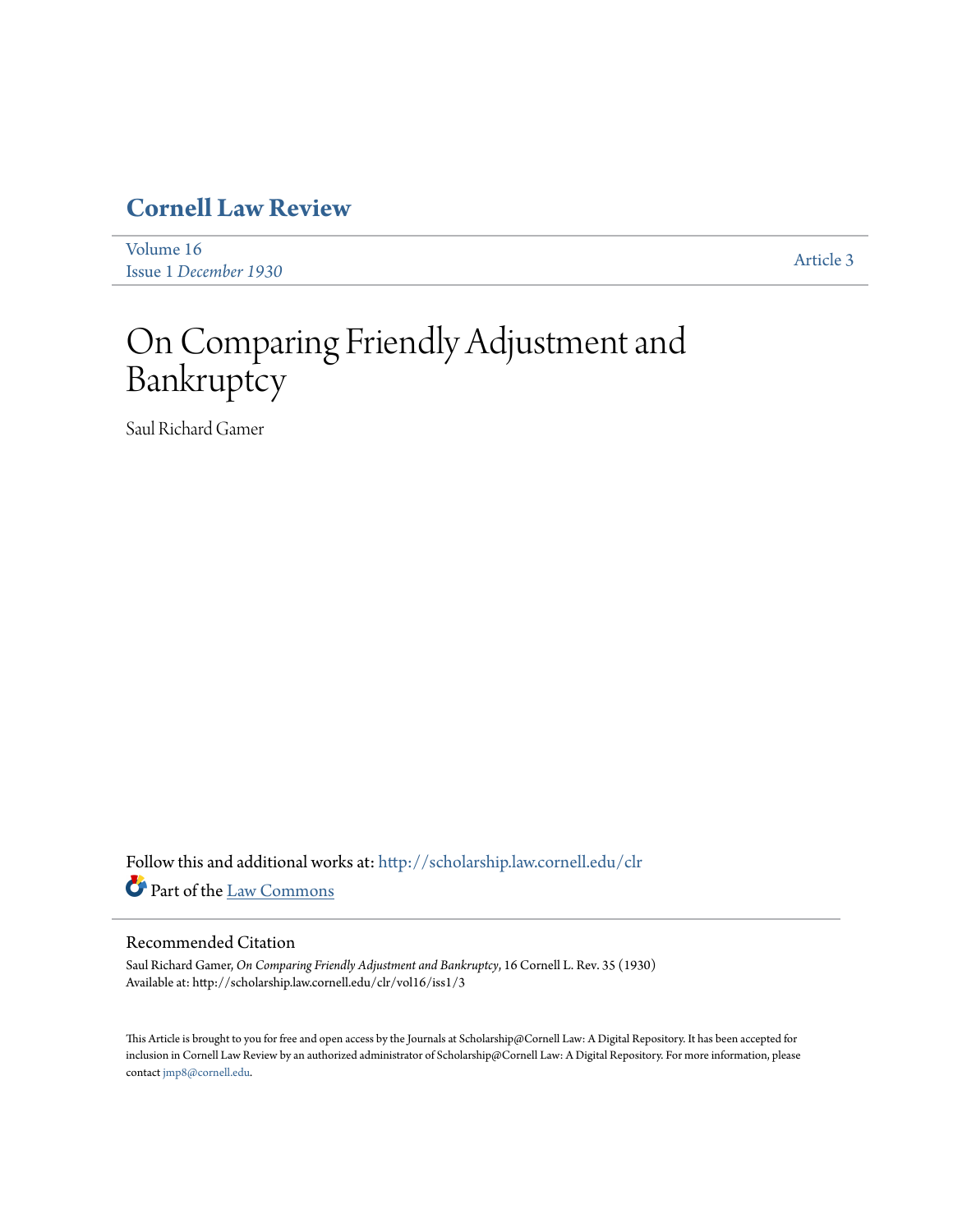# ON COMPARING "FRIENDLY ADJUSTMENT" AND BANKRUPTCYt **SAUL RICHARD** GAMER\*

The dissatisfaction in which our judicial machinery stands is such that any process of settlement labelled popularly "out of court" or technically "extra-legal" or "extra-judicial" has come to have a connotation synonymous with, if not perfection, at least unquestioned superiority. Because of court delays, cumbersome machinery, questionable attorney methods, incompetence of judges, and the expense incident to judicial settlements, conciliation, arbitration and extrajudicial settlements are assuming positions of undeniable importance in all branches of the law.<sup>2</sup> It has recently attained prominence in the field of insolvency liquidation. Here, the characteristic phrase employed for the particular substitution for court machinery is "friendly adjustment."

This article is intended to be an examination of some of the claims of superiority of the "friendly adjustment" system over the bankruptcy system in the matter of liquidating insolvent estates. Mr. Billig in his recent excellent articles expounding such claims,<sup>2</sup> has defined "friendly adjustment" as being "that type of settlement or liquidation effected through the co-operation of the insolvent debtor with his creditors."<sup>3</sup> This would, however, seem to be more of a hope and an enthusiastic conclusion than a definition. In theory, it might equally be applicable to that type of liquidation effected under the Federal Bankruptcy Act.' There can be many types of "friendly adjustment." Any settlement without court intervention may be so termed.

\*Research Assistant, 1929-193o, Yale University School of Law.

'Lauer, *Conciliation- Cure For The Luw's Delay,* (1928) **136 ANN. OF THE** Am. **AcADEmY** OF PoL. **AND** Soc. **SCMENCE** 54.

'Billig, *What Price Bankrupfcy: A Plea for "Friendly Adjustment"* (1929) L4 CORNELL LAw **QUARTERLY** 413; Billig, *Extra Judicial Administration of Insolvent Estates: A Study of Recent Cases* **(1930) 78** U. OF PA. L. **REv. 293.**

tThis article was prepared while engaged in the Yale School of Law study and investigation of Bankruptcy in New Jersey, under the direction of Professor William **0.** Douglas. Acknowledgments are made to Paul **0.** Ritter, Esq., of the Pennsylvania Bar, who was also engaged. in the study, and to George C. Levin, Esq., of the New York and Connecticut Bars, for valuable aid and criticism.

<sup>&#</sup>x27;Billig, *Extra-Judicial Administration of Insolvent Estates, supra* note 2, at **295.**

<sup>&</sup>quot;'The present Bankruptcy Act is founded on the democratic principle of creditors' suffrage-it is the creditors who elect the trustee to administer the estate." **2 REmNGTON,** BANKRUPTCY **(1923** ed.) §1097.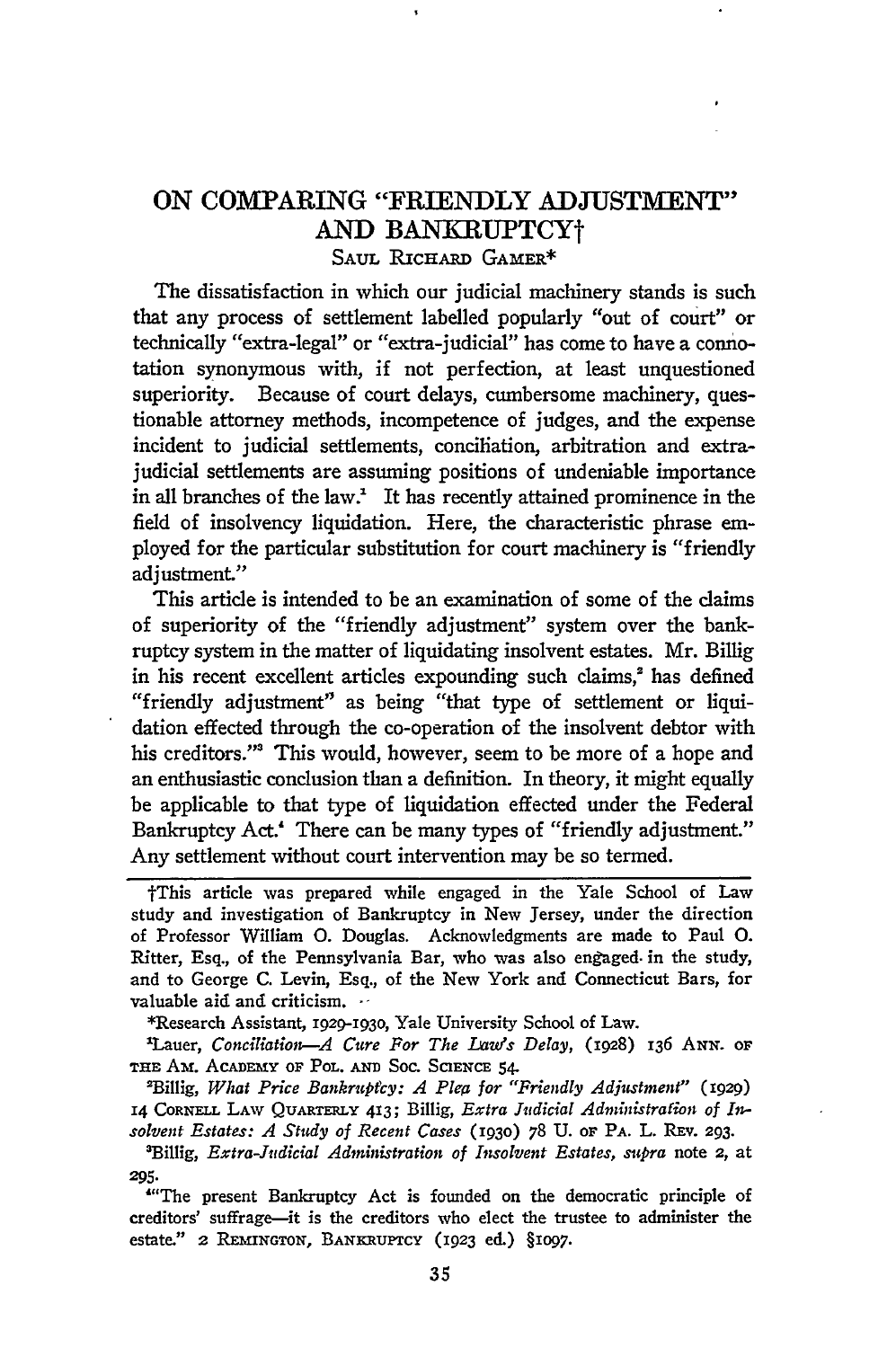The "Friendly Adjustment" considered here is that type of extralegal insolvent estate settlement or liquidation which is carried out by means of adjustment bureaus approved by and operated under a business men's association called the National Association of Credit Men. This method, the most outstanding of any of the extra-legal settlements that fall under the head of "friendly adjustment," briefly, is as follows: When the case is once accepted by the bureau, the liquidation is carried out by means of an assignment for the benefit of creditors or deed of trust, made to the bureau liquidator as trustee. The trust deed invariably empowers the trustee to sell the assets of the estate, and distribute the proceeds to creditors after deducting the expenses of administration.<sup>5</sup> These expenses normally consist of approximately a io% fee of the net assets realized. Other features of the plan will subsequently appear as incident to the discussion.

It is proposed neither to make a "defense" of, nor an "attack" upon either system, although, as the nature of the previous discussion has been only to select and emphasize the defects in bankruptcy, completing the picture would almost necessarily require counteractive treatment. It is merely intended herein to illustrate what is considered to be the inaccuracy of some of the contentions that have been presented for each pro and con, to illustrate thenecessity of tempering other arguments and to offer still others unmentioned. By thus presenting a clearer comparison of the two systems, it is hoped to demonstrate wherein lies the superiority of one over the other, and what the word "superiority" in this regard should be taken to mean.

It will, of course, be impossible to consider fully all of the phases wherein these systems are held to be respectively effective, since this would practically require a complete diagnosis of each. The task obviously would be stupendous. Hence, only a few of the major, outstanding problems that already have been treated will be discussed, and with an eye only to comparisons. In general, these will be treated in the scheme in which the problems have already been presented by Mr. Billig: **(i)** The merchandising or marketing problem, namely, the methods of best reducing the assets to cash; (2) Creditor co-operation; (3) High cost of administration and consequent low returns to creditors.

<sup>&</sup>quot;The present law goes further than any Bankruptcy statute either here or elsewhere in giving creditors the right to choose the trustees." **2** COLLIER, **BANK-**R~urcy (I3th ed. **1923)** ioi8.

<sup>&</sup>lt;sup>5</sup>For a detailed description of these bureaus and their methods of handling a case, see Billig, *What Price Bankruptcy: A4 Plea for "Friendly Adjustment",* supra note 2, at 425. Also see *In Defense of the Nation's Receivables* (1027) BULL. NAT. Ass'N OF CREDIT MEN.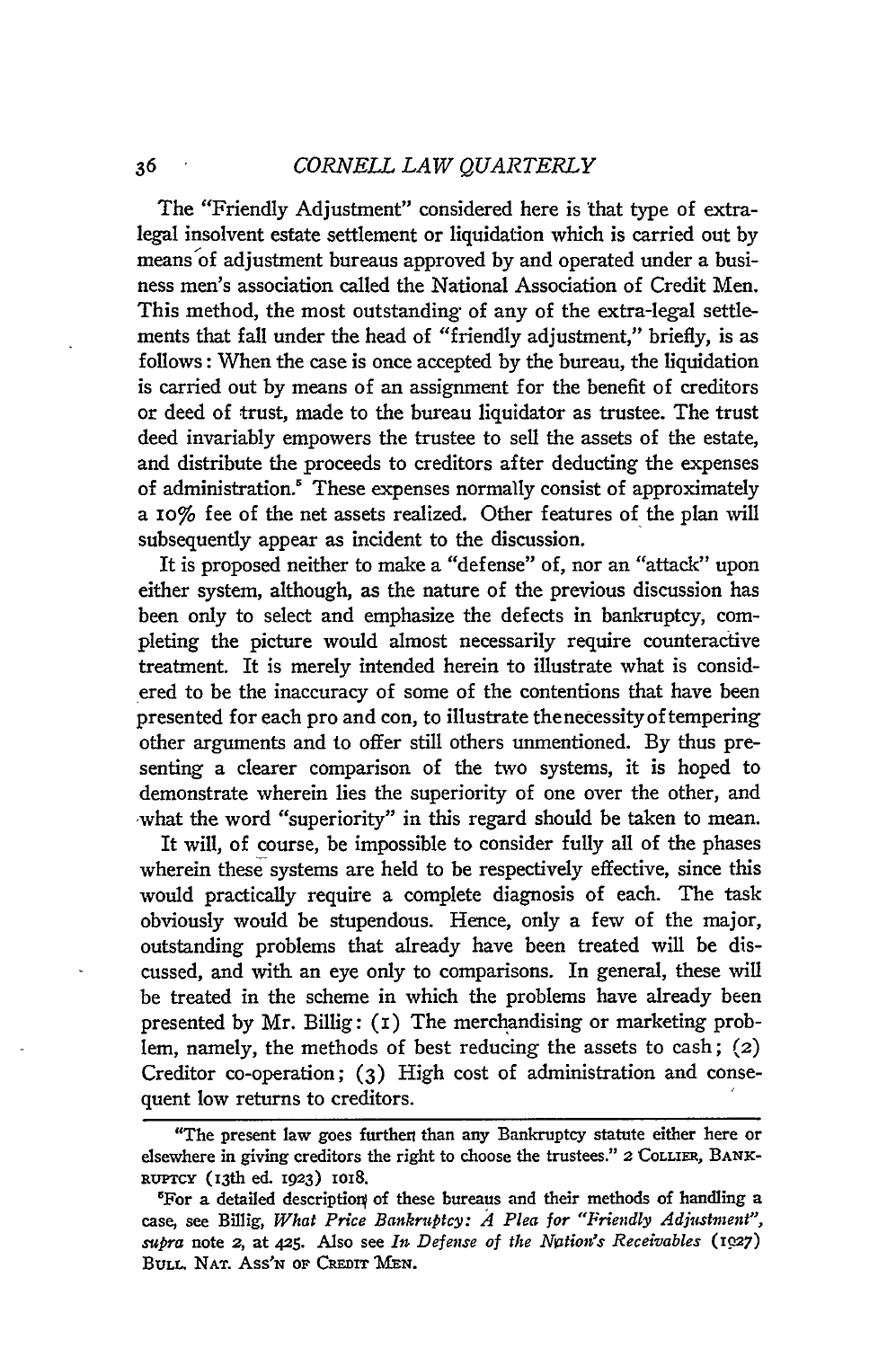#### I. PROBLEM OF MARKETING THE ASSETS

#### *A. Legal* vs. *Economic*

The underlying objection to the present bankruptcy administration of insolvent estates is that it is said to be treated as essentially a legal and not an economic function; whereas friendly adjustment is allegedly founded upon the hypothesis that "the disposition of an insolvent debtor is a business and not a legal function."' The friendly adjustment type of liquidation need adhere to no rigid outline of procedure. Sales and distribution are accomplished with regard only for rules of business acumen. Quick sales are effected.\* Creditors are constantly kept informed while the estate is speedily liquidated. The court and its legalities, petitions,<sup>7</sup> and lawyers are thereby eliminated,<sup>8</sup> the liquidation being regarded as essentially a business function.

In innumerable ways are the above considerations true.' An organization with a large office force of constantly employed workers should be able to liquidate a great number of cases efficiently and cheaply. The work could be handled on a large scale, with business economies that can not be taken advantage of by the "single case" bankruptcy machinery.<sup>10</sup> Where it is possible so to do it, failure to adjust the

<sup>6</sup>Billig, *What Price Bankruptcy: A Plea for Friendly Adjustment, supra note* **2,** at **426.**

"See Report of the Joint Committee of the Association of the Bar of the City of New York, The New York County Lawyer's Ass'n and the Bronx County Bar Ass'n, IN **THE** MATTER OF **AN INQUmY INTO** THE ADMINISTRATION OF BANK-RUPTS' ESTATES (i930) **151.**

"'Legal fees are the most important single item of bankruptcy expense." *Ibid. 29.*

<sup>9"</sup>Administration has become not only a burden to the courts, but legalistic, long drawn out... It has developed on the part of business men an attitude towards the bankruptcy system of distrust and even disgust. Increasingly, in this District, as in other sections of the country, they are turning to other methods of liquidating insolvent estates." *Ibid. 7.*

"The administration of estates should be placed upon a business-like basis." *Ibid. 12.*

Rosenberg, *Put The Bankruptcy Business In The Hands of Experts,* Forbes Mag., April *I, 1929,* at x4.

<sup>10</sup>Report by the Committee on Bankruptcy Reform, THE MERCHANTS' ASS'N OF NEW YORK, (924) **44.**

Report, IN **THE** MATTER OF **AN** INQUIRY, ETC., *supra* note *7,* at 84:

"The appointment of a special receiver for each bankruptcy is about as modern a method of administering a bankrupt's estate as it would be to appoint a special attorney for the prosecution of each crime....It is a most expensive method of administering bankrupt estates, for, if ordinary business principles of organization and administration were applied, the first effort at economy would be in the direction of consolidating proceedings, reducing overhead, and departmentalizing the work."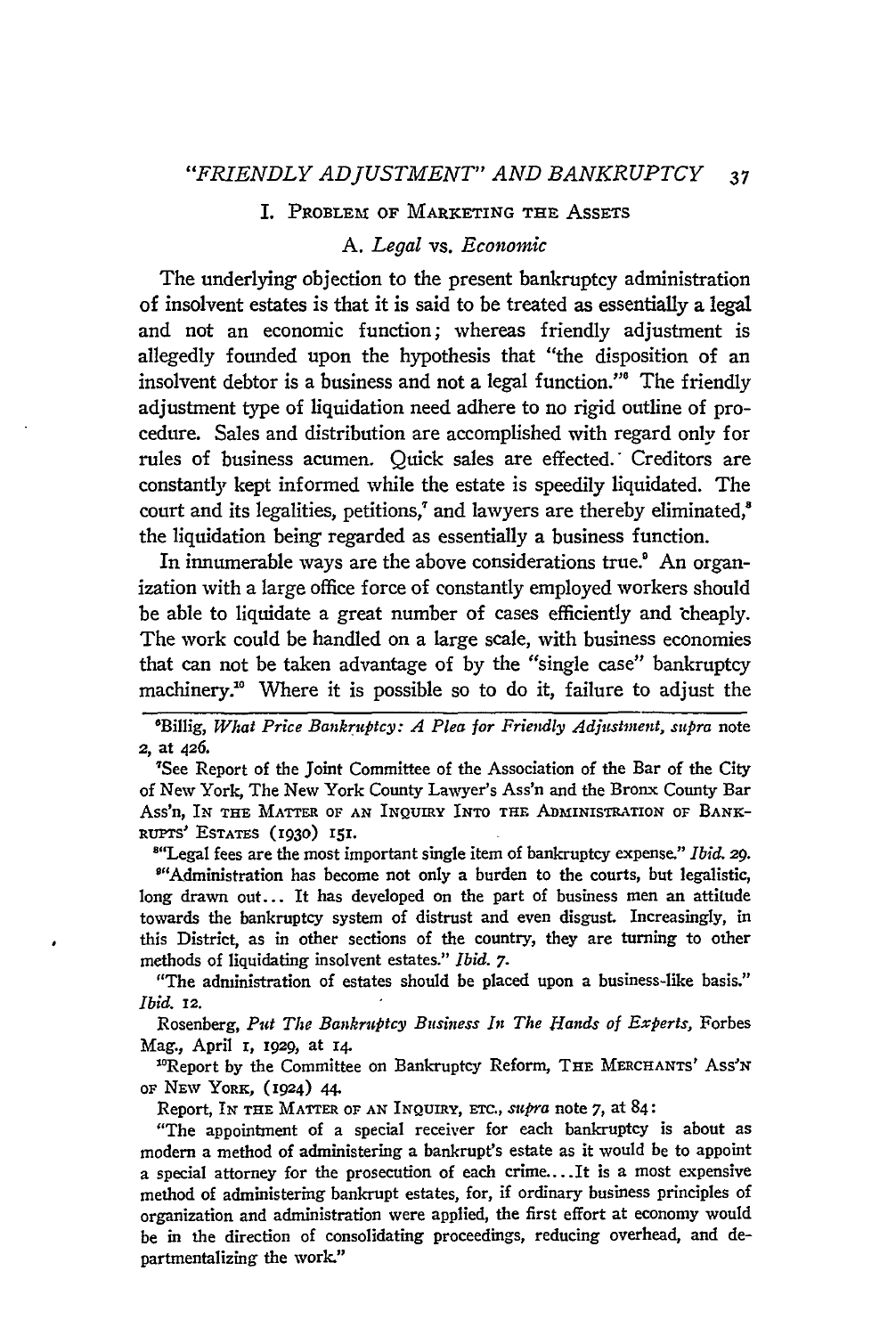38

liquidating machinery so as to gain such advantages is obviously wasteful. Thus, this phase of the problem also suitably finds a place under the third heading "High Cost of Administration", and the discussion here presented should also there be considered equally applicable.

The "business" technique, however, is one that is more than likely not to lend itself to the conditions and problems actually encountered. This is so because there are a vast number of considerations other than that of an efficient business mill turning out hundreds of cases. As a broad statement, it is difficult to understand how the administration of any technical, statutory enactment involves solely "business" rather than "legal" methods, if a distinction must be made between the two.<sup>11</sup> Few, it would seem, in this present day would dispute either the actual business necessity of a national bankruptcy act of some sort. The National Association of Credit Men itself was far-sighted enough to be among the original advocates of a bankruptcy statute.<sup>12</sup> Where any statutory enactment is involved, it would appear

The statement has also been made that "the services of these lawyers cannot be dispensed with under the prevailing system." Billig, *What Price Bankruptcy: A Plea for "Friendly Adjustment", supra* note 2, at 42o. This is not wholly accurate. In the Yale School of Law Study of Bankruptcy cases in the District of New Jersey, it was found that out of ioo cases picked at random, in **1o** the trustee hadj no attorney, in 4 the receiver had no attorney, and in **3,** neither had attorneys. This was probably aided by the fact that such receivers or trustees were attorneys themselves. In like manner, it has been suggested that the "official receiver" should preferably consist of a lawyer and legal staff, because of the legal services and knowledge required at every turn of the receiver's routine duties. See Report, **THE** MEaCHAN s' **Ass'N** OF NEv **YORK,** *supra* note io, at 46.

In New York City, however, "an examination which we made **of** 854 cases prior to the appointment of the Irving Trust Co. disclosed that in every one of them, there was an attorney for the receiver". Report, IN **THE** MATTER OF **AN IxQUIRY, ETc.,** *spra* note **7,** at io8. At present, however, the Irving Trust Co. does not employ attorneys in every case.

"Billig, *Extra-Judicial Administration of Insolvent Estates, supra* note **2,** at **317.**

<sup>&</sup>quot;Might **it** not seem that "business" and "law" are so intimately bound together in this connection that it is extremely difficult to draw a line between the two? The so-called "legalistic" theory, calling for petitions to the court **by** the receiver and trustee to do such acts as "selling real estate at auction, redeeming property from a lien, selling property subject to a lien, or selling perishable property." (Billig, *Extra-Judicial Administration of Insolvent Estates, supra* note **2,** at **27)** is mainly for the purpose of allowing creditors to be heard so that they may handle these matters according to their own business-like judgment and methods.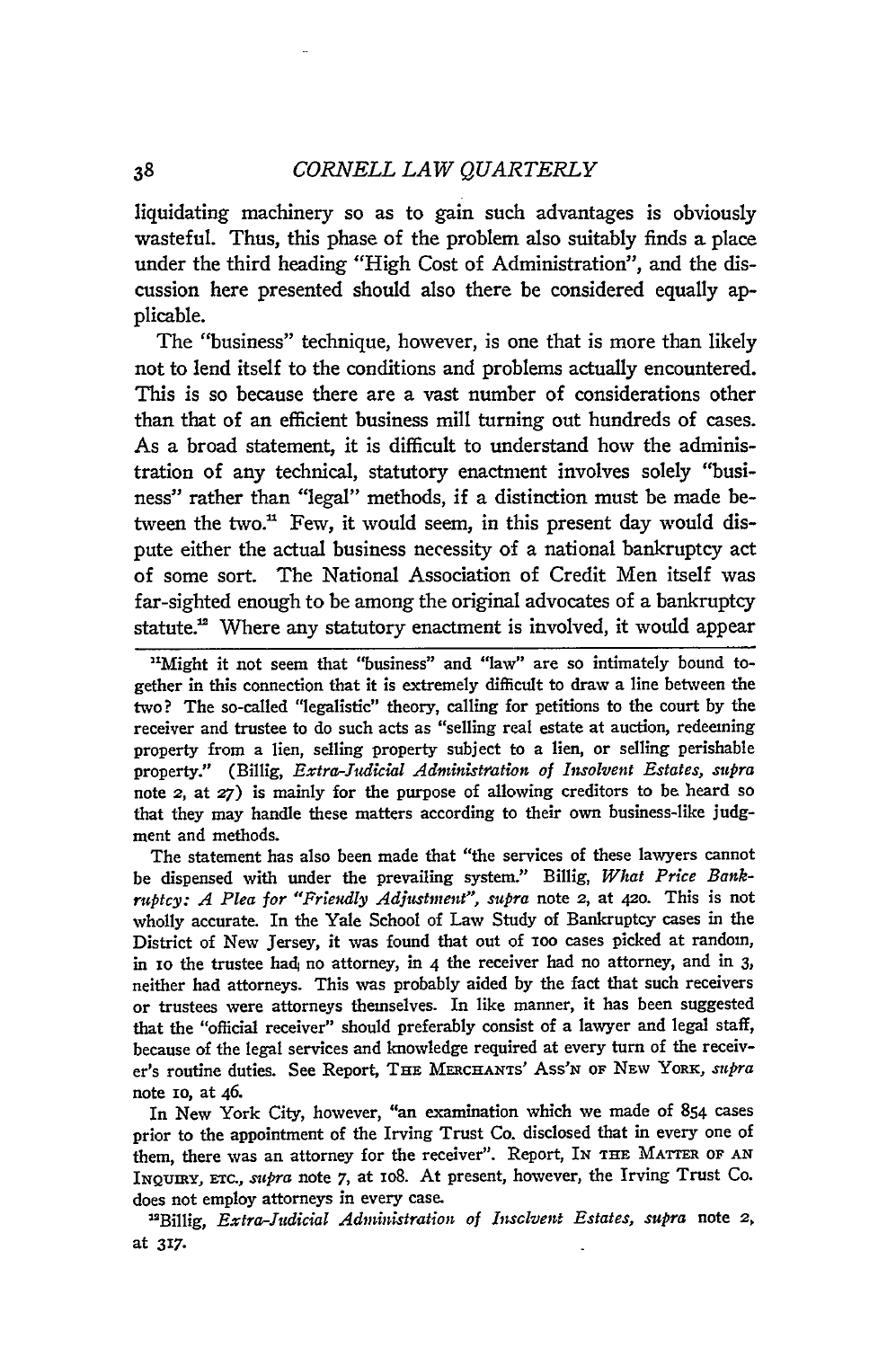to be axiomatic that the lawyer's presence is not superfluous, if not absolutely necessary. Words must be interpreted, "legislative intent" must be determined, a body of precedents develop that must be known or be able to be discovered.—the innumerable situations calling for the laywer's and the court's services where any statute is involved are too obvious to require further elaboration."

But especially in the administration of a statute such as the Bankruptcy Act something in the nature of a "legal" technique would seem peculiarly useful. The collapse of a business structure or of an individual's affairs invariably leaves a tangle with which the lawyer can best cope. There is very often more than the simple matter of marshalling the assets, selling them and distributing the proceeds to creditors. After first solving the often difficult problem of what comprises the estate,<sup>14</sup> encumbrances which must be removed offer legal stumbling blocks. Discovering the number of liens, mortgages, conditional sale agreements, and examining their effect and validity often present bewildering situations. A "business man" would naturally be lost in the maze of entanglements commonly encountered in the administration of this particular type of estate.<sup>15</sup> In the further problem of the fraudulent failure, it would seem that the law with its definitions, and the lawyer with his knowledge and interpretations of the law are both necessary. And as would be expected, friendly adjustment by admission is neither capable nor desirous of handling a so-called "fraudulent" failure." In support of the contention that only a negligible number of bankruptcies falls into this category, the average failure being one of mere business inefficiency," Bradstreet's figures as to the causes of business failures are offered in evidence,' and the common, inherent feeling is invoked that most men, including

*17Ibid.* **297;** Billig, *What Price Bankruptcy: A Plea for "Friendly Adjustment", supra* note **2,** at 417.

<sup>&</sup>lt;sup>14</sup>See report, In THE MATTER OF AN INQUIRY, ETC., *supra* note 7, at 12, 25.

<sup>&</sup>lt;sup>14</sup>Bonbright and Pickett, Valuation to Determine Solvency Under The Bank*ruptcy Act,* (1929) **20** CoL. L. REv. **582,** 596.

<sup>&</sup>lt;sup>15</sup>The situation would appear somewhat comparable to that encountered in the administration of decedents' estates with its attendant collapse of affairs, in which statutory enactments, and therefore court administration and lawyers' services are necessary.

<sup>&</sup>quot;Billig, *Extra-Judicial Administration of Insolvent Estates, supra* note 2, at 296.

<sup>&</sup>quot;sBillig, *Extra-Judicial Administration of Insolvent Estates, supra* note 2, at 297, n. 10; Billig, What Price Bankruptcy: A Plea for "Friendly Adjust*inent", supra* note 2, at 417, n. **22** (a).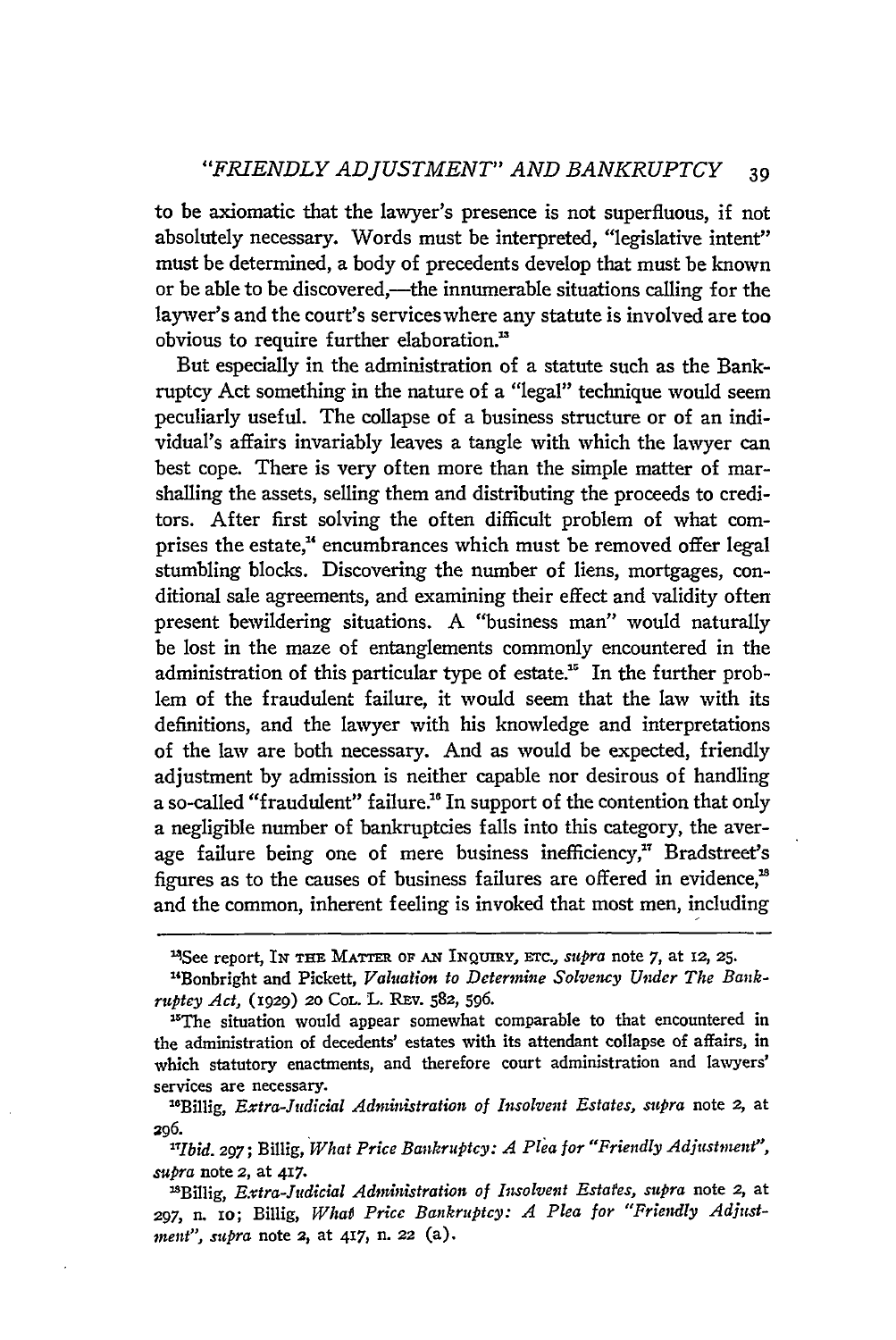#### 40 *CORNELL LAW QUARTERLY*

business men, are honest. But such an analysis of the causes of failures,<sup>10</sup> placing as it does in definite, cut-and-dried categories every failure, attributing to each, one specific "cause", like pegs fitting exactly into holes, cannot be accepted as of significant value. The complicated causes for business failures cannot be so reduced to pigeon-holed conclusions, for the factors entering into any given case are innumerable. The Yale School of Law investigation finds them social, medical, psychological and economic.<sup>25</sup> Furthermore, the mere cursory reading of the records of a large number of closed bankruptcy cases leaves one with the firm conviction thataffirmative "fraud" as a cause enters into many more cases than have been so classified.<sup>21</sup> And still further investigation discloses that even thoughthemajor, outstanding "cause" of large numbers of cases cannot be attributed to the one word "fraud", nevertheless situations approaching the "illegal" and "fraudulent" crop up everywhere in such cases. A bankrupt who has been rendered such by reason of a motor vehicle acci-

<sup>104</sup>The Bradstreet report on causes of business failures in the United States during 1928 states that, out of 20,373 such failures, 6396 were caused by the incompetence of the insolvent; 7290 resulted from his lack of capital; and such specific conditions as disaster, war and fioods were responsible for 3613 others. Only 544 of the failures reported were caused by fraudulent conduct on the part of the insolvent. The remainder were brought about by inexperience, unwise credits, neglect of business affairs and competition." Billig, *Extra-Judicial Administration of Insolvent Estates, supra* note 2, at **297.**

"The typical "cause" of many failures would have to **be** explained in terms similar to these: "...a combination of rent too high for the volume of business reasonably handled **by** a business man of the particular type studied with an unusual amount of family illness, the condition being aggravated **by** a lack of caution on the part of certain large creditors in extending credit. The whole combination of circumstances, however, led to an easily avertable insolvency if the debtor had not finally become involved with 'loan shark' agencies."

See Clark, Douglas **&** Thomas, *The Business Failures Project-A Problem in Methodology* **(930) 39** YALE L. **J. 1013.**

'This mainly because of the large numbers of no-asset cases which slip **by** with no or inadequate investigations, so that the causes of these failures are never made clear, though many show almost ummistakable signs of fraud. Creditors are unwilling to **go** to the expense of conducting private investigations which they feel they should not bear, or which would be exceedingly difficult to prove, thereby involving larger losses than already suffered.

The author examined over i,ooo cases closed during the fiscal year 1928-1929 in New Jersey.

Also, see Wisehart, *Have You The Right To Be In Business?,* Am. Mag., Aug. **i93o,** at 27, quoting Federal Judge Clark of the New Jersey District.... "a large majority of those who are benefiting by the Bankruptcy Act are incompetent or unethical business experimenters."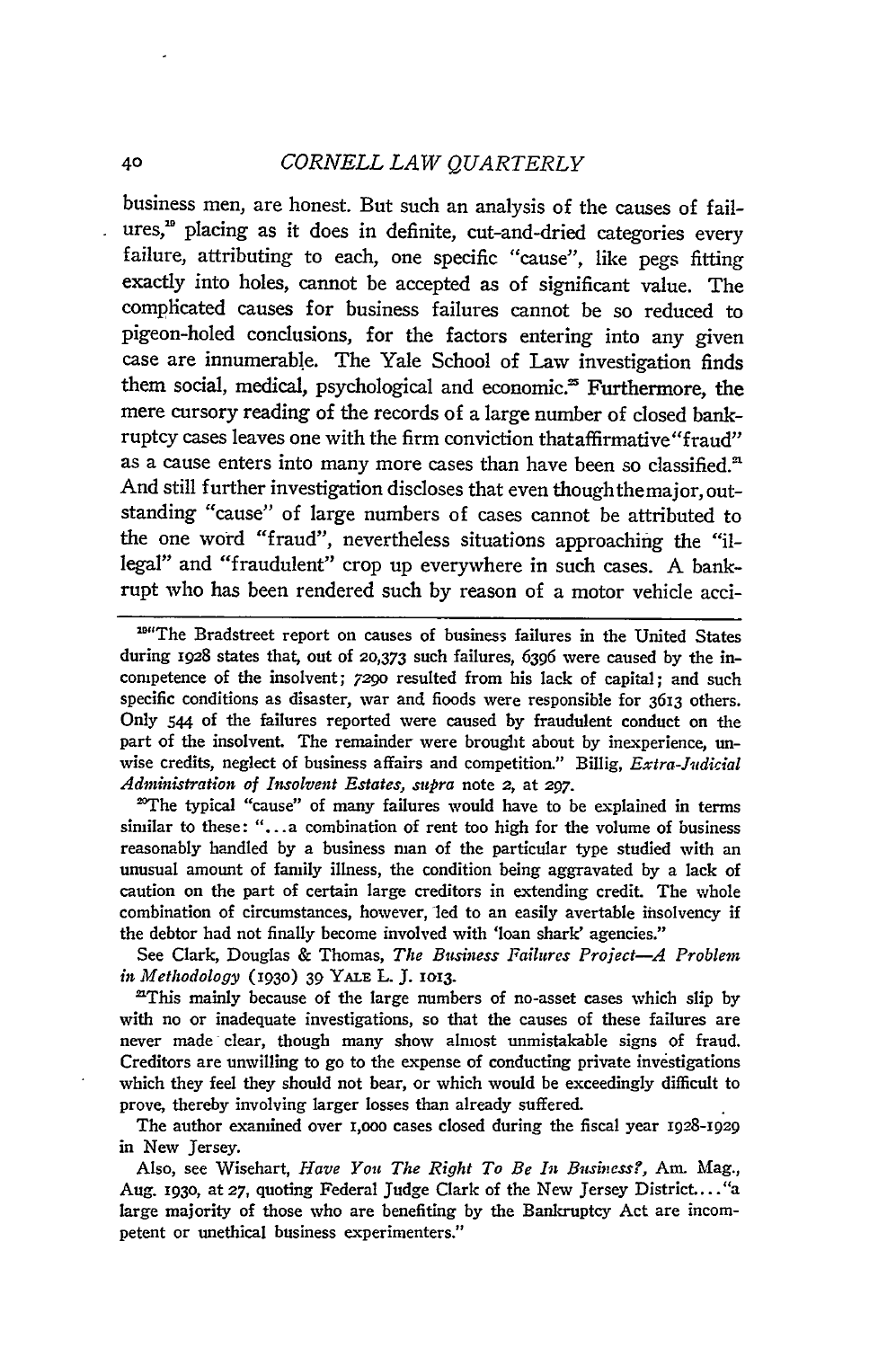### *"FRIENDLY ADJUSTMENT" AND BANKRUPTCY 41*

dent and a resulting judgment for negligence may attempt to conceal assets. Another whose plight was caused by large medical bills resulting from unprecedented illness may attempt to "take care" of a few of his friends, relatives, and friendly creditors before filing his petition. The situations are innumerable. In other words, fraud may play an important part in bankruptcies not set in motion with fraudulent intent. When the rigorous procedure of the Bankruptcy Act does not seem completely capable of coping with these situations there should at least be hesitancy in discarding whatever protection it might be able to furnish.

The friendly adjustment scheme must therefore be prepared to deal with the fraudulent cases if it seeks to cover the ground adequately. Even if it refuses to deal with them it must face the problem "what is fraud?", *i.e.,* by what rule of thumb is friendly adjustment to decide whether or not to accept the case. The formula offered is that when upon general examination, the debtor appears to be honest, willing to cooperate with his creditors, and to lay his traditional cards upon the proverbial table,<sup> $x$ </sup> it is a case for friendly adjustment. Even assuming for the sake of the discussion that the differences between fraud and inefficiency are more than ethereal<sup>23</sup> (and to the average creditor who has shipped goods for which he has received no return payment, this difference is more apparent than real),<sup>24</sup> the test offered would still appear unsatisfactory. Who can attempt to say what is "honesty" or "fraud" *in vacuo?* Might not one creditor's conception be entirely different from that of another? Might not the bureau's standard be still another, considering the psychological, subconscious effect of the fee of at least io% **?'** Does it not seem that the problem of "what is fraud?" in this connection can pursue only philosophical, speculative paths and reach inevitably the only concrete answer we have, *i.e.,* the product of human experience as exemplified in "the law"; that friendly adjustment, in its search of what is an "honest" bankrupt, should find itself forced to resort to the

2Billig, *What Price Bankruptcy: A Plea for "Friendly Adjustment", mtpra* note **2,** at **430.**

<sup>&</sup>lt;sup>23</sup>Compare in tort law the disappearing distinctions for liability between negligent cr affirmative misconduct, and "accidental" injuries. <sup>2</sup>

<sup>1</sup>Likewise, in tort law, the person who is injured accidentally rather than intentionally or negligently.

<sup>2&#</sup>x27;In Mr. Billig's excellent charts setting forth the results of certain cases liquidated **by** bureaus during 1926-1927, the average cost of administration appears to be **13.85%** of the amounts realized. See Billig, *What Price Bankruptcy:- .4 Plea for "Friendly Adjustment", supra* note **2,** at **432,** 433.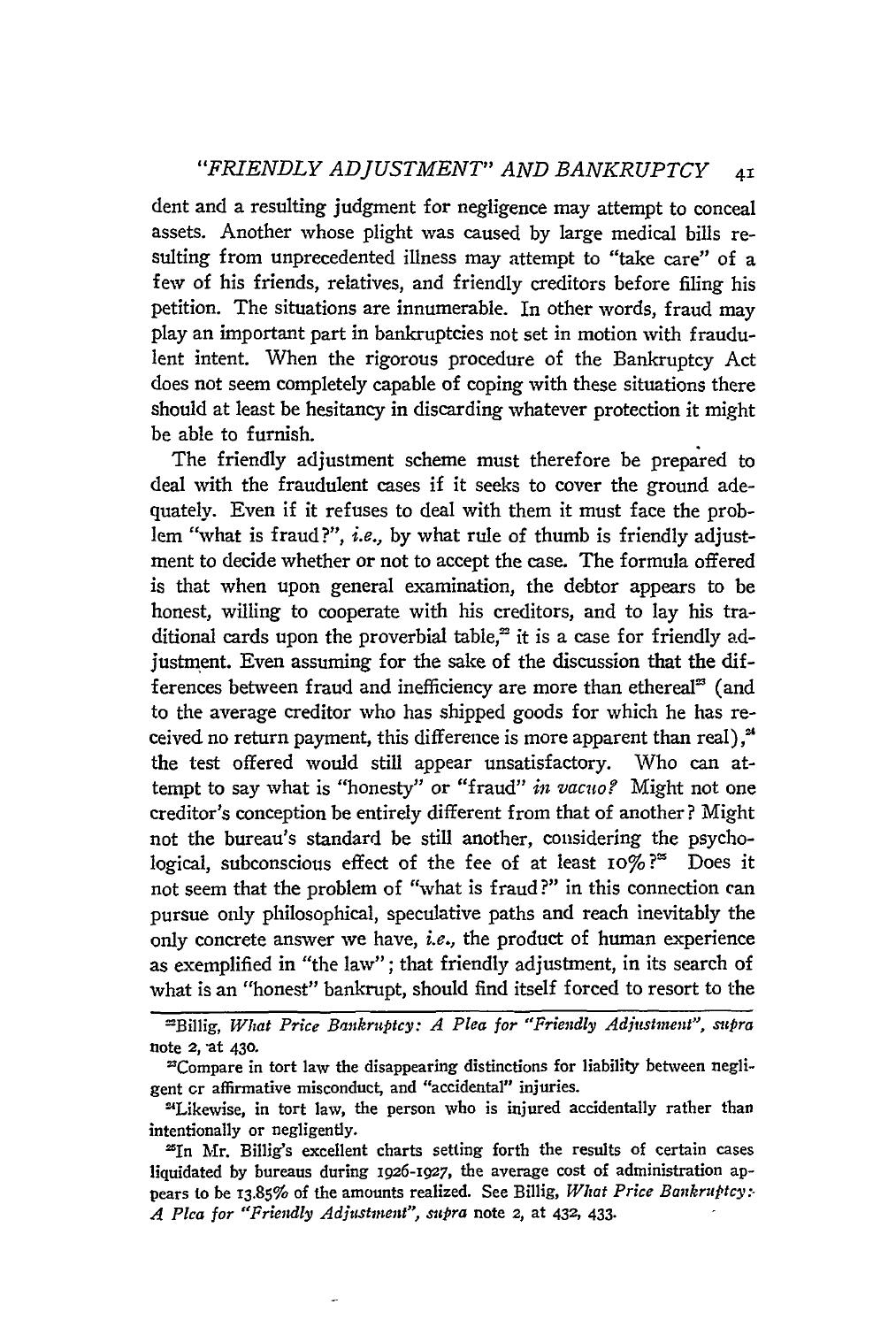law's dictation of what shall or shall not be considered as "honest" dealings? In this instance, it can be found only in the Bankruptcy Act.

So far fraud and dishonesty have only been mentioned in relation to the bankrupt. But the Bankruptcy Act also provides creditors with protection against each other. The importance of such protection cannot be over-emphasized, yet there seems little in the friendly adjustment scheme to furnish it. Three sections of the Bankruptcy Act safeguard the rights of creditors *inter se*: Section 60 allows suit for the recovery of preferences to creditors within four months of the filing of the petition, and Sections 67 and 70 provide for the recovery by the trustee of fraudulent transfers in which creditors have participated. And in certain situations, especially where corporations are involved, it may be considered essential, either by state statute<sup>26</sup> or case law,<sup>27</sup> to refuse to countenance certain conduct upon the part of the creditor, though it be innocent and devoid of preferential intent.<sup>28</sup> In the interests of public policy, the frame of mind or conduct of the debtor, then, should not be the sole criterion as to the bureau's acceptance of a case. The raison *d'etre* of the Bankruptcy Act, it must also be remembered, is equality of distribution to creditors.<sup>29</sup>

The administration of any statute requires in innumerable ways the court and the lawyer. **A** bankruptcy act. in particular, with its entangling problems, peculiarly necessitates the lawyer's services, and the problem of fraud and other allied considerations to wbich the nature of this subject especially finds itself susceptible, can best be solved by the law and the lawyer. These reasons indicate that one should be wary of wholly subscribing to the fundamental hypothesis of friendly adjustment, that "the disposition of insolvent estates is essentially a business, not a legal function."

#### *B. Realization of Assets*

The bankruptcy machinery is said to be unsatisfactory in reducing the debtor's assets to cash because of the frequent employment as

<sup>&</sup>lt;sup>28</sup>N. Y. Cons. Laws, c. 59 (STOCK CORP. Law) §15. Under the Stock Corporation Law, a transfer may be declared void although the creditor had no reasonable cause to believe that any preference was being effected. (Amendment to the Law effective April 15th, 1929. N. Y. CONS. LAWS, c. 59 (Cum. Supp. **1930) §15.)** Section 67 e of the Act is so construed as to give effect to local state law.

<sup>27</sup> Woods v. Metropolitan Nat. Bank, 126 Wash. 346, 218 Pac. 266 (1923), which accomplishes the same result by means of the "trust fund" theory of corporate assets. **2(1929) 38** YALE L. **J.** 788.

ISee **I COLLIER, BANKRUPTCY** (I <sup>3</sup> th ed. **1923) 6.**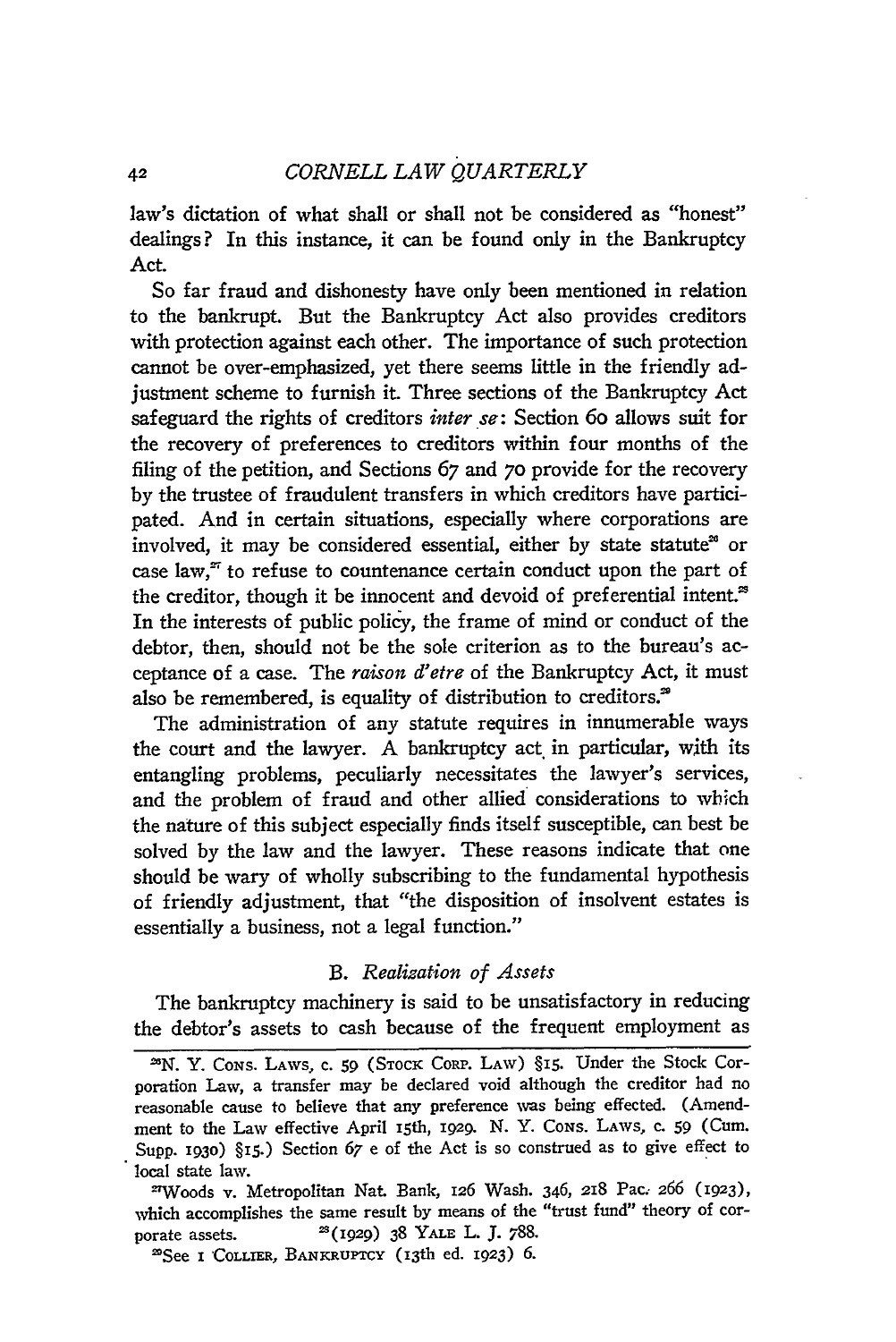receiver or trustee of a lawyer who is unskilled in business or merchandising.<sup>30</sup> In this important operation, the "business man" hypothesis does seem to have especial significance. Obviously, business men as a class can buy and sell merchandise better than attorneys as a class. Familiarity with bankruptcy practice, however, discloses the fact that the same men recur as bankruptcy officials so frequently that ample opportunity is presented them to become expert in merchandising. In some measure, also, these frequent appointments afford the bankruptcy machinery some of the advantages of the large scale methods above discussed.

Furthermore, although the picture of a permanent organization is not associated with bankruptcy,—to which have been applied the terms of "single case receiver" and "single case trustee",—the repeatedly appointed receiver or trustee may also have his regularly employed helpers. If they do not take the form of a "staff", nevertheless, skill obviously may be attained as a result of repeated operations. That lawyers receive these recurring appointments would appear to favor the susceptibility to becoming skilled. Lawyers are not at the lowest plane of intelligence.<sup>31</sup> Of course, not all officials fall into this repeatedly appointed, and therefore experienced class. Thousands are appointed once, or only rarely. These are usually ignorant of the necessary operations and the quality of their work is poor.<sup>32</sup> It cannot

<sup>30</sup>Billig, *Extra-Judicial Administration of Insolvent Estates, supra* note 2, at **298;** Billig, *What Price Bankruptcy: A Plea for "Friendly Adjustment", supra* note *2,* at **417.**

'Joseph B. Jacobs, a Boston attorney, wrote us:

"Some of the worst fizzles in receiverships, both in equity and bankruptcy in this jurisdiction, have been the administration of business men as receivers."

Referee B. Loring Young of Boston, testified to the same effect. Report, IN THE MATTER **OF AN** INQUIRY, **ETC.,** *supra* note *7,* at **85.**

"Business men apparently cannot generally be induced to serve, and where they have served, the experiment has generally proved unsatisfactory. Attorneys receive the bulk of appointments everywhere." *Ibid.* io6.

'See report, IN **THE** MATTER OF **AN** INQuiRY, ETC., *supra* note *7,* at **17.** Over half of the appointments in New York City from July, 1927 to January, 1929, were made in favor of those who received only one appointment "Most of those appointed either had no training in liquidation work or were designated in so few cases that they never became really familiar with their more important duties. With but few exceptions they had neither the time nor the skill which the work required."

It should be remembered, however, that it is the *attorney* for the receiver and trustee that has generally come to the important liquidating officer. The former New York City condition was such that "The bulk of the Bankruptcy practice ... was concentrated in the hands of approximately **21** law firms." *Ibid 4,* In the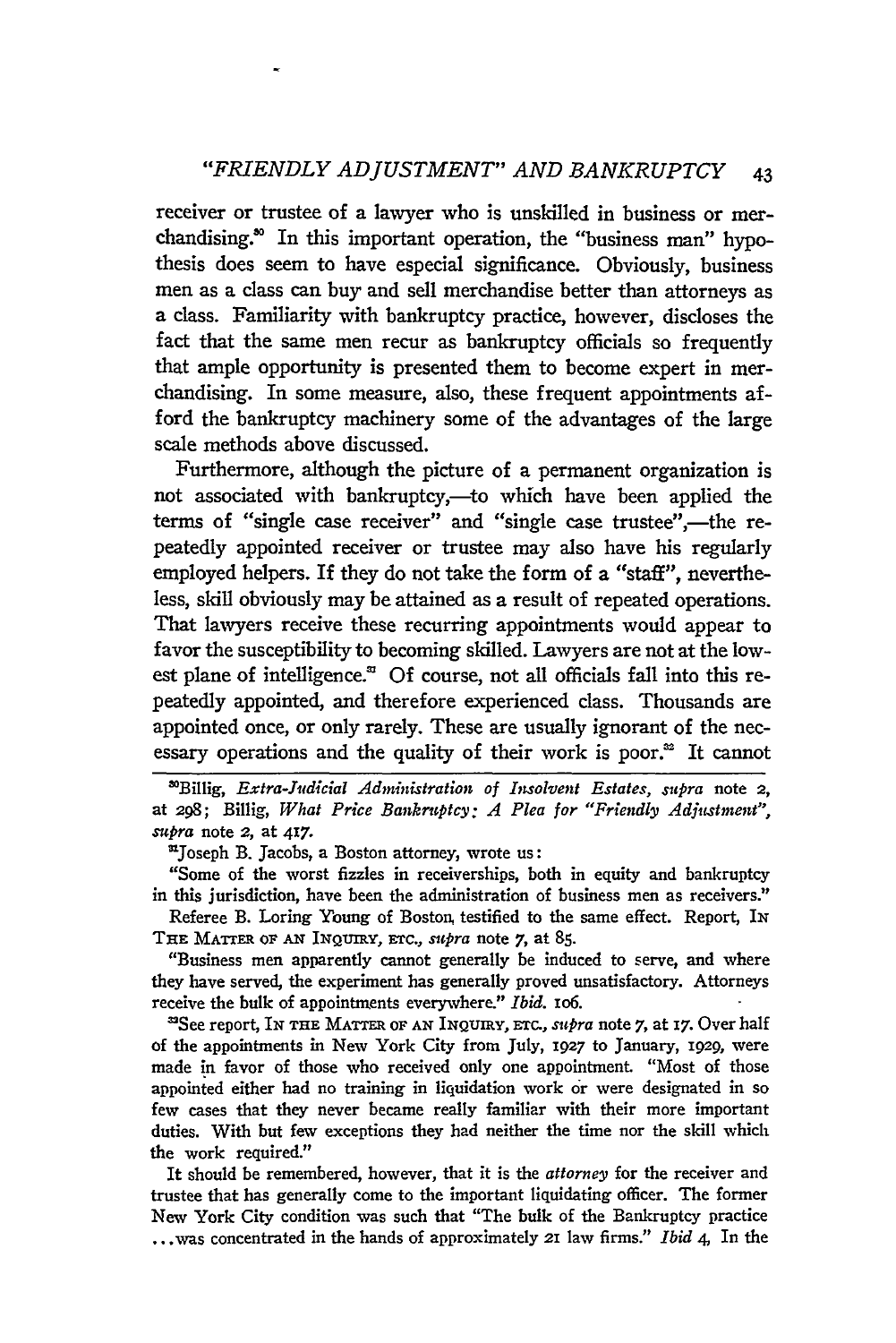#### *CORNELL LAW QUARTERLY*

be claimed that the Bankruptcy situation is as satisfactory as that which would accrue from a large and steadily employed organization.<sup>88</sup> The actual, present conditions in bankruptcy, however, are not completely alien to the proposed situation.

The repeated appointment of the same persons to the positions of receiver and trustee, while it may result in the acquisition of marketing skill, has been declared to be a weakness and the system which leads to the odious "ring". Some consideration must now be given to this objection to the bankruptcy system. The word "ring" is employed in two ways. First, it applies to the group which secures for itself the offices and fees in the case. By favoritism with judges and referees, by solicitation of claims, by filing an involuntary petition or a petition for the appointment of a receiver, either of which invariably leads to the positions of attorney for the receiver and trustee.<sup>44</sup> control of the case is secured. Second, it also may apply to that group of auctioneers and henchman-buyers and bidders who stifle competition. These "rings" may intertwine or be identical. The latter is the more important in a consideration of the marketing problem.

The cry of "ring", fraud and dishonesty as a reason for avoiding bankruptcy and invoking friendly adjustment has frequently sounded.<sup>35</sup> It is a charge at times rightly made and with which bankruptcy has often been embarrassed. As a basis for the preference of friendly adjustment it is, of course, a just one. Where one system is administered by honest men, and a rival system by rogues and the dregs of a profession, no business man should patronize the latter.<sup>36</sup> But if the bank-

Yale New Jersey study, although complete analysis had as yet not been made, it was obvious that the great bulk of cases are liquidated by the same persons, who appear intermittently as receivers, trustees, or attorneys for the receiver or trustee.

<sup>33</sup>See report, THE MERCHANTS' Ass'N OF NEW YORK, *supra* note 10, at 36.

'Certain districts, New York included, have enacted a rule prohibiting the appointment of attorneys representing petitioning creditors or creditors petitioning for the appointment of a receiver from acting either as attorney for the receiver or trustee, unless specially authorized by the court. In New Jersey, however, out of 5o cases picked at randoni, in which there were these various offices, 49 showed the same attorneys for the receiver and trustee as appeared either for the petitioning creditors or petitioned for a receiver.

'Billig, *What Price Bankruptcy: A Plea for "Friendly Adjustment", supra* note 2, at 413, 414, 415, 418, 422, 423, 424, 425, 427, 444, 445; Billig, *Extra-Judicial Administration of Inslovent Estates, supra* note 2, at **293,** 294, **295, 300,** 318, 319.

-Pope's oft-quoted lines from his *Essay on Man* should probably here be kept in mind:

> "For forms of government let fools contest; Whate'er is best administered is best:"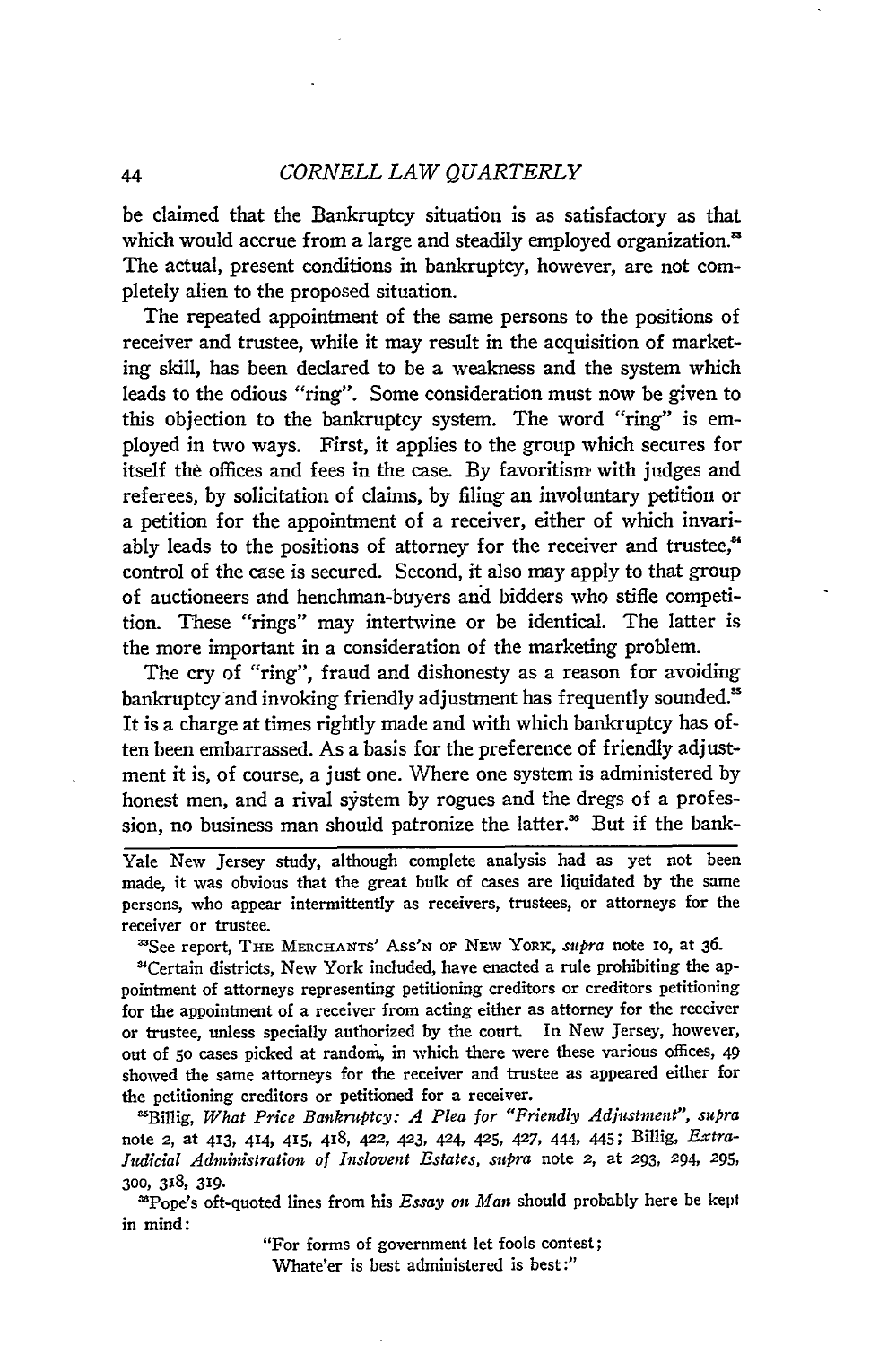ruptcy system is, in certain localities saturated with dishonest practitioners who are the shame of the Bar this is not necessarily to be taken as such "evidence of flaws in the system itself", $\alpha$ " as to make it unquestionably worthy only of being discarded. It may or it may not be.<sup>38</sup> It is primarily with such systematic faults and their alleged correction in friendly adjustment with which we can here be concerned.

Considering the repeated appointments to be evidence of a "ring", or asserting that the possibility of such "ring" formation is an inherent weakness in the system, may not always be just. It may be evidence of many other conditions--of an enlightened referee who wishes to have a trained group of men administer, the cases assigned to him; of honest judges or referees who insist upon having themselves surrounded by men whom they feel they can trust and who are also honest; of the appointment of attorneys who know most about the case and who therefore are in position to give the most valuable and intelligent service.<sup>30</sup> To discard the bankruptcy system in favor of friendly adjustment for this reason is a ridiculous indictment of human nature, the Bench and the Bar."

If there are rings in some localities there are other localities, where thousands upon thousands of bankruptcy cases are administered honestly.

Billig, *What Price Bankruptcy: A Plea for "Friendly Adjustment," supra* note 2, at **415.**

"The all-important fact is that the system was such as not only to facilitate, but to invite both inefficiency and corruption." Report, IN THE **MATTER OF AN INQUIRY** arc., *supra* note 7, at 6.

"The administration cannot be improved except by a fundamental change in the statute itself." *Ibid. I3.*

But see Coles, *The Donovan Report, etc.*, (1930) 16 A. B. A. J. 431, in which Col. Donovan's failure to distinguish between faults of the law and faults of administration is commented upon.

The Committee in the report, IN **THE** MATTER **OF AN INQUIRY, ETC.,** *supra* note *7,* at 34, recommends that "the rules concerning the retention of the same creditor's attorney or any attorney for the receiver or tristee be left to local regulation".

"See testimony of Referee Joseph B. Cheshire, Jr. of Raleigh; **N.** C. "which is typical of many others received from the smaller districts," *Ibid.* **204** "In this part of the country, we do not have a great many problems that confront the referees in the large cities of the East or Middle West. Our population is stable and native and we know everyone. I am personally acquainted, and have been for years, with  $75\%$  or more, of the lawyers who practice in bankruptcy matters.... I also know a great many of the trustees personally and know all about them. I can usually get very high class trustees to accept cases, as a matter of public duty, where the compensation is totally inadequate for the work involved."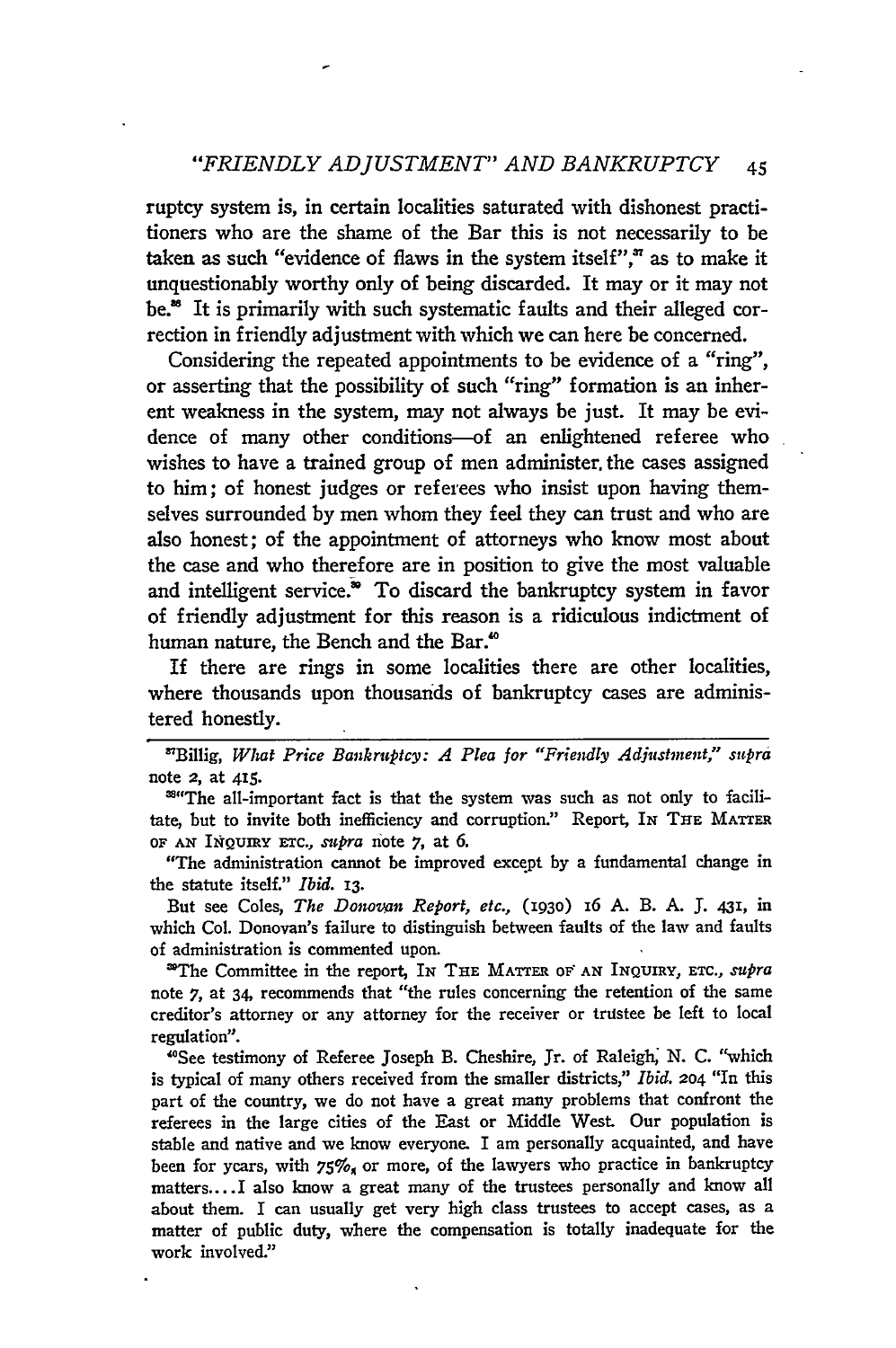Also, as has been often pointed out, both the conditions of unskillfulness (which is more closely connected with the marketing problem) and dishonesty can largely be cured under the present Act **by** the repeated appointment as receiver of a large, reputable trust organization, the practice now adopted in the Southern District of New York. This is one of the recommendations made for bankruptcy by Mr. Billig, $\alpha$  but as it can be effected without an amendment to the Act, it is a suggestion that is not necessarily concerned with "evidence of flaws in the system itself". Whether or not the general idea is to be attributed to, or is to be taken as a lesson to be learned from friendly adjustment, it has the indorsement of many of those familiar with the situation.<sup>42</sup>

It is still difficult, however, to understand how any given method would entirely do away with the possibility of the "ring", as it is alleged friendly adjustment would accomplish. Honesty is not a quality that is peculiar to corporations or associations. Both friendly adjustment and bankruptcy, as is the case with any system, must work through individuals, who in turn must exercise discretion, make decisions, etc." Of course, reputation for honesty is practically the sole assurance against "ring" work in any given case," as it is in any other phase of law or business, and risks of dishonest favoritism in

"Billig, *Extra-Judicial Administration of Insolvent Estates, mupra* note **2,** at **318.**

<sup>42</sup>In the report, THE MERCHANTS' Ass'N. OF NEW YORK, *supra* note 10, judge Learned Hand, Judge Knox, and Judge Manton among many attorneys and business men testified in favor of "Official Receivers" which is also the device employed in the English Act.

See also the report, IN THE **MATTER** OF **AN** INQuiRY, Enrc., *supra* note 7, at *20,* xi6-i2I, endorsing the Irving Trust Co. idea

In this connection, it is interesting to note that one of the largest and most influential of the Friendly Adjustment bureaus is vigorously opposed to the recently adopted experiment in the Southern District of New York.

A minority of the Committee submitting the report, THE MERCHANTS' Ass'N. OF NEW YORK, *supra* note 10, dissented in part from the recommendations concerning official receivers.

"See Casey, *Corporate Administration Of The Bankruptcy Law* **(193o) 15** Comm. LAw **LEAGUE** 292.

""It (the scheme of Official Receivers) would work provided the pooling... would be sufficient to maintain a corps of really competent assistants. It **is** not the eight or ten people whom you make your Official Receivers; it is the character of the staff you have.... They have to be paid, and be paid decently; it is purely a question of finance." Testimony of Miss Bertha Rembaugh in the report of the Commission on Bankruptcy Reform, MERCHANTS' Ass'N. OF NEW YORK, *supra* note 10, at 46.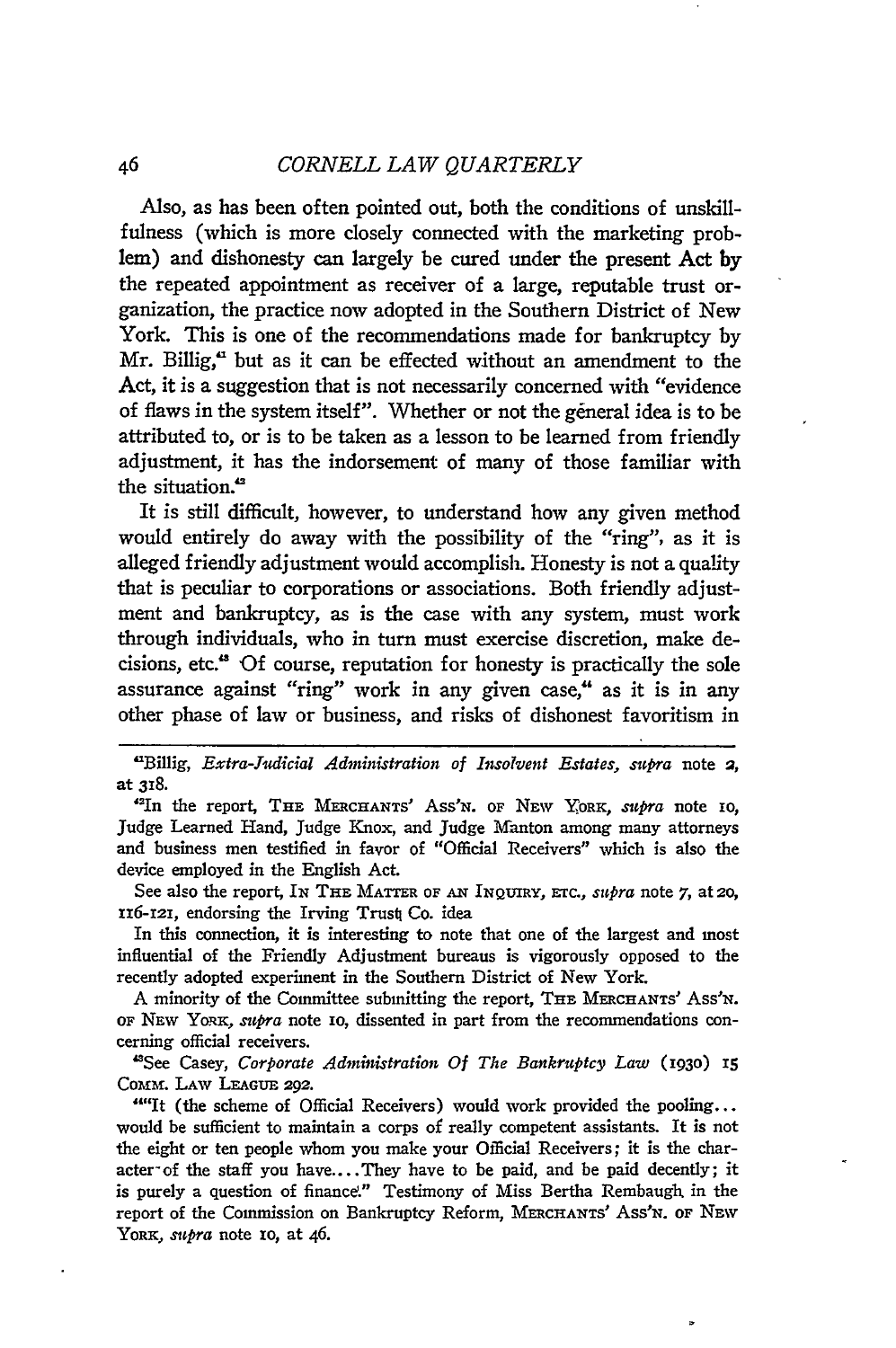appointments might be considerably lessened if such a commonly reputed, "honest" entity were repeatedly appointed. An individual, however, could also easily fulfill these requirements, but there is difficulty in finding individuals who would be willing to spend the required time on such comparatively unremunerative work. A wealthy corporation, however, might he willing to fill the role." But it should be pointed out that though the use in bankruptcy of a large reputable corporation even satisfies some of the friendly adjustment critics, it would not *ipso facto* eliminate the "ring" a possibility to which *any* system is susceptible.

The "ring", then, it would seem, is a question of human frailty rather than of weakness in the system adopted, and it is not peculiar to bankruptcy. Equally as vicious "rings" may crop up as a product of the friendly adjustment system, nor is there any guarantee that its increased power and growth will not furnish similar problems with those of the bankruptcy named. The devices by which dishonesties may be veiled in a long standing system as bankruptcy are obviously greater than in the comparatively recent friendly adjustment system. 'If one system eliminates dishonesty and another is saturated with it, examination discloses that there is little that is inherently systematic to account for the difference, unless it be the elimination of lawyers. The officials of both are bonded. Both systems function upon a fee basis. Any allegations of difference appear to be mere platitudes."

The solution for this whole problem of marketing assets, if there is any solution, would rather seem to be a complete discarding of the

<sup>&#</sup>x27;The Irving Trust Co. in New York does not consider their venture to be of great financial potentiality. It was described to the author as "a social experiment". See the memorandum filed in the report, IN THE **MATTER OF** *AN* IN-Qrmy, ETc., *supra* note **7,** at io: "Stautory fees allowed in the small estates are so far exceeded **by** the cost of administration that the Trust Company has thus far found the business as a whole unprofitable, and may be constrained to abandon it. Up to July ist, **1929,** the average fees of the Trust Co. per case were \$198.59, the average cost per case \$4o7.o3, and the average loss per case was \$2o8.44-"

<sup>&</sup>quot;"The approved Adjustment Bureaus are under intelligent, skillful, aggressive, well-trained and well supervised management. The honesty and integrity of every member of their personnel is beyond question. In order to secure the approval of the National Association of Credit Men, Adjustment Bureaus are required to comply with strict regulations covering organization, management. personnel, machinery, policies, protection of client's interests, care of correspondence, finances, records, and supervision **by** local boards of directors and **by** the National Association of Credit Men". In Defense of the Nation's Receiv*ables, mepra* note **5,** at **9.**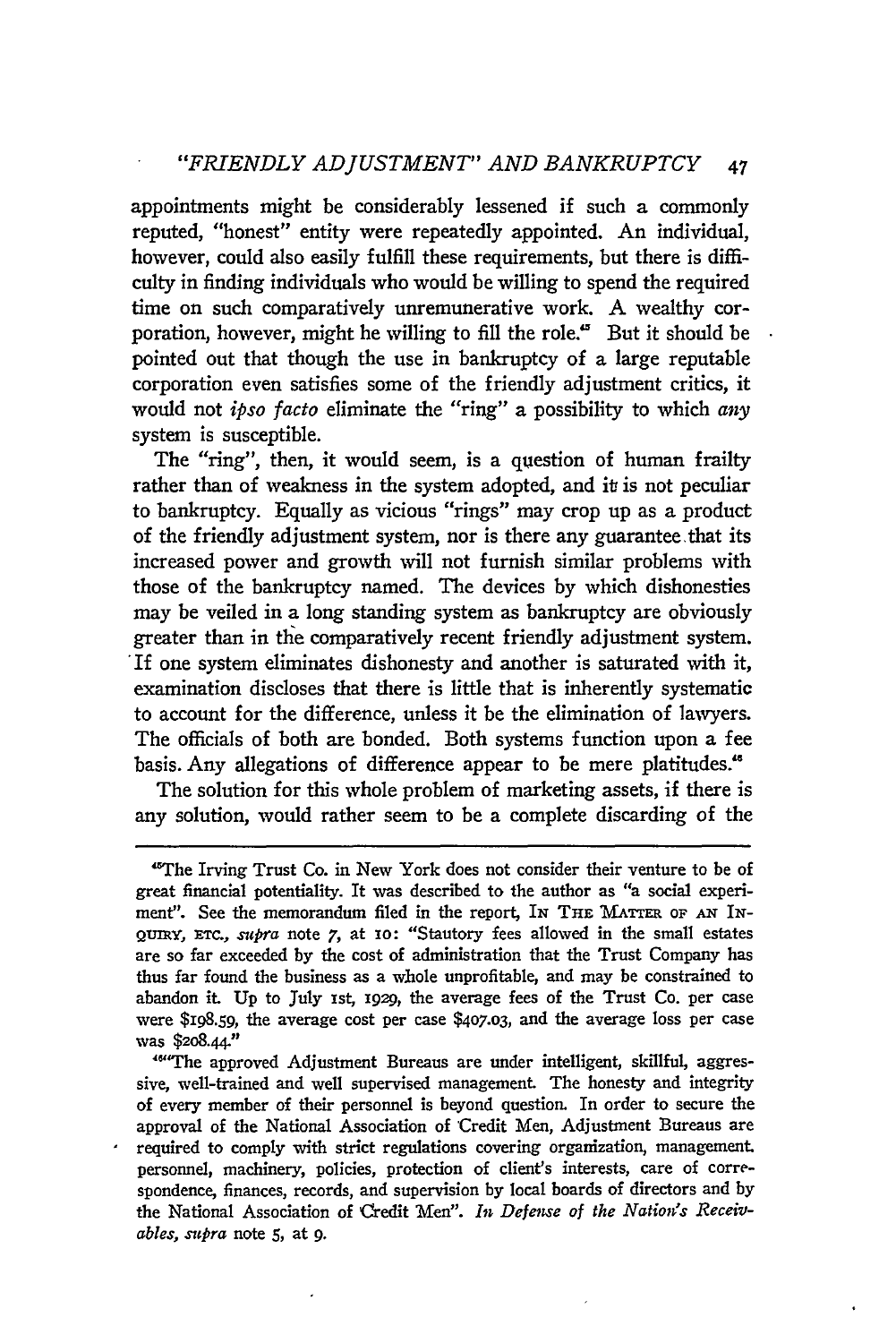present fee system for one of officialdom. Well paid governmental officers, receiving a regular salary bearing no relation to the business handled are suggested."' Competent and untemptable men would supposedly then be assured. But friendly adjustment, it should be remembered, also functions upon a fee basis. And because it is in the nature of a business, since it must have cases to be able to support its organization, it would seem open to the similar dangers of solicitation prevalent in the bankruptcy system.<sup>48</sup> In fact, investigation into the affairs of the bureaus in certain large cities (Chicago, Cleveland, Pittsburgh) discloses that during some period of their existence a change in personnel has resulted from conditions which have been interpreted to resemble partially the "ring" situation in bankruptcy.<sup>40</sup> Bureau officials are not magnanimously overpaid. They are but human beings, subject to the same temptations and weaknesses of others.<sup>80</sup> And, in the informality of the system, there is no intricate, elaborate procedure of checks and accountability such as the Bankruptcy Law provides. Nor is there any opportunity **for** public scrutiny. Bankruptcy defects in this regard, are unremedied in friendly adjustment which itself bristles with possibilities that are little short of startling. So much then for the question of repeated appointments, and the considerations of skillful merchandising, competent staffs, and "rings" to which it leads.

Considering now the actual mechanics by which the cash is realized, a major objection to the marketing system employed in bankruptcy is that it requires the use of the public auction sale, which, with its "resulting low returns", is forced upon the trustee. The low returns are caused by the expense of such a sale, and the inadequacy of the bids due to its "forced" character. Yet another objection is that the trustee's sale in bankruptcy is held only after such a period of time that the item "rent for administration expenses" consumes practically all of the proceeds derived from the sale, whereas the flexibility of the friendly adjustment system permits almost immediate reduction

<sup>&</sup>quot;See report, IN THE MATTER **OF AN INQUIRY,** *ETC., supra* note **7,** at 43, also at **85, 88,** where out-and-out official administration is considered. Partial officialdom is recommended. But see Coles, *op. cit. supra* note **37,** at 435.

<sup>&</sup>quot;"The Bankruptcy Committee of the American Bar Association in its 1924 report cited as a major evil the establishment of bureaus for liquidation work, the maintenance of which depends upon 'the earning of fees resulting from methods which are not only parallel with but encourage the practices of those attorneys whose activities are condemned'." Report, **IN THE** MATTER **OF AN INQUIRY, ETC.,** *supra* note **7,** at **177.**

<sup>&</sup>quot;See *infra* note **72.**

<sup>&#</sup>x27;See *infra* note io8.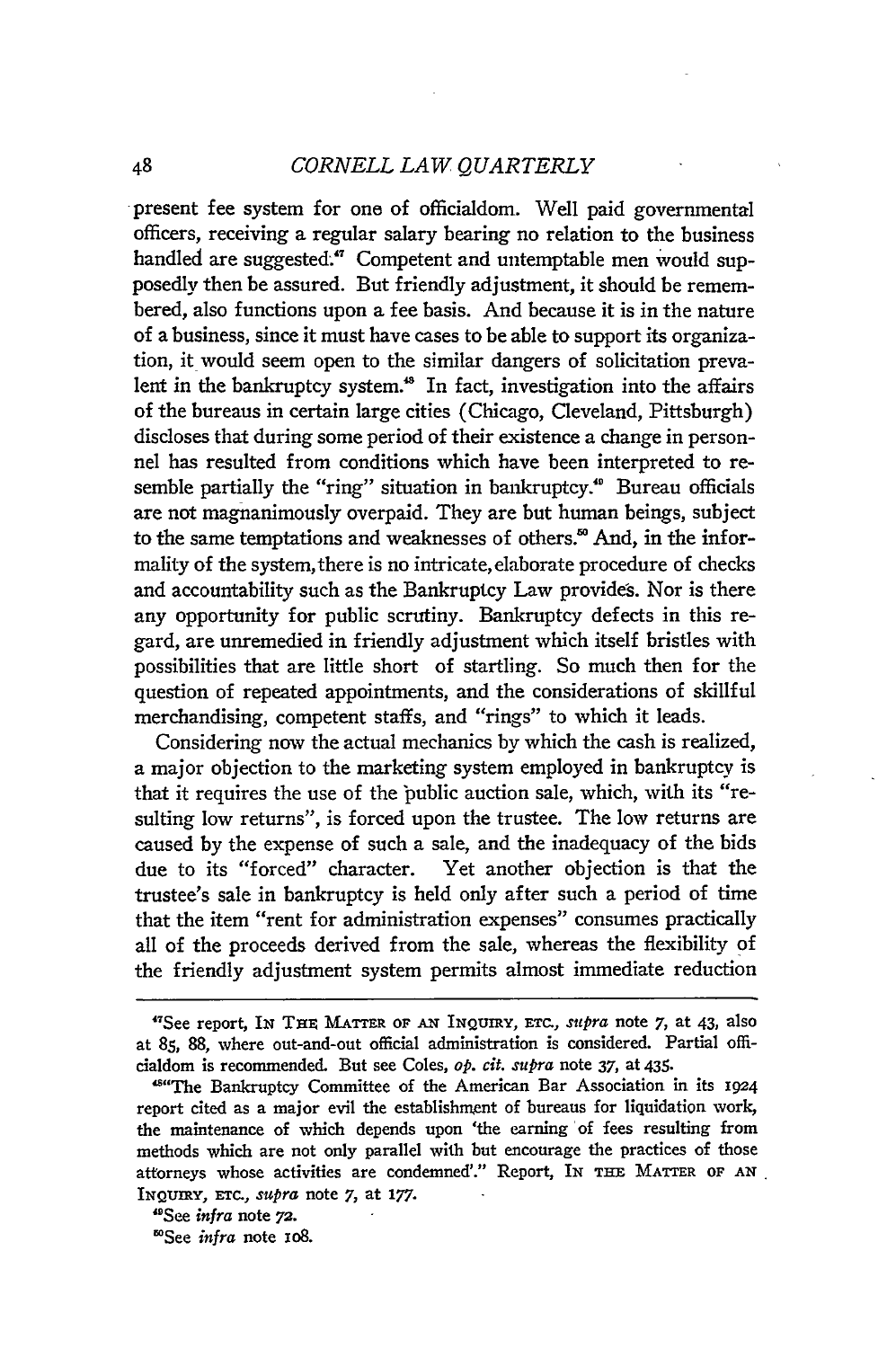to cash. The problem can best be considered in two parts:  $(I)$  the time element involved, and (2) the prices obtained.

As to time, friendly adjustment undoubtedly has much the advantage. In this it presents its greatest appeal. Where no receiver is appointed, the sale cannot be held in bankruptcy until a trustee is elected or appointed. During the interval, rent mounts, insurance premiums accrue, watchmen's expenses may be necessary, and the goods may deteriorate, or the season for their best marketability may pass. Friendly adjustment, however, can theoretically reduce the assets to cash the day after it receives the case. The importance of this item cannot be over-estimated. However, where there is a receiver appointed in bankruptcy, the difference in powers would not seem great, for such receivership appointments are very often made upon the same day the petition is filed, or upon one immediately following." A prompt receiver's sale, of course, reduces the above expense items." And in districts like New York in which the prerequisite of "absolutely necessary" for the appointment of a receiver is so

<sup>62</sup>The following represents the lapse of time in days between the filing of the petition and the appointment of the receiver in **ioo** cases picked at random in The Yale New Jersey study:

| same day:      | 67                                                                                                                                                         |
|----------------|------------------------------------------------------------------------------------------------------------------------------------------------------------|
| following day: | 10                                                                                                                                                         |
|                | 5                                                                                                                                                          |
|                |                                                                                                                                                            |
|                | $\frac{4}{2}$                                                                                                                                              |
|                |                                                                                                                                                            |
|                | I                                                                                                                                                          |
|                | $\frac{3}{1}$                                                                                                                                              |
|                |                                                                                                                                                            |
|                | I                                                                                                                                                          |
|                | I                                                                                                                                                          |
|                | I                                                                                                                                                          |
|                | Ï                                                                                                                                                          |
|                | Ī                                                                                                                                                          |
|                | on<br>$\epsilon$<br>2 days:<br>3 days:<br>4 days:<br>5 days:<br>6 days:<br>8 days:<br>10 days:<br>20 days:<br>22 days:<br>40 days:<br>41 days:<br>74 days: |

<sup>4</sup><br><sup>22</sup><sup>4</sup> days: I<br><sup>52</sup><sup>4</sup>With a few exceptions, in the larger urban centers, and in many of the smaller ones throughout the country, the necessity of going forward promptly with administration in asset cases is recognized, and receiverships, as well as receivers sales, are common." Report, In THE MATTER OF AN INQUIRY, ETC., supra note 7, at **106.**

"...the average length of time elapsing between the sale and the petition in bankruptcy was approximately 34 days in the involuntary and **23** days in voluntary cases **(** for New York City). In Bankruptcy cases studied by Mr. Billig and Mr. Ritter in Pittsburgh, Cleveland, Detroit, and St Paul, the average between the date of petition and sale was 51 days." *Ibid. I96.*

The results in the Yale New Jersey study indicate little activity upon the part of receivers, in spite of their prompt appointment, to capitalize upon their powers to effect quick sales. Out of 82 cases picked at random, the average between the petition and sale dates was **40.5** days.

 $\overline{1}$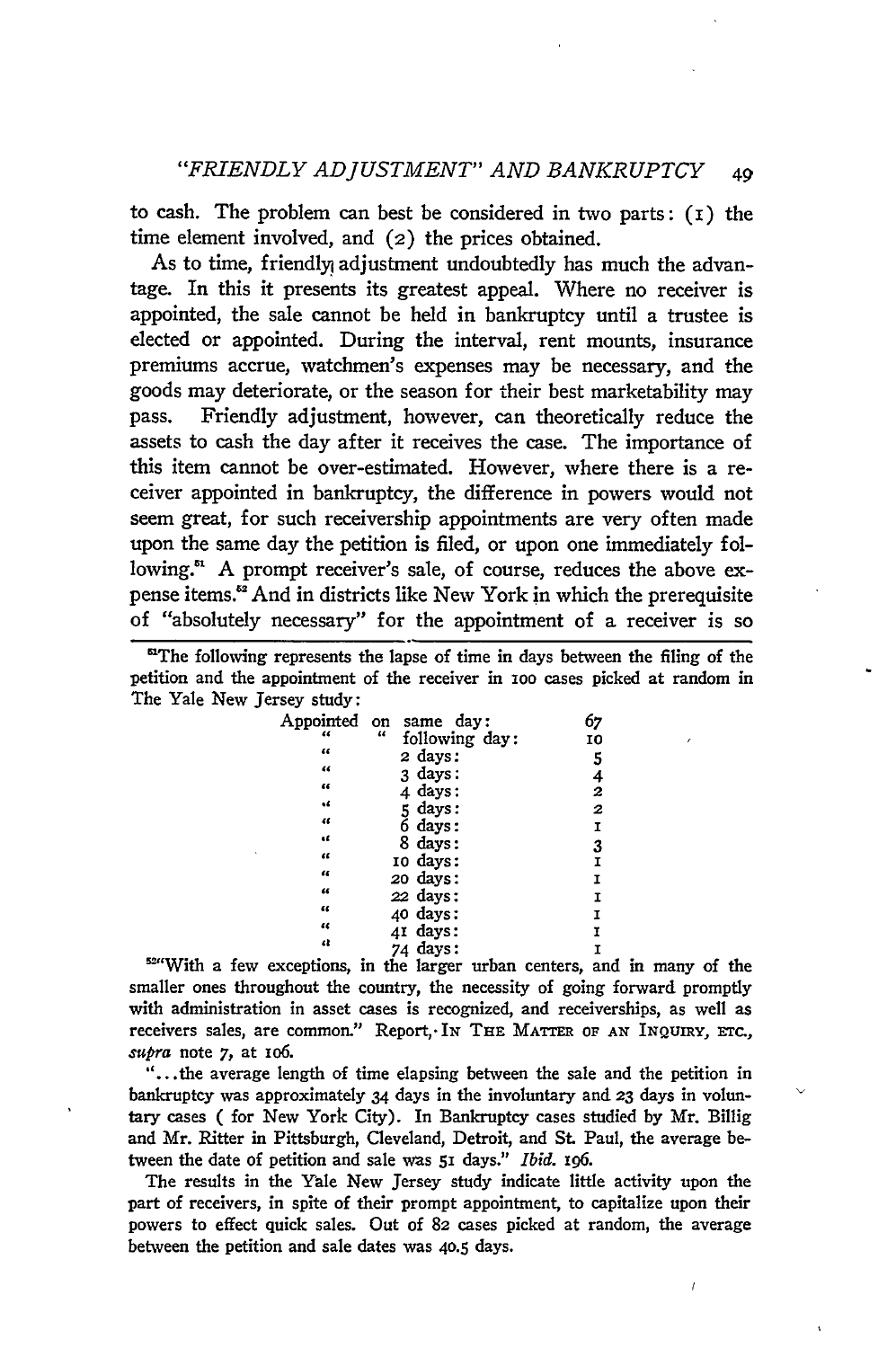liberally construed that a receiver is appointed at least in every asset case, the time consumed in reducing the assets to cash should be little more than in friendly adjustment, with the single reservation of the involuntary case in which the adjudication is contested and no consent to sell can be secured.'

It is to be noted also, for the purpose of speeding up the reduction to cash process, the use of the private sale is not outside the powers of bankruptcy." It has been intimated that the private sale is only a "theoretical" possibility.<sup>85</sup> But investigation shows it to be a device that often is employed," and the method is frequently used for the sole purpose of a quicker sale.

In the matter of advantageous prices there seems to be no inherent reason why receivers and trustees in bankruptcy cannot invoke the same means of producing buyers as can the bureau liquidator. Investigation discloses that this is the case. $<sup>57</sup>$  Knowledge as to who are</sup> the persons and agencies interested in buying the various kinds of stocks is not limited to the friendly adjustment liquidator. The oftappointed bankruptcy official also possesses such common, or easily acquired knowledge. The public auction method also has been charged to be a source of difficulty. But friendly adjustment itself is committed to the public auction method.<sup>88</sup> And the private sale is also used in bankruptcy.

<sup>58</sup>The statement has been made that "the very fact that creditors have six months from the date of the adjudication in which to file their claims [in bankruptcy] makes the period of liquidation normally a long one, and the item of administration rent is bound to be correspondingly high." Billig, *Extra-Judcial Administration of Insolvent Estates, supra* note 2, at 3og. This, of course, is not true. The late filing of proofs of claim has no relation to a quick sale of assets for the purpose of leaving the place of business, thereby reducing the rent and other items involved.

Also, the Bulk Sales Acts of the various states, often calling for notices, extensions of time, etc., must frequently be considered in friendly adjustment. See example cited in Billig, *Extra-Judicial Administration of Insolvent Estates, supra* note 2, at 316.

'General Order XVIII authorizes the use of the private sale.

t\*Billig, *What Price Bankruptcy: A Plea for "Friendly Adjustment", supra* note 2, at 418.

'In the Yale study, out of ioo cases in which there were sales (picked at random from the New Jersey cases), private sales were effected in 34.

"In Chicago, the professional receivers keep files of all buyers they have done business with or know of, and also use the classified section of the telephone directory. To these are sent notices of the stock being offered. The sales department of the Irving Trust Co. is also a highly organized unit.

<sup>ts</sup>Billig, *Extra-Judicial Administration of Insolvent Estates, supra* note 2, at **299.**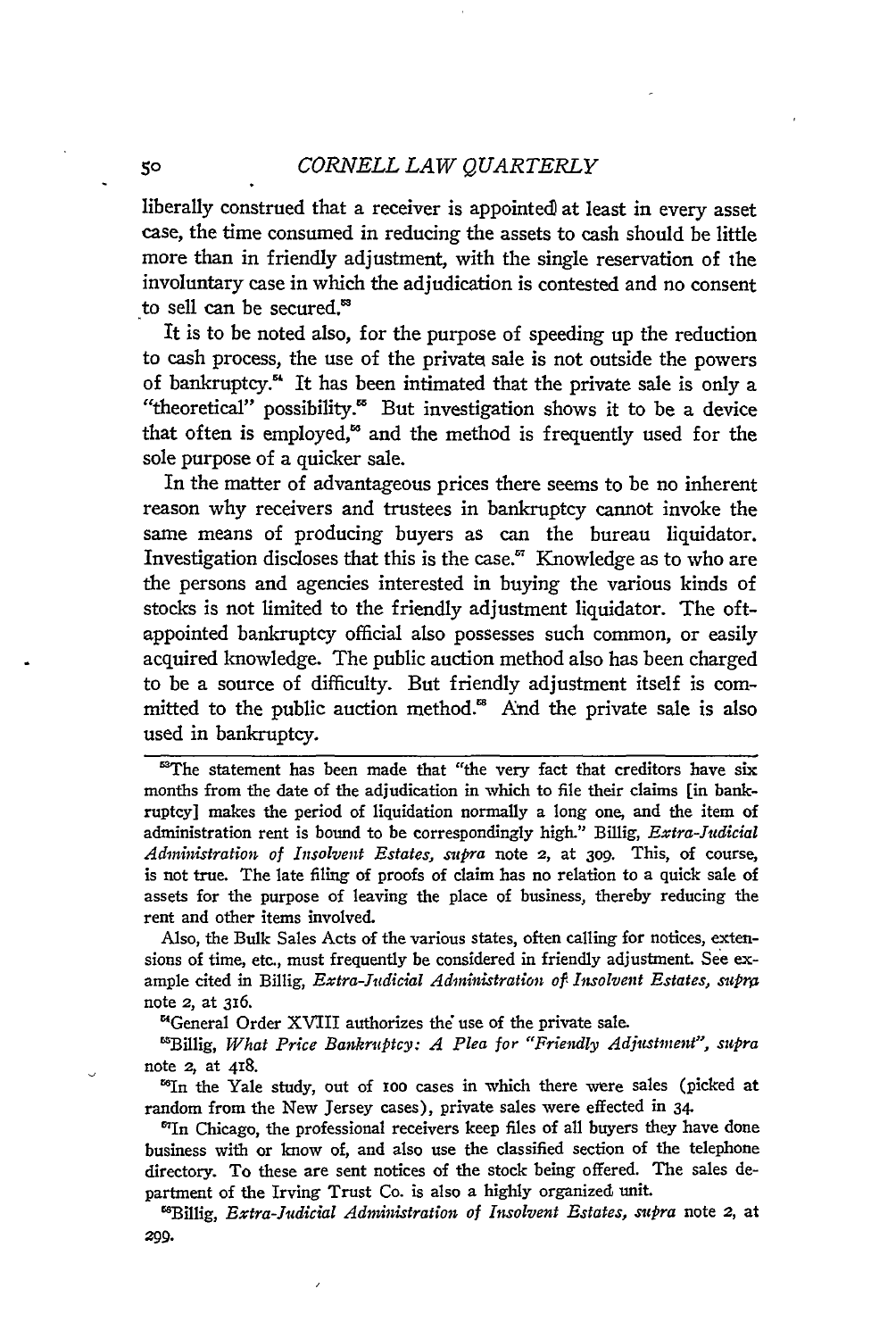#### *"FRIENDLY ADJUSTMENT" AND BANKRUPTCY <sup>51</sup>*

So far as the "forced" character of the sale is concerned, both systems, it would seem, are on a par. Generally, all sales of insolvent estates are "forced". The goods must be disposed of. Buyers know this, and will not feel impelled to offer more for stocks of insolvent estates, whether sold through the bankruptcy or the friendly adjustment system. Furthermore, if the assets are to be sold immediately, as friendly adjustment prides itself in being able to accomplish,—and which would be necessary at any rate for a reduction of the rent item,—the sale would appear to be all the more "forced", since time cannot be consumed in a prolonged search for the highest bidder. In other words, the quicker the sale the more "forced" it might be.'

At this point in either system we encounter the second type of "ring" above referred to, that is, the auctioneer and his co-workers who conspire to force the sale **of** such insolvent estate stocks at unfair and practically "fixed" prices. This phase of the "ring" problem is not a matter of systems. Prospective bidders at the friendly adjustment sale may collude to stifle bids, and obviously little can be done about it. Friendly adjustment, however, is described as employing the following method of insuring an "honest auction". "[T] he bureau auctioneer is instructed first to take bulk bids on certain lots of stock, and later to take piecemeal bids on the same lots from various buyers. If the bulk bid for a certain group of items totals more than the piecemeal bids for the same group, the bulk bid will prevail, and vice versa."<sup>60</sup> But this identical type of public auction is commonly held under the Bankruptcy Act,<sup>a</sup> concerning which charges of fraud and dishonesty have been made. This method of sale will not prohibit a "ring" from its activities. It can control both piece-lot and bulk bids. Auctioneers have been charged to "knock-down" piece-lot bids at low figures, so that the later bulk bid will far exceed the piece-lot bids (or *vice versa)* and by comparison seem a fair and honest offer, whereas in reality it is also a low, controlled price. In

From a study made by the **U. S.** Department of Commerce of **25** cases closed in friendly adjustment by the Newark, N. J. Bureau, representing the bulk of such work done by the Bureau in the past two years, those cases in which records of sales could be secured showed 7 private sales and 4 by public auction. 'OBonbright and Pickett, *op. cit. supra* note *14,* at 598.

"Billig, *Extra-Judicial Administration of Insolvent Estates, supra* note, **2.** at **311.**

'Out of **8o** public auction cases in the Yale New Jersey study, picked at random, this method was employed in **72.**

The method is commonly required **by** district rules. See Bankruptcy Rule **8, E.** Dist. of N. Y.; Bankruptcy Rule 8, So. Dist. **N.** Y. New Jersey has no such rule.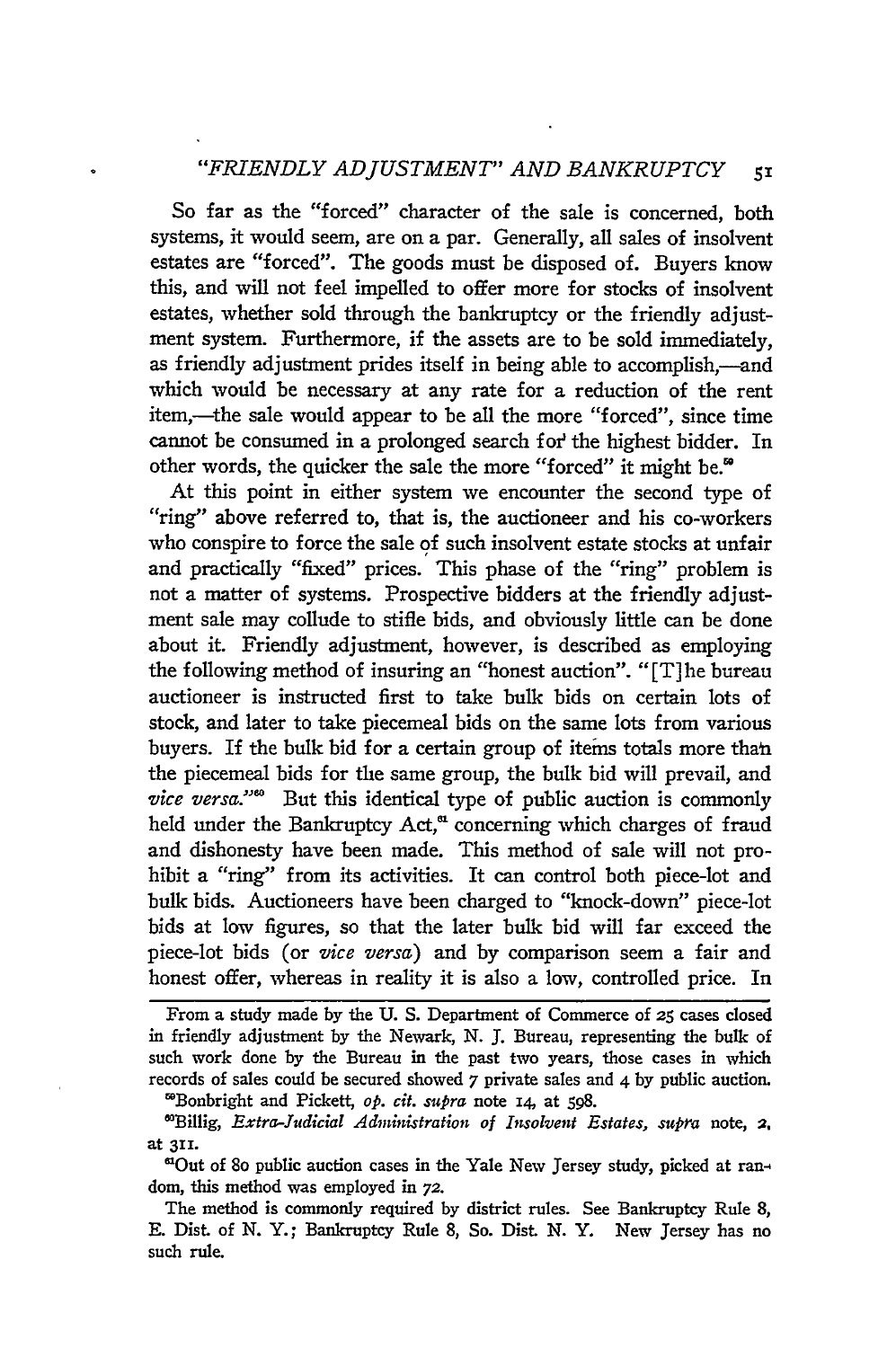bankruptcy, at least, there is the further check of the appraisal of the bankrupt's estate by the three appraisers required by Section 7ob of the Act.<sup>62</sup>

Still another feature in which friendly adjustment claims to excel bankruptcy in the realization of assets is in the manner of the collection of outstanding accounts receivable. Any success whatsoever in this regard is sufficient to warrant a claim of superiority.<sup>88</sup> While the claim seems to fail of substantial proof," it would appear that a system giving over a part of its organization to the handling of such accounts, as does friendly adjustment, should undoubtedly give more

"The following is a tabulation of the results of collection of accounts receivable in ioo cases picked at random in the New Jersey study:

|               |          |              |     |          | Amt.Sched. Amt.Realized Amt.Sched. Amt.Realized |             |          | Amt.Sched. Amt.Realized |
|---------------|----------|--------------|-----|----------|-------------------------------------------------|-------------|----------|-------------------------|
| I.            | 13.50    | o            | 35. | 2000.00  | O                                               | 69.         | 3264.06  | ο                       |
| 2.            | 373-99   | o            | 36. | 1346.94  | 306.24                                          | 70.         | 25.00    | o                       |
| 3.            | 2200.00  | o            | 37. | 121.00   | O                                               | 71.         | 233.30   | 100.86                  |
| 4.            | 7720.21  | 3.58         | 38. | 143.63   | O                                               | 72.         | 229.97   | o                       |
| $\frac{5}{6}$ | 12655.13 | o            | 39. | 53.45    | O                                               | 73.         | 4001.98  | o                       |
|               | 1675.52  | о            | 40. | 40.00    | 0                                               | 74.         | 166.66   | 0                       |
| 7.            | 7500.00  | ο            | 41. | 707.09   | 90.46                                           | 75.         | 15.75    | $\mathbf{o}$            |
| 8.            | 138.38   | 0            | 42. | 5939.78  | 3000.00                                         | 76.         | 18.69    | o                       |
| 9.            | 2367.43  | 1832.97      | 43. | 71.93    | o                                               | 77.         | 600.00   | $\mathbf{o}$            |
| IO.           | 62.47    | 15.46        | 44. | 1110.50  | $\mathbf o$                                     | 78.         | 4059.40  | $\mathbf{o}$            |
| TI.           | 246.00   | O            | 45. | 1945.00  | 100.00                                          | 79.         | 40.00    | $\mathbf o$             |
| 12.           | 2573.80  | 0            | 46. | 12975.01 | O                                               | 80.         | 13534.93 | o                       |
| 13.           | 292.60   | $\mathbf{o}$ | 47. | 217.37   | $\mathbf{o}$                                    | 81.         | 200.00   | $\circ$                 |
| 14.           | 1000.00  | 334.87       | 48. | 113.70   | $\mathbf{o}$                                    | 82.         | 7.50     | $\mathbf o$             |
| 15.           | 2516.30  | 20.00        | 49. | 2247.63  | 186.67                                          | 83.         | 215.37   | $\mathbf{o}$            |
| 16.           | 2632.50  | $\mathbf{o}$ | 50. | 51317.66 | O                                               | 84.         | 8771.12  | o                       |
| 17.           | 135-45   | 8.00         | 51. | 400.00   | $\mathbf{o}$                                    | 85.         | 18.25    | о                       |
| 18.           | 18300.03 | 15026.45     | 52. | 3420.00  | $\mathbf 0$                                     | 86.         | 241.05   | $\mathbf o$             |
| 19.           | 1400.00  | 11.25        | 53. | 221.00   | 15.00                                           | 87.         | 32.90    | $\mathbf{o}$            |
| 20.           | 122.90   | O            | 54. | 6125.45  | 3715.94                                         | 88.         | 1382.61  | 51.32                   |
| 21.           | 164.75   | O            | 55. | 49.20    | $\mathbf{o}$                                    | 89.         | 1298.00  | o                       |
| 22.           | 140.63   | 25.00        | 56. | 88.00    | o                                               | 90.         | 3344.00  | $\mathbf o$             |
| 23.           | 40.00    | o            | 57. | 658.06   | 604.70                                          | QI.         | 104.95   | 15.00                   |
| 24.           | 10.00    | $\Omega$     | 58. | 1122.79  | o                                               | 92.         | 2168.50  | o                       |
| 25.           | 543.68   | O            | 59. | 151.14   | 24.89                                           | 93.         | 684.00   | $\mathbf{o}$            |
| 26.           | 4133.84  | 118.85       | 60. | 5000.00  | 14.87                                           | 94.         | 795.91   | $\mathbf{o}$            |
| 27.           | 1285.99  | 5.00         | 61. | 2260.00  | о                                               | 95.         | 949.49   | $\mathbf{o}$            |
| 28.           | 2378.19  | $\mathbf o$  | 62. | 88.40    | $\Omega$                                        | 96.         | 300.00   | o                       |
| 29.           | 700.00   | $\mathbf o$  | 63. | 150.00   | o                                               | 97.         | 2903.49  | 337.49                  |
| 30.           | 14346.81 | 303.60       | 64. | 3.00     | $\mathbf{o}$                                    | 98.         | 2700.00  | o                       |
| 31.           | 6447.76  | 79.08        | 65. | 1400.00  | 60.20                                           | 99.         | 510.52   | $\mathbf{o}$            |
| 32.           | o        | II.00        | 66. | 1963.80  | 2226.84                                         | <b>IOO.</b> | 909.40   | 415.00                  |
| 33.           | 223.67   | $\mathbf{o}$ | 67. | 86.95    | Ω                                               |             |          |                         |
| 34.           | 10409.00 | $\mathbf{o}$ | 68. | 165.00   | Ω                                               |             |          |                         |

"See Billig, *Extra-Judicial Administration of Isolvent Estates, supra* note 2, at 299,n. 14,in which but three cases are cited as follows: i.of \$16,432.18, \$15,9o2.48 was collected; *2.* of \$22,842.85, \$16,661.44 was collected; 3. of \$36,o41.o2, \$26,- 298.06 was collected. Similar cases showing success in this matter may also be selected from the bankruptcy court records.

**<sup>&#</sup>x27;Of** course a capable "ring" would also control the appraisers.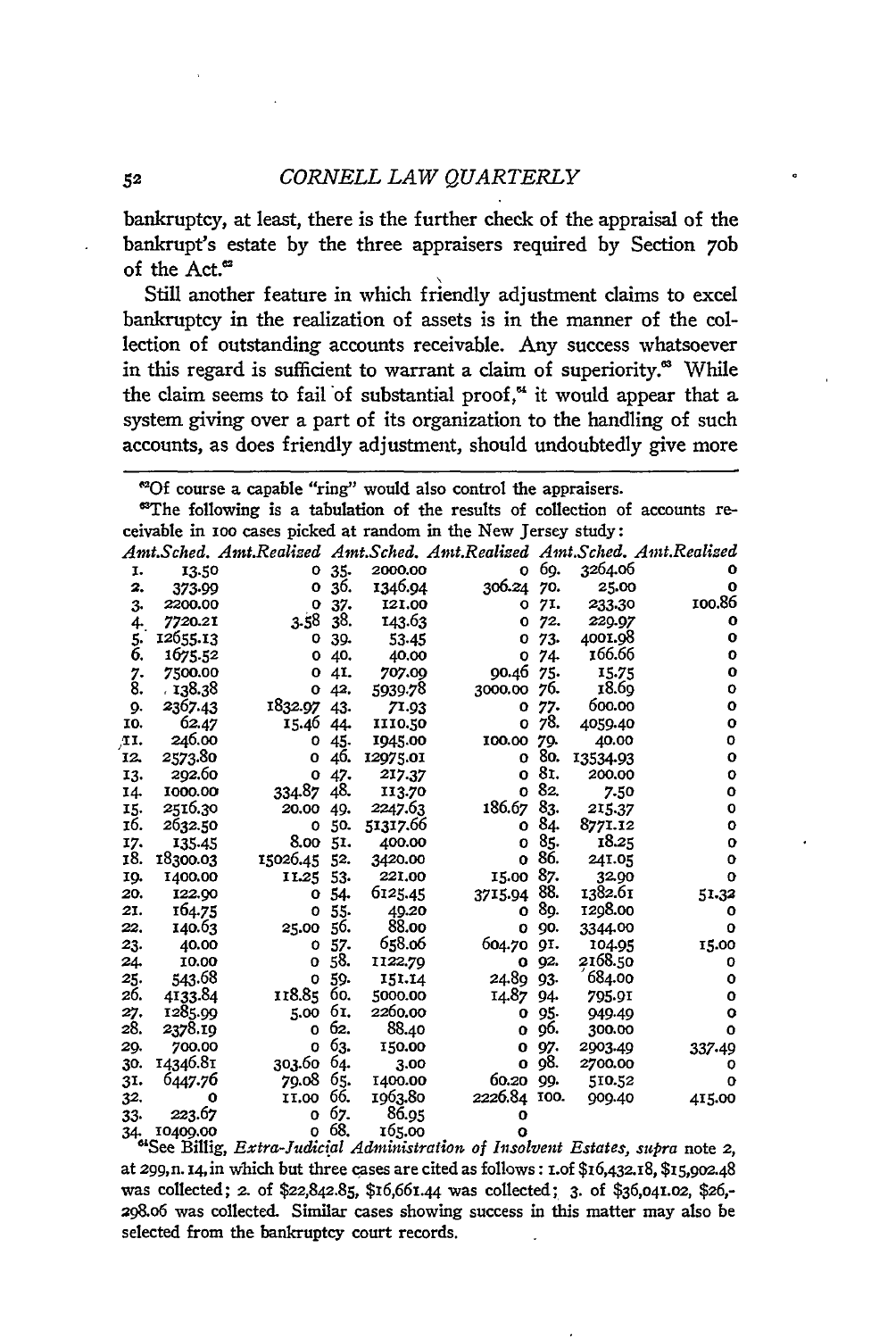satisfactory results. Yet on the other hand organized collection agencies such as those of friendly adjustment not only may be, but actually are set up under the Bankruptcy Act.<sup>65</sup> It should also be remembered that, in bankruptcy, invariably either the lawyer-receiver, or the lawyer-trustee, or the receiver's or trustee's attorney will handle such collections. When the average business man wishes to place the collection of an account into reliable hands, the matter is very often entrusted to an attorney. Bankruptcy, in effect, *ipso facto* does this for the creditor.

Collecting the accounts receivable of any insolvent or financially embarrassed estate has baffled the best minds, whatever the method. When a business is being liquidated, whether it be by means of equity receivership, bankruptcy, official bureau of friendly adjustments, or un-official creditor trust-deed arrangements, the psychology of the one indebted to the insolvent's estate is the same. It is a well known psychology that reduces such accounts to practical worthlessness. It is comparable to the "forced" character of the sale of the insolvent's goods. Again, by the time the estate finds its way into the liquidating system's hands, be it bankruptcy or friendly adjustment, the debts

The following are the available results from the **25** Newark cases studied in friendly adjustment:

|                   | Appraised |         | Collected                                                        |  |  |
|-------------------|-----------|---------|------------------------------------------------------------------|--|--|
| I                 |           |         |                                                                  |  |  |
| 2.                |           |         |                                                                  |  |  |
|                   | \$        | 75.00   | \$<br>24.00                                                      |  |  |
|                   |           | 300.00  | no record of                                                     |  |  |
| $3.456$ , $7.8$ . |           | 10.94   | 10.94                                                            |  |  |
|                   |           | 14.00   | no record of                                                     |  |  |
|                   |           | 57.05   | no record of                                                     |  |  |
|                   |           | 1600.00 | 1400.00, lump sum which includes<br>stock appraised at \$1000.00 |  |  |
| 9.                |           |         |                                                                  |  |  |
| 10.               |           | 400.00  | 300.00, lump sum which includes<br>stock appraised at \$650.00   |  |  |
| II.               |           | 400.00  | no record of                                                     |  |  |
| 12.               |           | 125.00  | no record of                                                     |  |  |
| 13.               |           | 337.00  | no record of                                                     |  |  |
| 14.               |           | 1000.00 | 100.00                                                           |  |  |
| 15.               |           |         |                                                                  |  |  |
| 16.               |           | 2573.80 | none                                                             |  |  |
| 17.               |           | 94.00   | 25.71                                                            |  |  |
| 18.               |           |         |                                                                  |  |  |
| 19.               |           |         |                                                                  |  |  |
| 20.               |           | 100.00  | 100.00                                                           |  |  |
| 21.               |           |         |                                                                  |  |  |
| 22.               |           | 3152.62 | no record of                                                     |  |  |
| 23.               |           |         |                                                                  |  |  |
| 24.               |           |         |                                                                  |  |  |
| 25.               |           |         |                                                                  |  |  |
| servi.            |           |         |                                                                  |  |  |

"~The Irving Trust **Co.** is an example.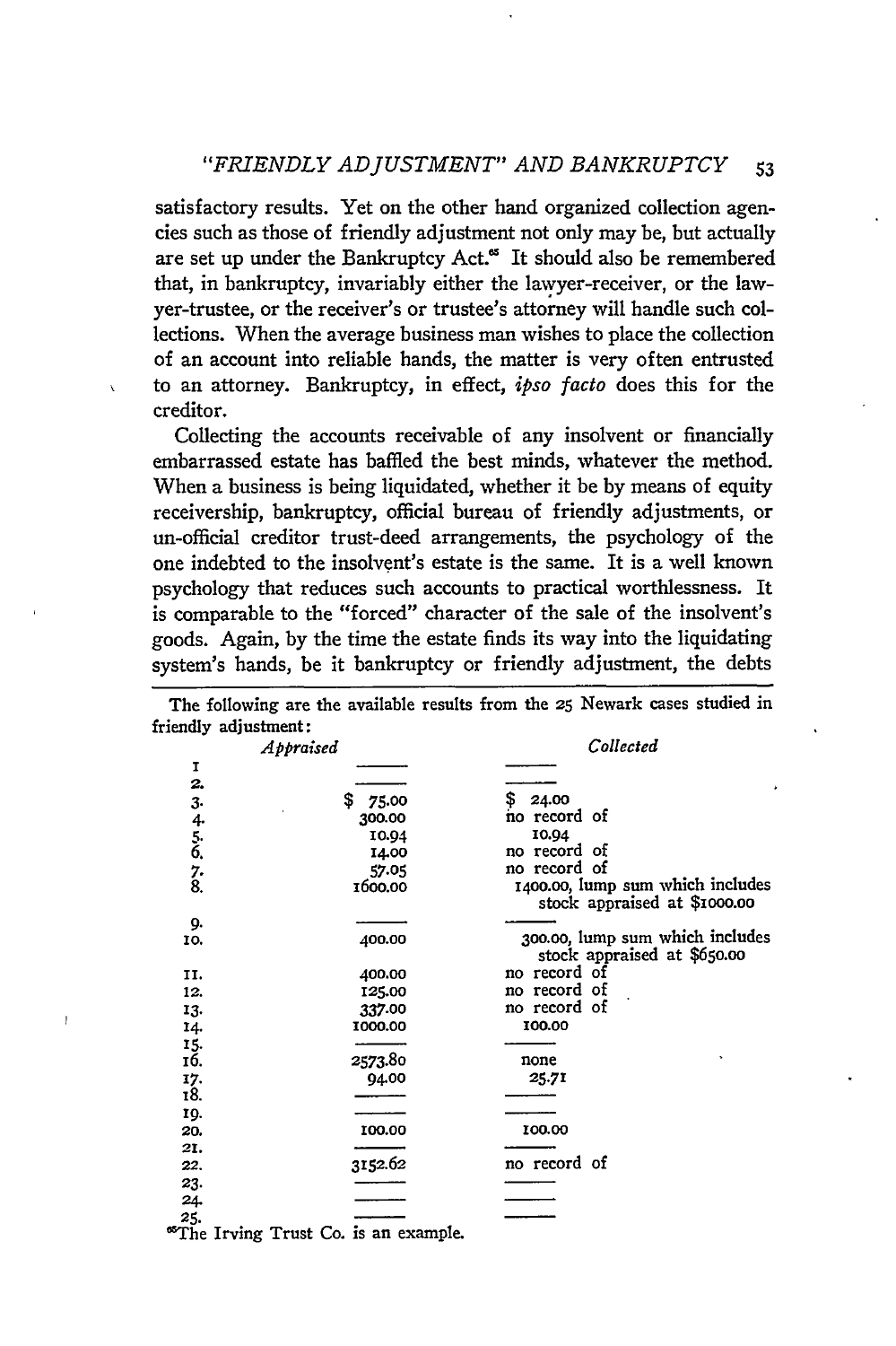#### *CORNELL LAW QUARTERLY*

are often old ones, which the insolvent himself has already long tried to collect. Their uncollectibility is often a primary cause of the failure. Rarely does a going concern collapse suddenly. Its death is invariably preceded by a long, drawn-out illness, a period during which all available resources have been continuously summoned to stave off the impending disaster. So that the cause of the accounts being uncollectible is essentially not the fact that the estate is being liquidated by a poor system, but rather is to be found buried in events of months long standing. In other words, the debt comes to bankruptcy-or friendly adjustment-a bad one. Debtors move. They have unknown addresses. They become financially irresponsible and judgment proof. They disclaim liability. It seems impossible that friendly adjustment can often change the actual course of human events. If anything, bankruptcy, as a system, would seem to be in an advantageous position because of the powers granted under 2IA of the Act which would allow the subpoenaing of debtors.

In one important phase of the collection problem is the friendly adjustment system inherently at a distinct advantage, however. Bankruptcy liquidation is effected publicly. Much of the debtor's psychology above referred to would not be a troublesome factor if he did not know of his creditor's financial embarrassment. But friendly adjustment works quietly. It is not an official system and need have no publicity. If tfie business remains open under a receiver in bankruptcy, however, this difficulty is partially over-come.' No remedy for this phase of the problem, of course, is possible. In fact, if the friendly adjustment system were given legal recognition, as has been advocated, its advantage in this particular would be dispelled.

#### II. CREDITOR NoN-COOPERATION

The observance has often been made that creditors do not cooperate in the ordinary, bankruptcy case, and, of course, this is too com-

See Case No. 18, *supra* note 62, in which this was the situation.

<sup>&</sup>quot;Billig, *What Price Bankruptcy: A Plea for "Friendly Adjustment", supra* note **2,** at 419.

This fact is commonly recognized, and a frequent New Jersey allegation for the appointment of a receiver is "Petitioner further shows that he has information that the bankrupt has outstanding accounts which demand attention; that if the debtors become advised of the bankruptcy herein they will delay making payments through various pretexts and excuses, and some will move and the accounts become lost.. ."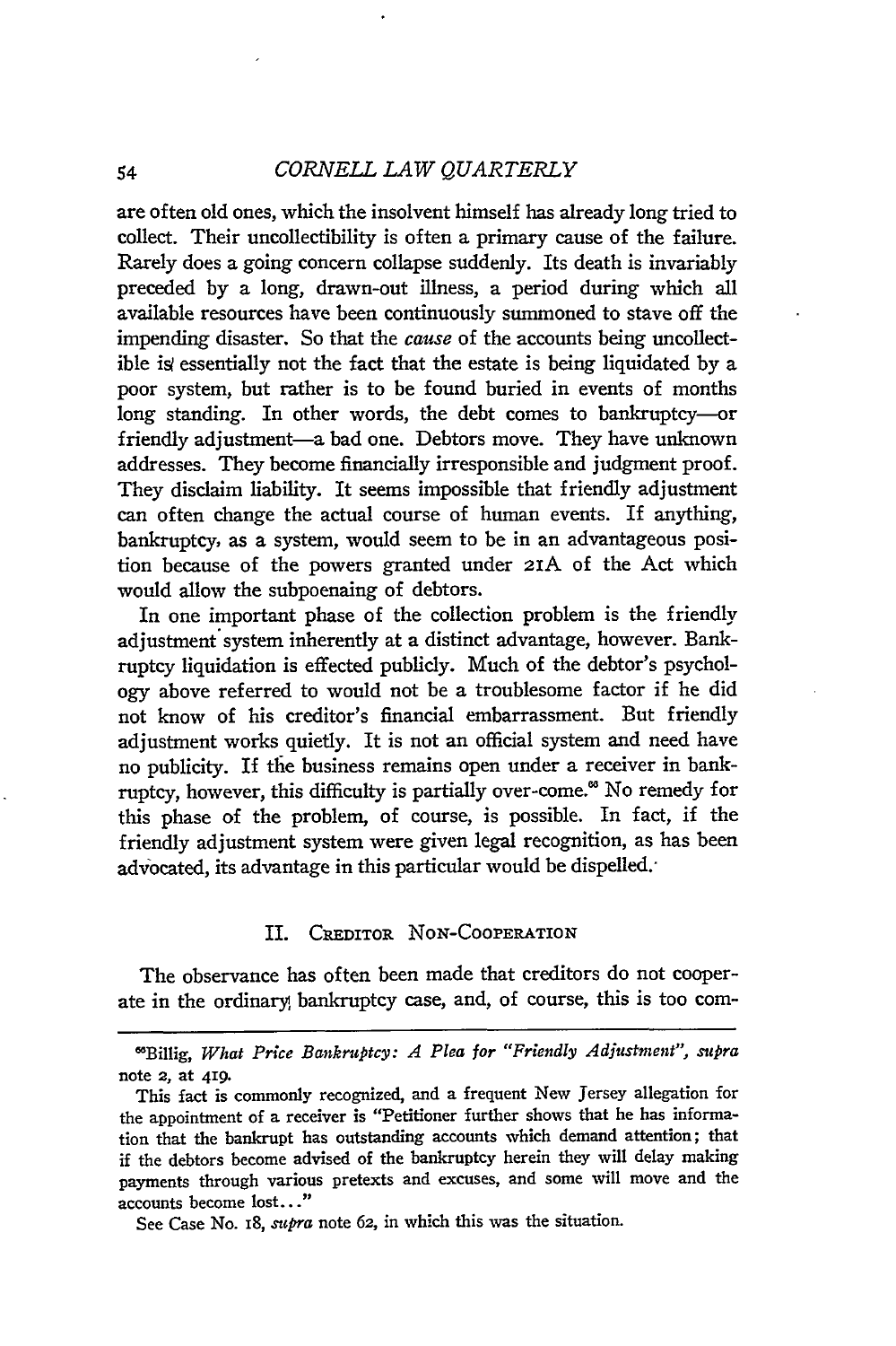*"FRIENDLY ADJUSTMENT" AND BANKRUPTCY* **55**

monly known to dispute." Claims are assigned. Little regard is

<sup>&#</sup>x27;The following represents results, in 75 asset cases picked at random in the Yale New Jersey study, of creditors recorded as attending in person the meetings and hearings designated below. l.

|               |                         |                         | Creditor's Meetings |                              | Sales Hearings |                                                            | 21A Exams.                           |
|---------------|-------------------------|-------------------------|---------------------|------------------------------|----------------|------------------------------------------------------------|--------------------------------------|
|               | Sched.                  | No.                     | Total               | No.                          | Total          | No.                                                        | Total                                |
|               | Cred.                   |                         | Held Attending      | Held                         | Attending      | $\boldsymbol{H}\boldsymbol{e}\boldsymbol{l}\boldsymbol{d}$ | Attending                            |
| I.            | 16                      | 3                       | o                   | 2                            | 0              | I                                                          | I                                    |
| $\mathbf{2}$  | 20                      | $\overline{a}$          | O                   | o                            |                | $\bullet$                                                  |                                      |
| 3.            | 28                      | 4                       | O                   |                              | I              | o                                                          |                                      |
| $4-$          | 93                      | $\overline{\mathbf{3}}$ | o                   | $\frac{3}{2}$                | I              | 4                                                          | o                                    |
|               | 12                      | 7                       | o                   | o                            |                | 5                                                          | O                                    |
| $\frac{5}{6}$ | 88                      | ;<br>2                  | I                   | 3                            | $\mathbf{o}$   | $\cdot$ 4                                                  | 0                                    |
| $\frac{7}{8}$ | 19                      |                         | O                   | 2                            | o              | I                                                          | 0                                    |
|               | 50                      | 3                       | O                   | 2                            | o              | I                                                          | o                                    |
| 9.            | 40                      | 2                       | O                   | 2                            | O              | O                                                          |                                      |
| 10.           | 20                      | 2                       | 0                   | 2                            | o              | I                                                          | o                                    |
| 11.           | 35                      | 4                       | 0                   | 2                            | O              | 2                                                          | $\bullet$                            |
| 12.           | 24                      | 3                       | I                   | 2                            | o              | 11                                                         | o                                    |
|               | 13. 108                 | 2                       | Ō                   | 2                            | o              | o                                                          |                                      |
| 14.           | 26                      | 2                       | 2                   | I                            | I              | O                                                          |                                      |
| 15.           | 75                      | 2                       | 0                   | I                            | 2              | 2                                                          | o                                    |
| 16.           | 15                      | 2                       | $\mathbf{o}$        | 2                            | o              | I                                                          | $\mathbf{o}$                         |
| 17.<br>18.    | 14                      | 2                       | Ō                   | I                            | o              | I                                                          | O                                    |
|               | 5<br>19. 106            | 3<br>2                  | 0<br>O              | $\overline{\mathbf{4}}$<br>0 | 0              | 4<br>2                                                     | 0                                    |
| 20.           | 15                      | 2                       | o                   | 1                            | O              | O                                                          | $\bullet$                            |
| 21.           | 20                      | 3                       | Ō                   | 2                            | $\bullet$      | O                                                          |                                      |
| 22.           | 19                      | 2                       | Ō                   | I                            | o              | I                                                          | $\mathbf{o}$                         |
| 23.           | 29                      | 2                       | o                   | 2                            | O              | I                                                          | o                                    |
| 24.           | $7^8$                   | 5                       | 3                   | 2                            | $\bullet$      | 2                                                          | 0                                    |
| 25.           | 24                      | $\overline{\mathbf{3}}$ | Ō                   | 3                            | Ō              | o                                                          |                                      |
| 26.           | 48                      | 2                       | O                   | o                            |                | 0                                                          |                                      |
|               | 22                      | 2                       | o                   | 2                            | $\mathbf{o}$   | I                                                          |                                      |
| 27.<br>28.    | 20                      | 3                       | o                   | 2                            | O              | I                                                          | $\begin{matrix} 0 \\ 0 \end{matrix}$ |
| 29.           | 10                      | 3                       | 0                   | 0                            |                | 0                                                          |                                      |
| 30.           | 30                      | 2                       | O                   | I                            | o              | 0                                                          |                                      |
| 31.           | 23                      | $\boldsymbol{z}$        | Ō                   | o                            |                | O                                                          |                                      |
| 32.           | 16                      | 2                       | 0                   | I                            | 0              | O                                                          |                                      |
| 33.           | 32                      | 2                       | Ō                   | 2                            | o              | I                                                          |                                      |
| 34.           | Ğ3                      | 2                       | I                   | o                            |                | O                                                          |                                      |
| 35.           | 50<br>78                | 2                       | ĩ                   | O                            |                | O                                                          |                                      |
| 36.           |                         | 2                       | Ō                   | I                            | o              | I                                                          | 1   0   0   0   1                    |
| 37.<br>38.    | $\frac{55}{16}$         | 3<br>2                  | o                   | 2<br>2                       | O<br>2         | o                                                          |                                      |
| 39.           | 14                      | 2                       | o<br>0              | 2                            | O              | I<br>o                                                     |                                      |
| 40.           | 96                      | 2                       | o                   | o                            |                | o                                                          |                                      |
| 41.           | 87                      | 3                       | 0                   | 2                            | o              | I                                                          |                                      |
| 42.           | 3 <sup>8</sup>          | $\boldsymbol{2}$        | Ō                   | 2                            | o              | I                                                          |                                      |
| 43.           | 21                      | 2                       | O                   | o                            |                | o                                                          |                                      |
| 44.           | 9                       | $\overline{\mathbf{4}}$ | $\mathbf 0$         | 3                            | o              | I                                                          | $\frac{0}{\rho}$                     |
| 45.           |                         | 3                       | $\bf{0}$            | 2                            | $\mathbf{I}$   | I                                                          | $\mathbf{o}$                         |
| 46.           | 29<br>28                | 2                       | ĭ                   | o                            |                | O                                                          |                                      |
| 47.<br>48.    | 9                       | 2                       | I                   | O                            |                | o                                                          |                                      |
|               | 51                      | 3                       | $\mathbf 0$         | 0                            |                | 0                                                          |                                      |
| 49.           | $\overline{\mathbf{z}}$ | $\frac{3}{2}$           | O                   | 0                            |                | 0                                                          |                                      |
| 50.           | 25<br>28                |                         | ĭ                   | I                            | $\mathbf{o}$   | O                                                          |                                      |
| 51.           |                         | 3                       | $\mathbf 0$         | $\overline{\mathbf{z}}$      | Ō              | O                                                          |                                      |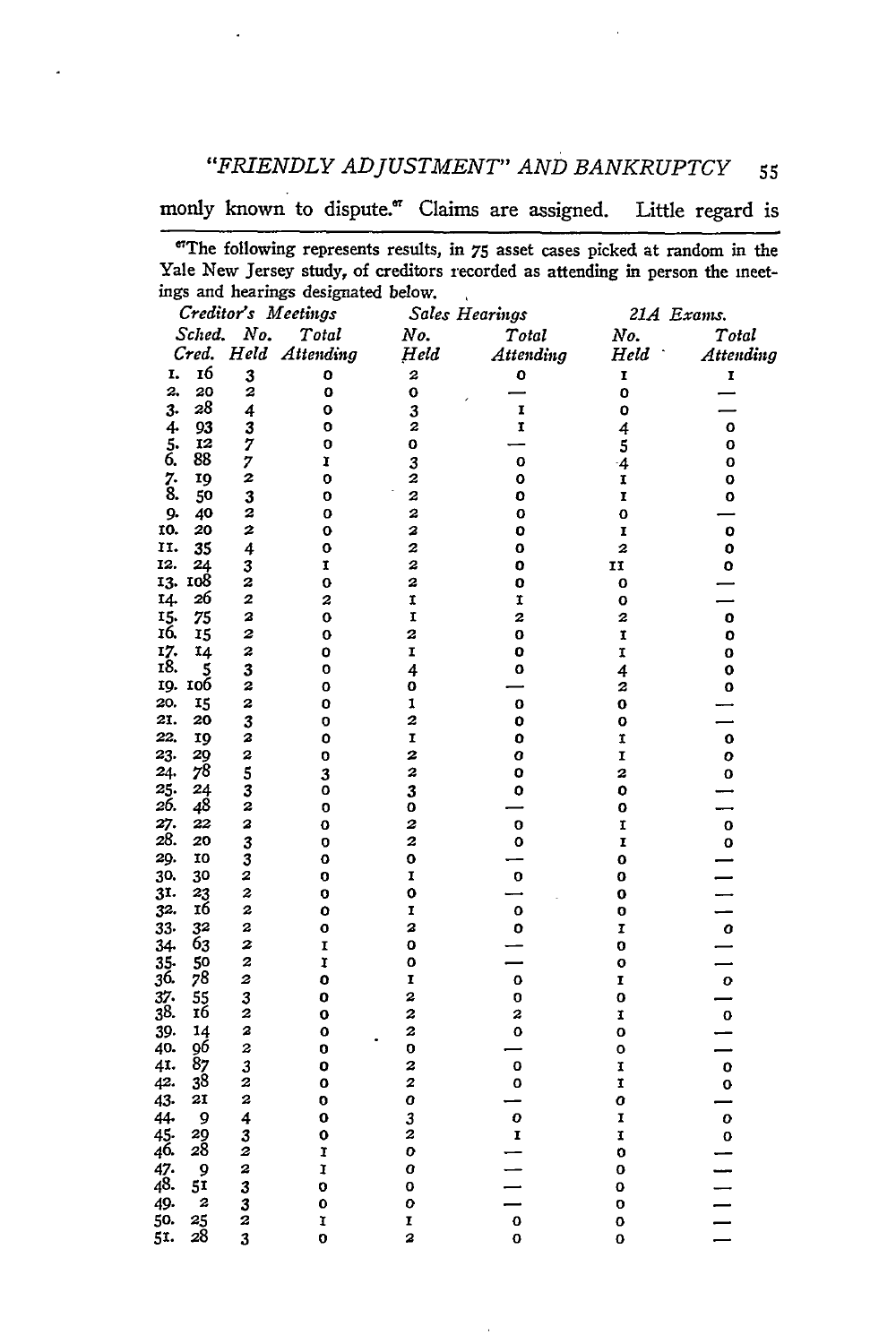# 56 *CORNELL LAW QUARTERLY*

given to the election of a trustee.<sup>68</sup> The entire matter of lack of creditor interest is declared to be a wide open door for the entry of fraud. The breakdown of the theory of creditor control upon which the Bankruptcy Act is based has conclusively been proved.<sup>®</sup>

Friendly adjustment, however, claims that it succeeds in obtaining and therefore enjoys the benefits of creditor control, which is its

| Creditor's Meetings |                |                |                      | Sales Hearings | 21A Exams.   |      |                  |
|---------------------|----------------|----------------|----------------------|----------------|--------------|------|------------------|
|                     |                | Sched. No.     | Total                | No.            | Total        | No.  | Total            |
|                     |                |                | Cred. Held Attending | $H$ eld        | Attending    | Held | Attending        |
| 52.                 | 12             | 3              | Ω                    | 0              |              | o    |                  |
| 53.                 | 40             | $\mathbf{r}$   | (comp. o<br>case)    | $\bf{o}$       |              | 0    |                  |
| 54.                 | 38             |                | ŋ                    | Ω              |              | 4    | o                |
| 55.                 | 15             | $\frac{5}{3}$  |                      | Ω              |              |      |                  |
| 56.                 | 49             | 3              |                      | 3              | $\mathbf{o}$ |      |                  |
| 57.<br>58.          | 6              | $\overline{a}$ | o                    | o              |              | Ω    |                  |
|                     | 49             | 2              | 3                    |                |              |      |                  |
| 59.                 | 8              | 2              | Ω                    | n              |              |      |                  |
| 60.                 | 3 <sub>1</sub> | 5              | 2                    |                |              |      |                  |
| 61.                 | 37             | $\overline{a}$ | Ω                    | 2              |              |      | $\boldsymbol{z}$ |
| 62.                 | 35             | 2              | 2                    | 2              |              |      |                  |
| 63.                 | 36             | $\overline{c}$ | 0                    | 2              |              |      |                  |
| 64.                 | 21             | 3              |                      |                |              |      |                  |
| 65.66               | 138            | $\overline{2}$ |                      | 5              |              |      | o                |
|                     | Ι8             | 4              |                      | 2              |              |      | ο                |
| 67.                 | 334            | $\overline{a}$ | Ω                    | 2              |              |      | ο                |
| 68.                 | 73             | 3              |                      | 3              |              |      | 0                |
| 69.                 | 32             | 2              |                      | 2              |              |      | ο                |
| 70.                 | ш              | 2              | Ω                    | 2              |              |      | о                |
| 71.                 | 11             | 2              |                      | 2              |              |      | о                |
| 72.                 | 41             | 2              |                      | 4              |              |      | 0                |
| 73.                 | 64             | $\overline{a}$ |                      | 2              |              |      | о                |
| 74.                 | 46             | 2              |                      | 2              |              |      | о                |
| 75.                 | 47             | 2              | ο                    | ٥              |              |      |                  |

*75.* 47 2 **0 0 - 0 -** 'The recent Supreme Court promulgation, (Jan. **13, 193o)** amending General Order **39** which prohibits the soliciting of claims should be noted in this connection:

"The local Bankruptcy Court, may, however, when a banking institution is under local nile or practice always appoint a receiver in cases requiring the ser- vices of a receiver, by local rule approved by a majority of the Circuit Judges of the Circuit, provided that notice may be given to the creditors of the availability of such institutions as trustees if elected, and may provide means to facilitate the creditors in filing and voting their claims in favor of such institution as trustee."

In New York City, the referee to whom the case is assigned sends to all creditors a prepared proof of claim with proxy clause authorizing the referee to vote the claim of the creditor in favor of the Irving Trust Co. as trustee.

In the Yale New Jersey study, out of **1oo** cases selected at random, in **91** cases, the trustee was appointed **by** the referee, in **3** he was elected **by** creditors, and in **6,** he was appointed **by** the referee at the suggestion of creditors.

'See report, IN **THE** MATrE **OF AN INQUIRY, Erc.,** *supra* note *7,* at **23, 128, 137.** Also, *infra* note **76.**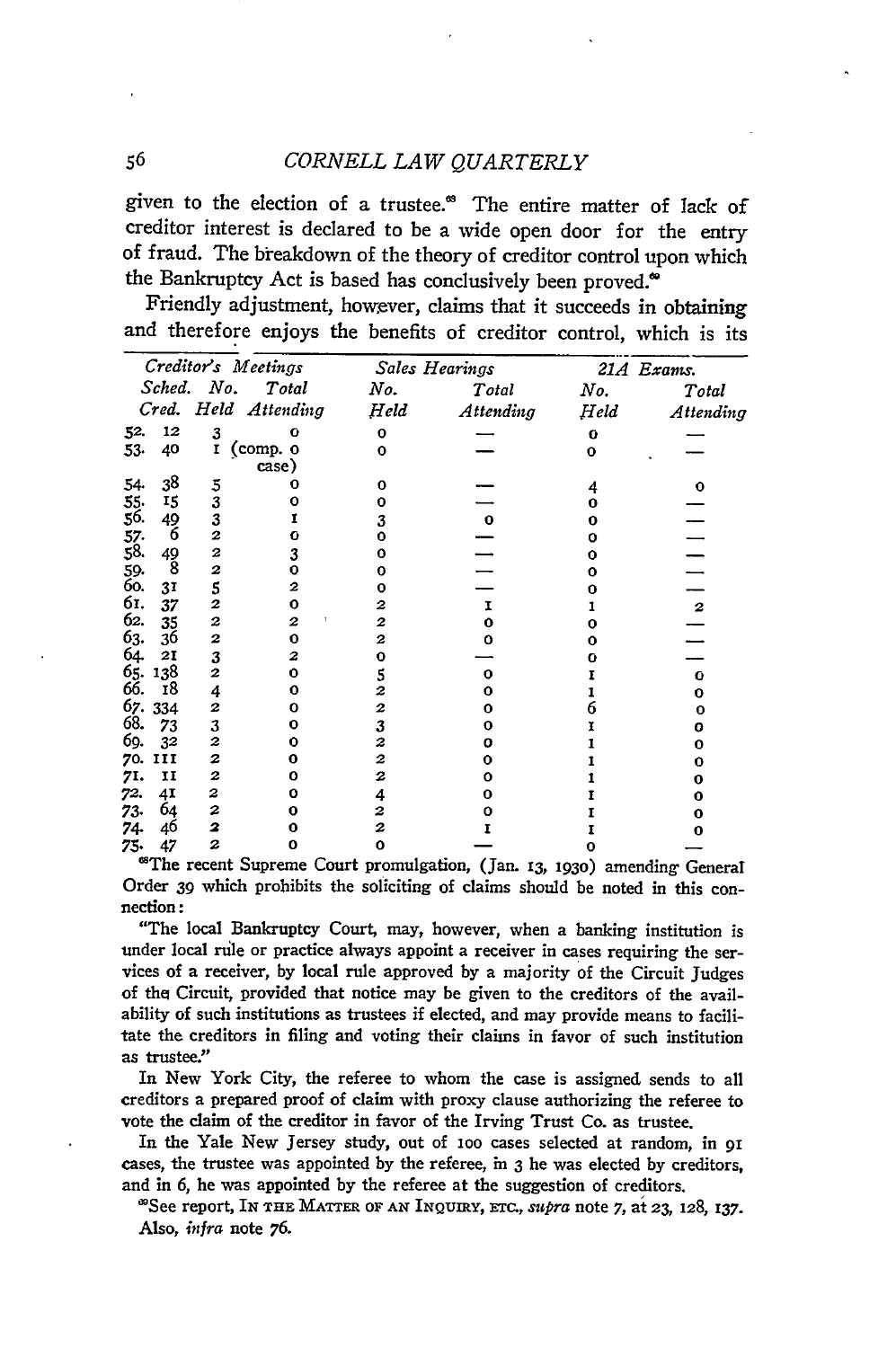## *"FRIENDLY ADJUSTMENT" AND BANKRUPTCY* 57

underlying philosophy." But claims of remarkable success achieved on this score in friendly adjustment must be taken guardedly. The phrase "creditor participation" as applied to friendly adjustment would seem to imply many meetings, active attendance and much time spent upon deliberating the methods of best liquidating the estate. Evidence of success in this respect in some of the bureaus does not seem to be forthcoming.<sup> $\pi$ </sup> In other bureaus,<sup> $\pi$ </sup> more than often, however, it has been found that "creditor participation" proves to be nothing more than a matter of the bureau liquidator keeping in telephone touch with certain of the available creditors, or mailing notices advising of major moves in the settlement of the estate." These notices

'See supra note **3.**

"Testimony of Mr. Sheckell of the New York Credit Men's Association. Report, **IN THE** MATTER **OF AN INQUiRY,** ETc., *supra* note 7, at **220:**

"...The business man has been charged with not taking an interest in Bankruptcy proceedings. I want to state tihat in Friendly Adjustment of the same type cases, the business man takes a very keen interest in **95** or 97% of the cases handled **by** our offices under the Friendly Adjustment plan. Under this plan we have a creditors' committee..."

The following results were computed from the government study of Friendly Adjustment cases in Newark, **N. J.,** where such information was available. All data was offered to the government **by** the Bureau from its files.

| Case No. | No. of unsecured creditors<br>listed in the debtor's state-<br>ment of liabilities | Creditors at-<br>tending each<br>meeting | No. of<br>Meetings |
|----------|------------------------------------------------------------------------------------|------------------------------------------|--------------------|
| I.       | 46                                                                                 | 20                                       | 4                  |
| 2.       |                                                                                    | 15                                       | I                  |
| 3.       | $\frac{19}{28}$                                                                    | 20                                       | 3                  |
|          | 5                                                                                  | 5                                        | 2                  |
|          | 77                                                                                 | 55                                       | 2                  |
| 456. 78. | 23                                                                                 | I8                                       | Ï                  |
|          | 19                                                                                 | 12                                       | 4                  |
|          | 14                                                                                 | 6                                        | I                  |
| 9.       | 87                                                                                 | 40                                       | 3                  |
| 10.      | 20                                                                                 | 10                                       | Ĩ                  |
| TT.      | 115                                                                                | 60                                       | 4                  |
| 12.      | 21                                                                                 | 10                                       | 2                  |
| 13.      | 24                                                                                 | 10                                       | 1                  |
| 14.      | 13                                                                                 | 5                                        |                    |
| 15.      | 10                                                                                 | 4                                        |                    |
| 16.      | 29                                                                                 | 15                                       |                    |
| 17.      |                                                                                    | 35                                       | 2                  |
| 18.      | 54<br>56                                                                           | 40                                       | 5                  |
| IQ.      | 17                                                                                 | 7                                        | Ï                  |

**19. 17 7 I** Average results: 57.16% of the creditors attended; 2.1 meetings held per case. **'By** Mr. Paul **0.** Ritter as a result of his visits to several bureaus, as a mem- -ber of the staff for the committee submitting the report.

'See report, IN **THE** MATTER **OF AN INQUIRY,** ETc., *supra* note 7, at 220, where the co-operation of creditors obtained by the Irving Trust Co. and in friendly ;adjustment is termed "merely advisory and informal".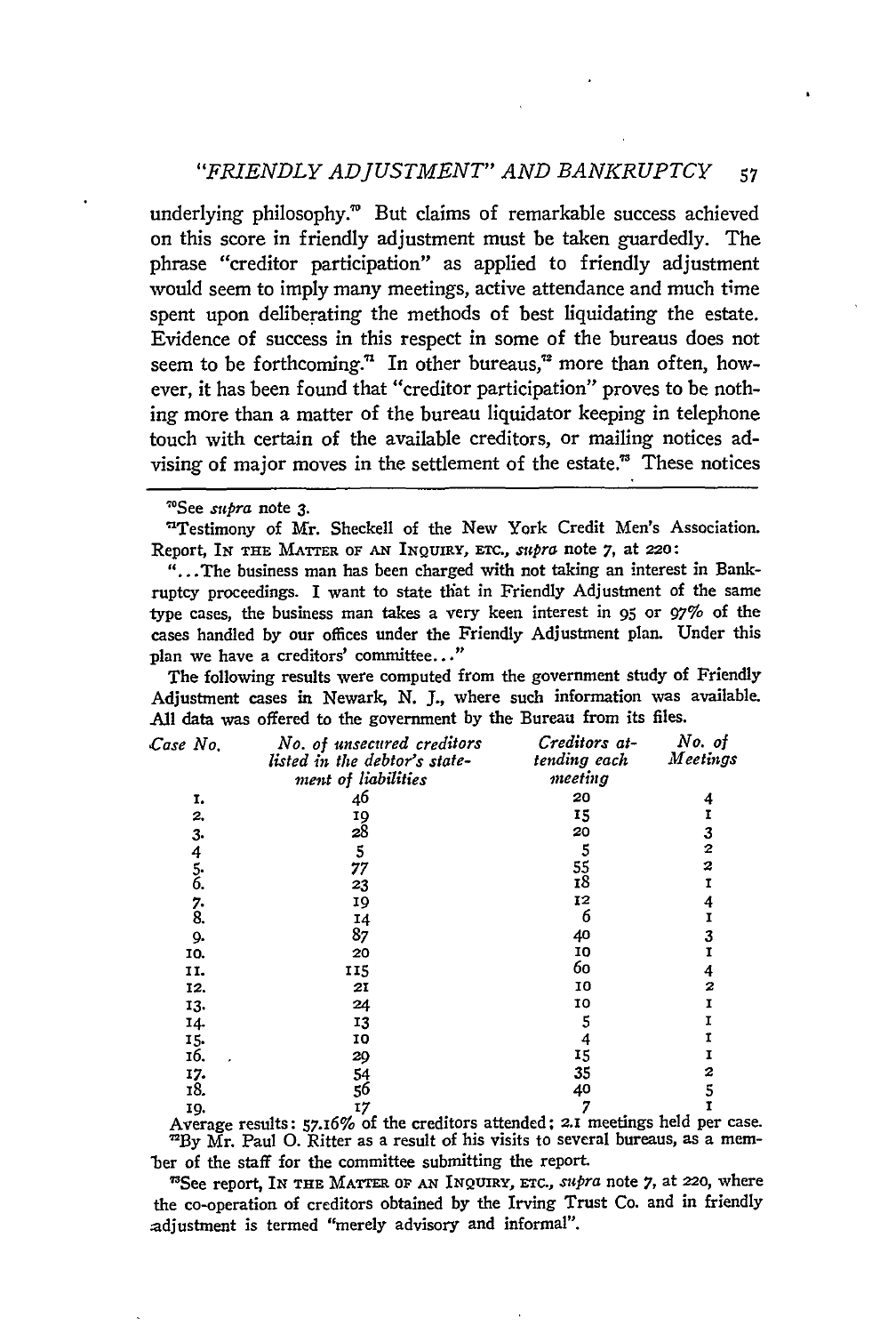indeed seem to be a *forte* of the friendly adjustment system.<sup>"</sup> But identical notices are a mandatory requisite in'bankruptcy.'

Lack of creditor participation and interest is expected as a general defect in the liquidation of any insolvent's estate. Business men do not wish to waste any more time or money on an already unprofitable investment. No insolvency participation is a profitable enterprise to the business man who is engaged in present, pressing, money-making ventures."6 Consequently, the assignment of claims and subsequent refusal to participate any further in the proceedings, which is complained of in bankruptcy, is largely duplicated in friendly adjustment. $\pi$ 

'Some of the lack of direct creditor interest exhibited in bankruptcy might possibly be explained also by the fact that the bankruptcy system provides the creditors with a receiver, trustee, and their attorneys, who are direct legal representatives of the creditor's interests. To procure such representation in friendly adjustment, the creditor

"Billig, *What Price Bankruptcy: A Plea for "Friendly Adjustment", supra* note 2, at **43o.**

' Section **s8** of the Bankruptcy Act, provides for io days notice **by** mail to creditors of all examinations, hearings upon application for confirmation of compositions, meetings, sales hearings, dividend payments, trustee's final accounts filings, compromises, dismissal of proceedings and 3o days' notice for applications for discharges. These notices may also be published in newspapers, that of the first creditors' meeting being so required.

"Adjustment bureau practice strictly insists that each creditor have an opportunity to be heard". Billig, *What Price Bankruptcy: A Plea for Friendly* Adjustment", supra note 2, at 430. The above notices would show the same to be true in bankruptcy. Creditors being advised, however, does not mean "creditor participation" exists.

It should be noted that the committee submitting the report, IN THE MATTER OF **AN** INQUiRy, *Erc., supra* note 7, at 54 recommends the future omission of many of these requisite notices as a means of speeding up the liquidation of the estate.

" 6 Testimony of Hon. Paul Jones, District Judge, No. Dist. Ohio, in the report, IN **THE** MArTR oF **kAN** INQuIRY, *Tc., supra* note 7, at 142: "The lack of interest of creditors and their failure generally to participate in bankruptcy proceedings is to be expected, and I do not know of any way to stimulate their interest".

Testimony of Hon. Albert H, Reeves, District Judge, W. **D.** Mo.: "I do not believe that creditors can be incited to take greater interest than at present. The reason is that the bankrupt is hoplessly insolvent when he resorts to Bankruptcy". *Ibid.*

Testimony of Hon. **J.** Foster, Symes, District Judge, Dist. Colo.: "Creditors will not,, and cannot, be made to show sufficient interest." *Ibid.*

'See *supra* note **72.**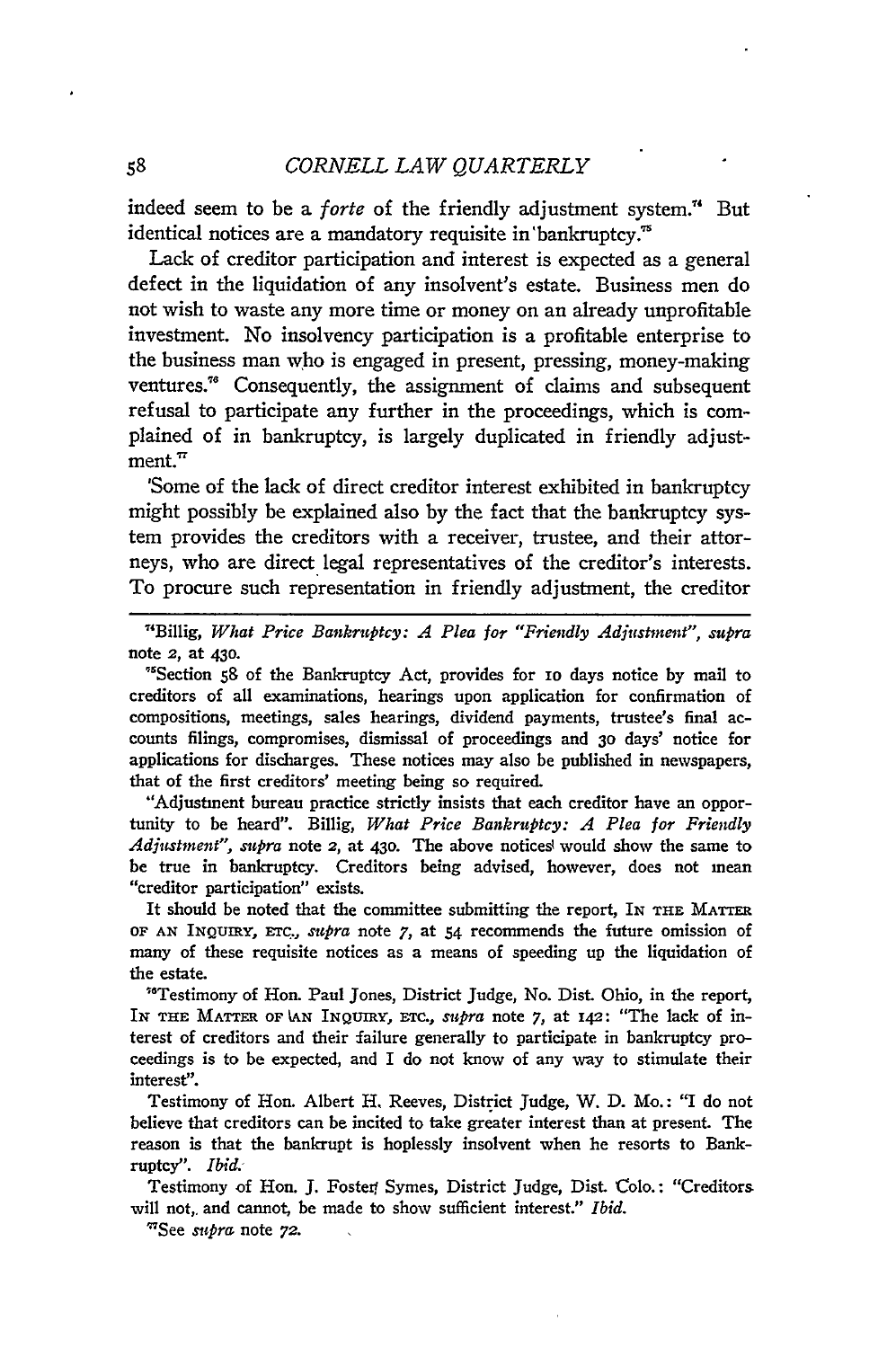would have to employ his own attorney and himself assume the payment of the fee from which the bankruptcy system relieves him. Personal attendance by local creditors, if there be any, may probably be explained by this circumstance, or else by the novelty of this different type of liquidation proceeding. In most cases, however, the absentee creditors far outnumber local creditors." That the former

<sup>78</sup>This is taken cognizance of in the report, In THE MATTER OF AN INQUIRY, ETC., *supra* note 7, at 10.

The following represents the number of local and absentee creditors in IOO cases picked at random in the Yale New Jersey study:

|                                       | "Locals"                                         | "Absentecs"         |                                    | "Locals"                                      | "Absentees"                            |
|---------------------------------------|--------------------------------------------------|---------------------|------------------------------------|-----------------------------------------------|----------------------------------------|
| I.                                    | O                                                | 16                  | 45.                                | 13                                            | 15                                     |
| 2.                                    | $\mathbf{o}$                                     | 20                  | 46.                                | 0                                             | 9                                      |
| 3.                                    | 9                                                | 19                  | 47.<br>48.                         | 9                                             | 42                                     |
|                                       | 47                                               | 46                  |                                    | O                                             | $\begin{array}{c} 2 \\ 16 \end{array}$ |
| 4.<br>5.<br>6.                        |                                                  | II                  | 49.                                | 8                                             |                                        |
|                                       | $\frac{1}{3}$                                    |                     | 50.                                | O                                             | 28                                     |
| $\begin{array}{c} 7 \\ 8 \end{array}$ | II                                               | $\frac{85}{8}$      | 51.                                | I                                             | 11                                     |
|                                       | II                                               | $\frac{41}{8}$      | 52.                                | 3                                             | 37                                     |
| ۰g.                                   |                                                  |                     | 53.                                | o                                             | 24                                     |
| IO.                                   | $\begin{array}{c} 32 \\ 6 \\ 3 \\ 9 \end{array}$ | 14                  | 54.                                | O                                             | 15                                     |
| II.                                   |                                                  | 17                  | 55.56.57.58.                       | 0                                             | 79                                     |
| 12.                                   |                                                  | 15                  |                                    | 6                                             | 110                                    |
| 13.                                   | 7                                                | 102                 |                                    | 0                                             | 49                                     |
| 14                                    |                                                  |                     |                                    | I                                             |                                        |
| $\frac{15}{16}$                       | $\frac{9}{3}$                                    | 17<br>69            | 59.<br>60.                         | o                                             | $^{43}_{8}$                            |
|                                       |                                                  | 12                  |                                    | 37                                            | 104<br>38                              |
|                                       | 13                                               | I                   |                                    |                                               |                                        |
| 17.<br>18.                            |                                                  | 2                   | 61.62.                             | $\frac{10}{8}$                                |                                        |
| 19.                                   | 3<br>3                                           | 97                  |                                    | 12                                            | $\frac{29}{23}$                        |
| 20.                                   | o                                                |                     |                                    | $\mathbf{o}$                                  |                                        |
| 21.                                   | 2                                                | $\frac{15}{18}$     |                                    | 4                                             | 32                                     |
| 22.                                   | 15                                               | 3                   | 63.<br>64.<br>65.<br>66.           | 10                                            | IJ                                     |
| 23.                                   | $\mathbf{o}$                                     | 29                  | 67.<br>68.<br>69.                  | $\mathbf{o}$                                  | $\frac{52}{25}$<br>148                 |
| 24.                                   | 3                                                | $75$<br>$7$<br>$47$ |                                    | 15                                            |                                        |
| 25.                                   | 17                                               |                     |                                    |                                               |                                        |
| 26.                                   | I                                                |                     | 70.                                | 0<br>8                                        | 127                                    |
| 27.<br>28.                            | 3                                                | 19                  | 71.                                | $\begin{array}{c}\n3 \\ 28 \\ 8\n\end{array}$ | 15                                     |
|                                       | 17                                               |                     | 72.                                |                                               | 54                                     |
| 29.                                   |                                                  |                     | 73.                                |                                               | 25                                     |
| 30.                                   | $\frac{1}{6}$                                    | $\frac{3}{23}$      | 74.                                | 21                                            | 313                                    |
| 31.                                   | I                                                | 22                  | 75.<br>76.                         | I                                             | 25                                     |
| 32.                                   | 2                                                | 39                  |                                    | $\begin{array}{c} 0 \\ 16 \end{array}$        | $73 \overline{16}$                     |
| 33.                                   | 7                                                | 9                   | 77.<br>78.                         |                                               |                                        |
| 34                                    | 41                                               | 20                  |                                    | $\begin{smallmatrix}0\8\end{smallmatrix}$     | 111                                    |
| 35                                    | $\frac{13}{1}$                                   | 37<br>ė             | .<br>79.<br>80.                    |                                               | $8\overset{3}{1}$                      |
| 36.                                   |                                                  | 77                  |                                    | o                                             |                                        |
| $\frac{37}{38}$                       |                                                  | $\frac{49}{16}$     | 81.                                | 6                                             | 35                                     |
|                                       |                                                  |                     | 82.                                | o                                             | 23                                     |
| 39.                                   | 0<br>8                                           | $-6$<br>96          | $\frac{8}{3}$ .<br>$\frac{8}{4}$ . | o                                             | II                                     |
| 40.                                   | O                                                |                     |                                    |                                               | 63                                     |
| 41.                                   | 5                                                | 82                  | $\frac{85}{86}$                    | I<br>5<br>6                                   | 41                                     |
| 42.                                   | I                                                | 37                  |                                    |                                               | 12                                     |
| 43.                                   | 10                                               | II                  | 87.<br>88.                         | o                                             | 12                                     |
| 44.                                   | 8                                                | I                   |                                    | 4                                             | $\overline{18}$                        |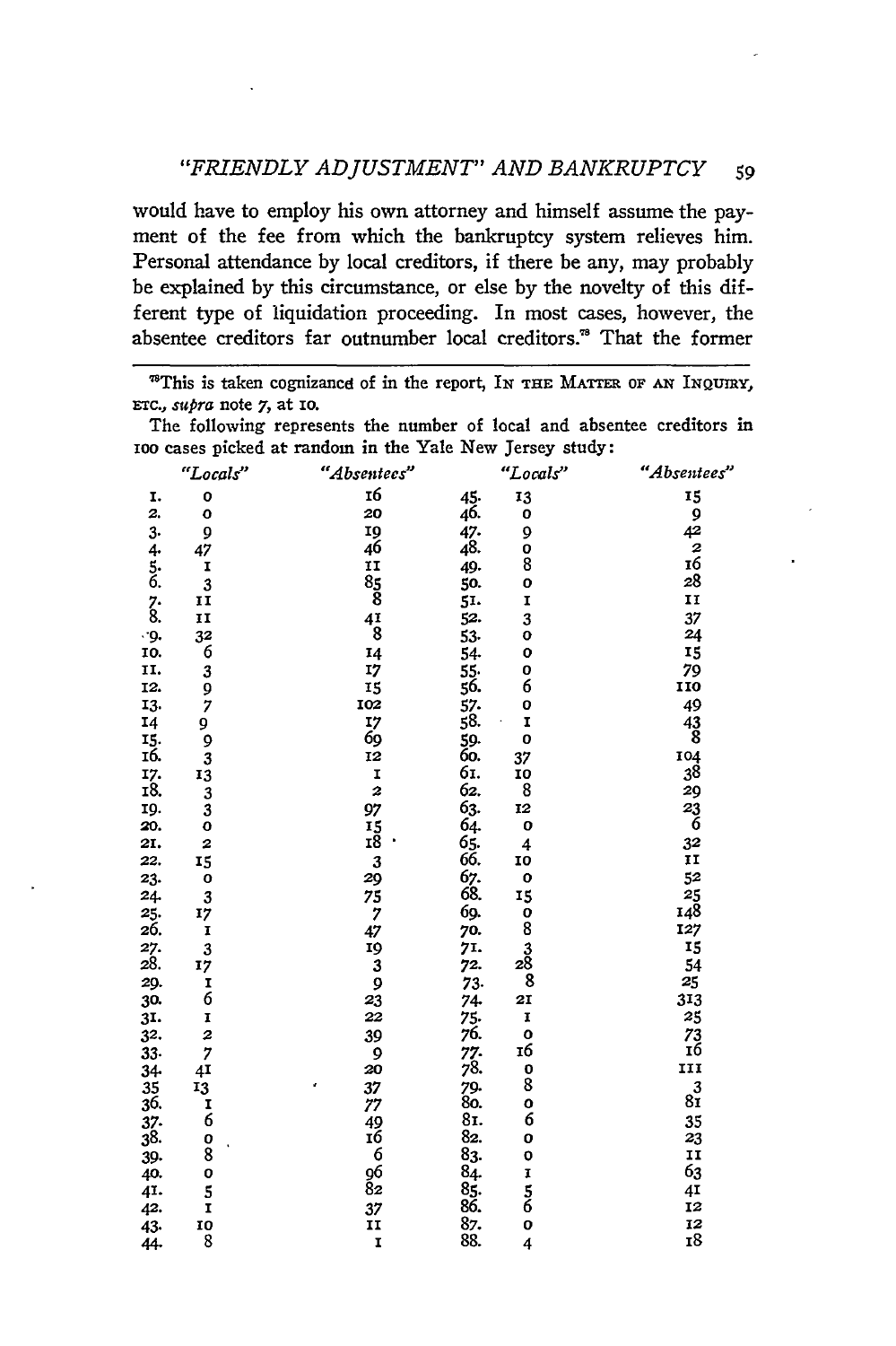should come in from other cities to pass judgment upon details of the administration is obviously not to be expected." Thus, the necessity of their leaving such details to others is the same in friendly adjustment as in bankruptcy. Their "cooperation" would probably mean much more time and money lost than would be returned to them as a result of it. Since the great majority of the claims are comparatively small, a dividend of \$20.00 in friendly adjustment rather than one of \$io.oo in bankruptcy on an average \$Ioo.oo claim would hardly seem to be sufficient inducement. From the business man's point of view, the details of the liquidation should be handled by others appointed for the purpose, whoever the liquidator be.

The suggestions of Mr. Billig in this regard would seem, therefore, not to be of great importance. They are:  $(i)$  "Provide in the Act for the official recognition by the bankruptcy court of the recommendations made by a bona fide creditors' committee, especially with respect to the appointment of the receiver. **. ."** (2) "The exercise of such powers [broad powers to be given receivers and trustees], however, should be conditioned on the approval in writing of the creditors' committee. **. . "'** But in England, where similar features are a part of the Bankruptcy Act, they rarely play a role, having no importance or significance in the vast majority of cases.<sup>81</sup>

|     | "Locals" | "Absentees" | "Locals"                      | "Absentees" |
|-----|----------|-------------|-------------------------------|-------------|
| 89. | ο        | 47          | 12<br>95.                     | 22          |
| 90. |          | 02          | 96.<br>o                      |             |
| 91. | O        |             | 97.                           | 18          |
| 92. | о        | 43<br>38    | ο8.                           | 42          |
| 93. | 0        | 174         | 99.                           | 2           |
| 94. | .<br>    | 15          | 100.<br>$\bullet$<br>$\cdots$ | 53<br>–     |

Average "locals" per case: 7.64. Average "absentees" per case: **39.27.** Percentage "locals" to "absentees": 19.46%.

'Either the results in the Newark Bureau cases, *supra* note **71,** show that the Bureau there is accomplishing this remarkable feat, or else the cases themselves are unusual in the numbr of local creditors they involve; or possibly closely adjoining New York City should be regarded as "local" for purposes of creditor location.

"Billig, *Extra-Judicial Administration of Insolvent Estates, supra* note **2,** at **319.**

"See article appended to report, IN **THE MATTER OF AN INQUIRY.** ETc., *supra* note 7, at **279,** giving a detailed picture of the workings of the English Act. For "small bankruptcies" there is a summary administration. *"Orders for smmary administration are made in 80% of the cases.* (Italics the writer's). Thus in the great bulk of cases there is single administration by official liquidating organizations. There is no Committee of Inspection (creditors). Experience having shown that creditors take little or no interest in these small bankruptcies, the machinery for creditor control is made negligible. A non-official trustee can be put in control only by a special resolution  $(3/4)$  in amount, majority in number of creditors present or represented at the meeting)."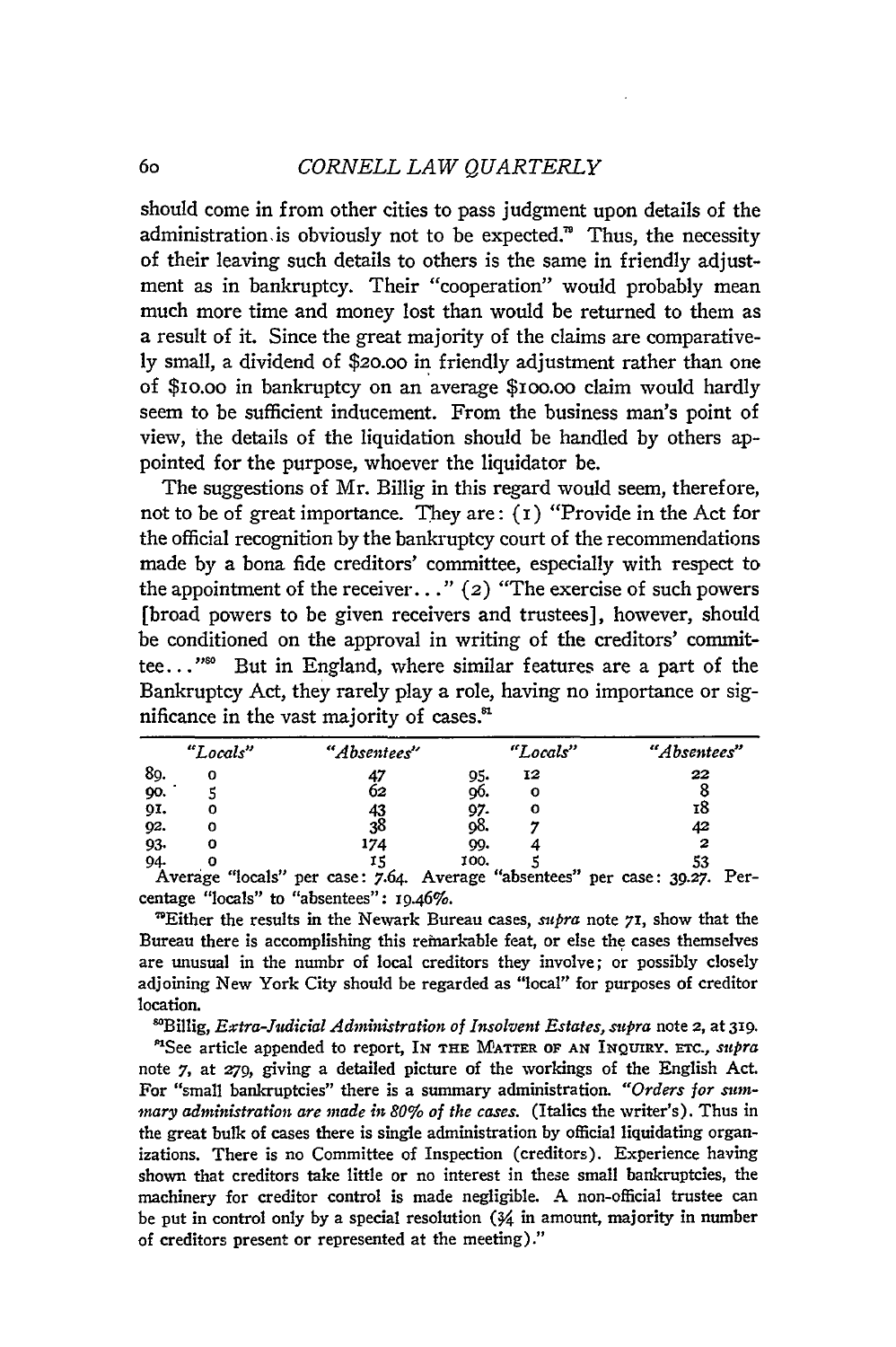#### III. **HIGH** COST OF ADMINISTRATION AND Low RETURNS TO

#### CREDITORS-STATISTICS

The bankruptcy reports of the Attorney General have been invoked to illustrate the low percentages realized by general creditors on their unsecured, liabilities. For a representative year, the returns were shown to be as low as  $10.11\%$  for involuntary cases and 6.48% for voluntary cases.<sup>82</sup> No attempt to dispute the generally accepted assumption of meager dividend returns derived from bankruptcy proceedings is here contemplated. Nevertheless, the results based on the Attorney General's figures should not be taken at their face value in proving this assumption. The results reached are too low. This is so because analysis discloses the basic figure "total liabilities" in the Attorney General's reports is, firstly, exaggerated, and secondly, even

*Ibid.* **308:** "The experience of the English points to the conclusion that it is impossible to secure keen creditor interest in the average case. The trading class in England are literate and informed as to the condition of estates in which they are interested. Their committees of inspection are invested with broad powers of control and supervision. *Yet active creditor control is iwt achieved.* (Italics the writer's). The trustee administers as he sees fit, subject only to the audit of his accounts **by** the Board of Trade."

But because there may be cases in which creditors might, for some reason or other, decide to step in, it would seem of no harm to have such provisions. Other acts containing similar provisions are:

England: 46 and *47* Vicr. c. **52** (1883) as amended **by** 16 and 17 GEo. V, c. *7,* §§20, **56-58, 79** (1927).

Canada: 9 and 10 GEO. V, c. 36 (1919) as amended by 10 and 11, GEO. V, c. 34 (i92o) and **ii** and **12** GFO. V, **c.** 17, **§§2,** *21,* 43 **(1921).**

Germany: Konkursordnung (COMMERCIAL LAWS OF **THE** WORLD, Vol. **21)** §§84, **87-92,** 129-234, 137, 149, 150, **159.**

France has no such provisions in its Act.

The report itself is seemingly inconsistent with the article, however. At **27** and 28, recommendations are made for creditors' committees (inspectors), written consents, etc., similar to those made by Mr. Billig, with the observation that creditor participation would probably thus be secured *in the same manner* in which it is secured in England, among others (Canada, Friendly Adjustment, the Irving Trust Co. in New York). And at 221, "It seems reasonable to hope that by simplifying and speeding up the administration along suggested lines, by calling creditors together more promptly, and by giving creditors' committees a recognized status and official duties, the part of creditors in administration would become general instead of sporadic and isolated."

Of the 21 Newark cases closed in the Bureau by Friendly Adjustment, creditors' committes were appointed in only 8, there being no such committees in the ,other **13.**

'Billig, *What Price Bankruptcy: A Plea for "Friendly Adjustment", supra* note **2,** at 417, deducing from figures of the REP. ATTY. **GEN.** 1927 at 178.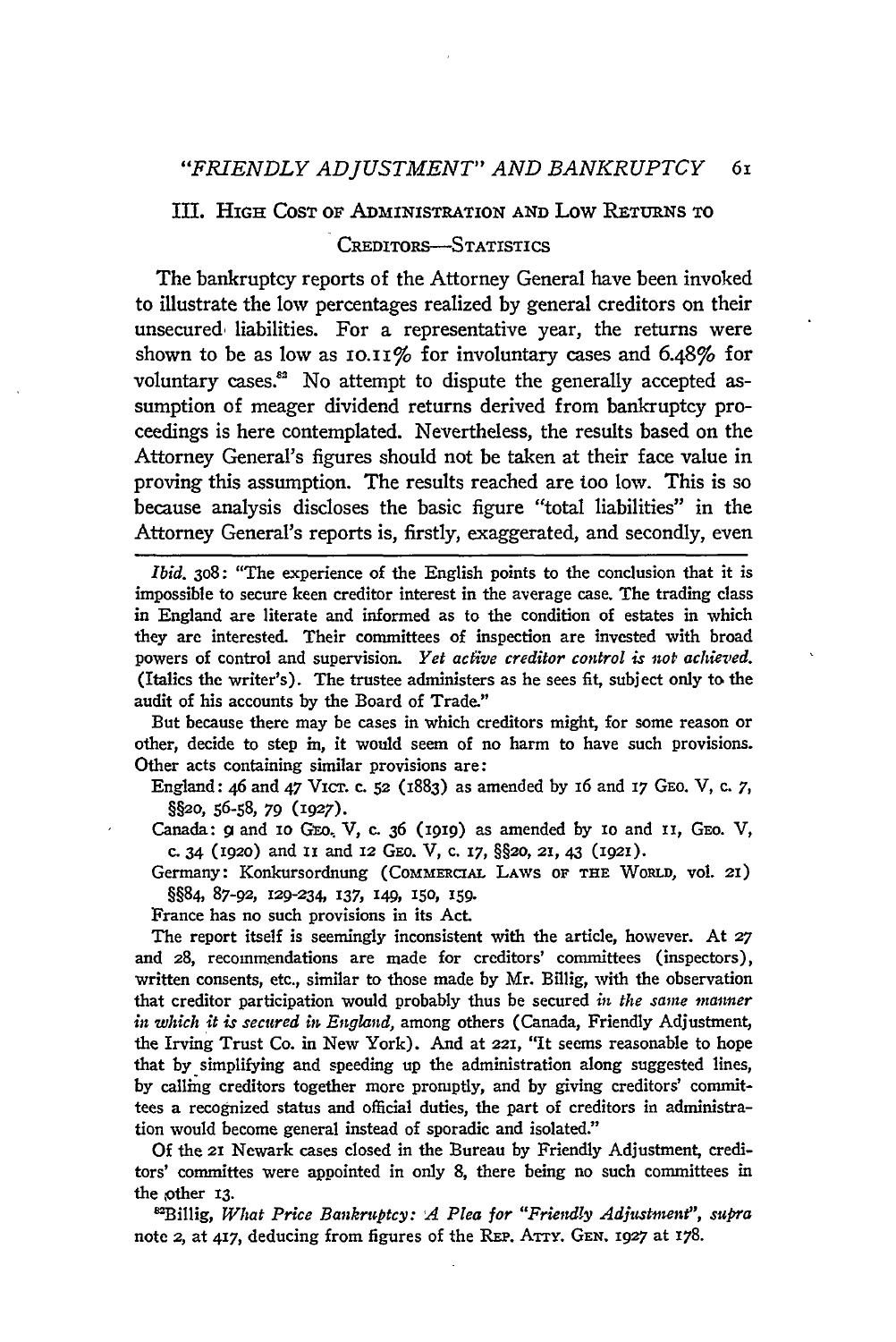if corrected, a false one upon which to base a comparison of the dividends resulting from the two systems.

Firstly, some of the many ways in which the figure is erroneous and bloated are:

- i. Cases in which a partner individually goes bankrupt, but the remaining partners do not, the bankrupt partner, nevertheless, listing the partnership liabilities as his own. Partnership creditors, however, may derive satisfaction from the other partners.
- 2. Cases in which husband and wife go through bankruptcy proceedings separately, both listing themselves liable for identical debts.
- 3. The similar situation in which bankrupt corporations list the same debts for which the corporation officials also list themselves liable in separate bankruptcy proceedings.
- 4. Cases in which the same bankrupt duplicates a debt, on different pages of the schedules, all to be included into the bankrupt's final "total liabilities" figure. This occurs if the bankrupt or his attorney, feels uncertain as to the exact classification of a debt for the schedule sheet, and consequently, lists the debt on two pages, *i.e.,* listing the bankrupt's liability as endorser both on scheduleA3 (Debts to unsecured creditors) and A<sub>5</sub> (Debts which other parties ought to pay).
- *5.* -Cases in which debts are listed which have already received complete or partial satisfaction, or which will be fully or partially satisfied by guarantors and sureties.
- 6. Cases in which false or mistaken liabilities are listed, *i.e.,* debts which are in fact not enforceable obligations.'

These are but some of the more obvious ways in which the "total liabilities" figure, representing the amount of debts annually thrown into bankruptcy proceedings, is enlarged. It should be pointed out in what manner some of these errors are included. The duplications are obvious. As to the others, it is principally because the Attorney General's figures "total liabilities" is based upon the schedules as filed by the bankrupt. Included in the referee's final report of every bankruptcy case referred to him is the item "scheduled liabilities which have not been proved". These liabilities often make up a large part of the figure "total liabilities" of the individual cases, from which the Attorney General's final reports are derived, and it is this inclusion of unproved debts which the bankrupt nevertheless schedules-debts which may have never existed-which is the largest factor in the errors. Hence the official bankruptcy figures in this respect

<sup>&</sup>lt;sup>88</sup>These typical duplications and errors glaringly appeared in an examination of over i,ooo schedules filed in New Jersey.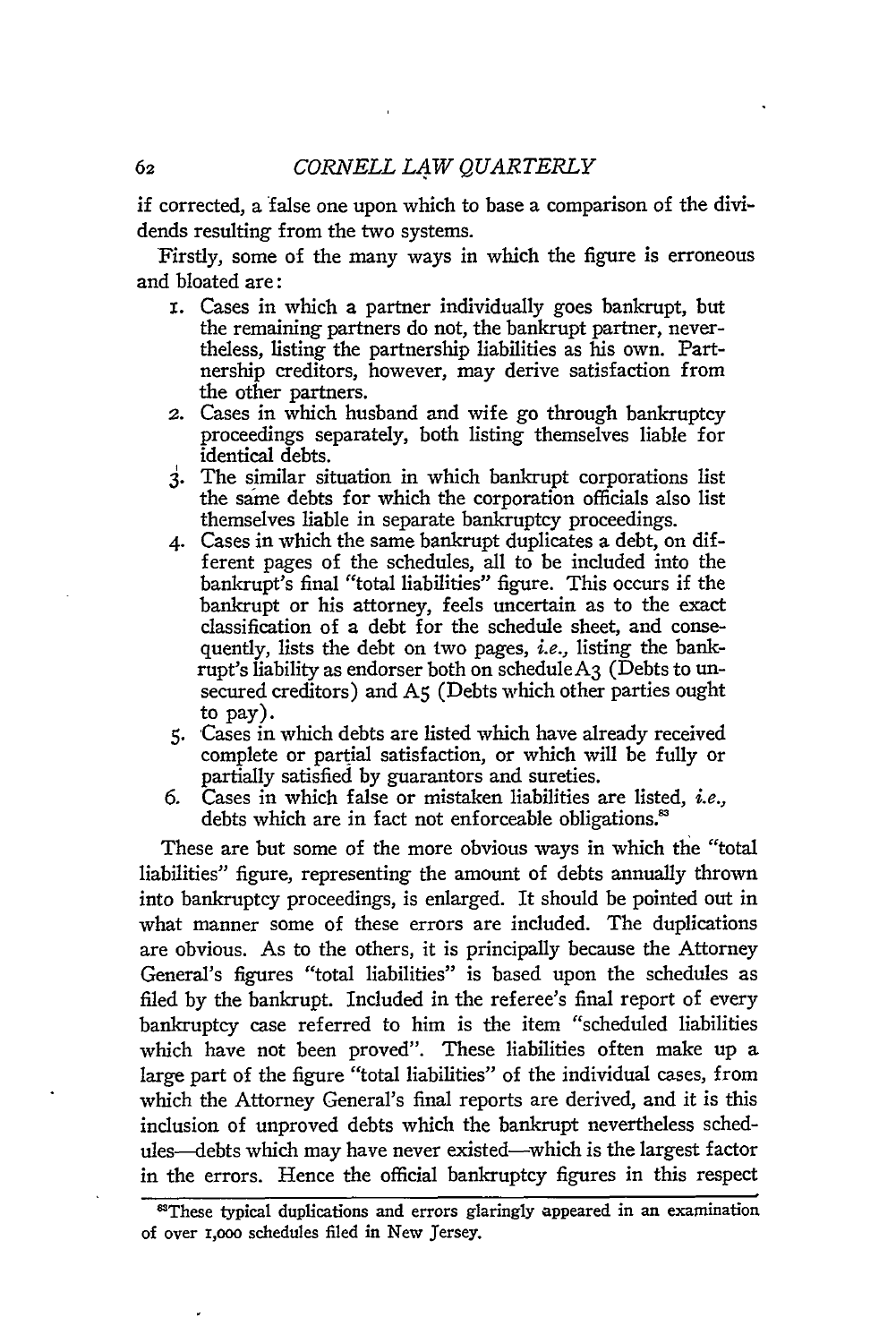represent largely the bankrupt's own idea of his liabilities, fancied or actual, true or mistaken. It seems clear that these are errors and duplications which should be subtracted from the total amount of the stated Attorney General's figure.

In respect to other items affecting the net figures, in 1924, a corrected Attorney General's figure for the Southern District of New York for administration expenses, "corrected", not in the light of the above, but merely in eliminating office errors, showed a cost for this of about **15%** of the net amount realized.<sup>84</sup> Figures quoted by Mr. Billig from an Attorney General's report of the fiscal year **1926-** 1927 and upon which he bases his comparison showed this expense to be about 24%, as compared with computed friendly adjustment costs of about **I4%."** Likewise, the comparative returns to creditors have been concluded to be about 6% for the bankruptcy case, as against about **2732%** for friendly adjustment. These figures in each case should receive an adjustment resulting from computations as to what is the true amount of "total liabilities" thrown into bankruptcy in which case the disparities are greatly reduced. Further, because it comes to the liquidator through sources other than the bankrupt, the friendly adjustment case more closely resembles involuntary bankruptcy which admittedly furnishes higher returns than in the voluntary. It should also be borne in mind that the erroneous duplications in bankruptcy liabilities are not counteracted by similar erroneous duplications or inflations of scheduled assets. The alleged dividend percentages are based upon actual "net assets realized", which figure is that of amounts actually derived by sale of assets, or otherwise. It bears no relation to the bankrupt's hopefully exaggerated idea of their value.

Secondly, for purposes of comparison especially, the Attorney General's "total liabilities" figure is a misleading one. This is so principally because of the inclusion of the no-asset case. These are cases with which the bankruptcy machinery must deal. Friendly adjustment on the contrary handles only cases which will at least support a fee for the bureau that will be compensatory. This business requirement would eliminate not only the strict no-asset case, but

 $\mathbf{I}$ 

<sup>&</sup>lt;sup>84</sup>The figures were corrected at the request of the Merchants' Ass'n of New York. See report, **MERCHANTs' Ass'N OF NEW YORK,** *supra* note io, at **13.**

As a matter of fact, the figure "total liabilities" was increased, as was also, howover, the dividend payments to creditors. They evidently had nothing to do with the type of "corrections" referred to in the article.

<sup>&</sup>quot;Billig, *What Price Bankruptcy: A Plea for "Friendly Adjustment", supra* note **2,** at 436.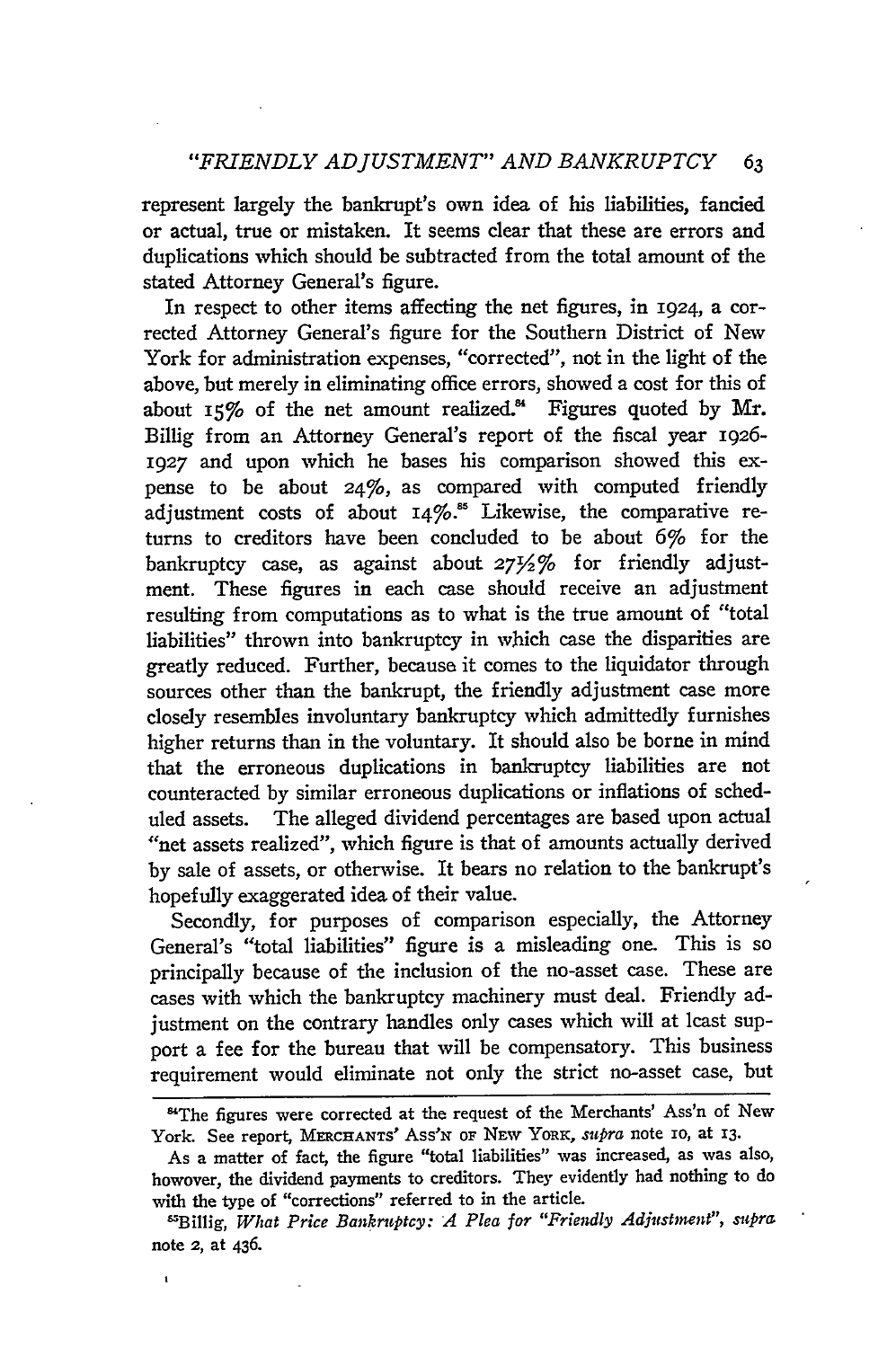# *CORNELL LAW QUARTERLY*

also hundreds of small asset cases not able to furnish such a fee. In other words, bankruptcy must accept any and all cases. Friendly adjustment can pick its cases. It itself examines and investigates the cases before it finally decides to accept.<sup>86</sup> Investigation discloses that the number of cases which friendly adjustment would not touch and with which the bankruptcy liability figure is burdened are many. Liabilities represented by no-asset cases with which the bureau could not bother and which for fair comparison would have to be deducted from the Attorney General's total liabilities figure, is enormous.<sup>87</sup> No attempt is made'to gather even an approximate figure for the very small asset case with which also the bureau would not deal.<sup>88</sup> But this type of case shows necessity of further adjustment before fair statistical comparisons be attempted.

Moreover the published charts illustrating the high dividend returns given to creditors in the "assignment" (liquidation, and therefore comparable to bankruptcy) cases do not include those cases begun in the Bureau as "extension" (continuation of the business) cases, and subsequently liquidated because of unsuccessful results. Much has been said of the splendid work done by the bureaus in thus *saving* financially tottering concerns, instead of merely liquidating the remains of the wreck.<sup>89</sup> Over-optimism about the results should again

*T 0lbid.* **429,** 430.

The following figures represent the appraised assets in the 25 Newark friendly adjustment cases studied:

| 1.                            | \$5340.00                    | 14. | 20280.00                       |
|-------------------------------|------------------------------|-----|--------------------------------|
| 2.                            | 1220.00                      | 15. | 1583.50                        |
| 3.                            | not apraised—524.00 realized | 16. | not appraised—1470.20 realized |
| 4.                            | 1220.00                      | 17. | not appraised-1584.42 realized |
|                               | 510.94                       | 18. | 500.00                         |
| $\frac{5}{6}$                 | 814.00                       | IQ. | 400.00                         |
|                               | 63400.00                     | 20. | 100.00                         |
| $\overline{\overset{7}{8}}$ . | 1721.00                      | 21. | no record of                   |
| 9.                            | 600.00                       | 22. | 91635.00                       |
| IO.                           | 1850.00                      | 23. | 6700.00                        |
| 11.                           | 1000.00                      | 24. | 1500.00                        |
| 12.                           | 1500.00                      | 25. | 300.00                         |
| 13.                           | 1200.00                      |     | Average=\$8,623.04             |
|                               |                              |     |                                |

<sup>8</sup>In this country, nearly two-thirds of the cases are no-asset cases." Report, IN THE MATTER OF **AN** INQUIRY, ETC., *stupra* note *7,* at 35.

<sup>884</sup>If we are to add to the no-asset cases those in which the assets are only a hundred dollars or so, the proportion of cases in which no dividends, or nominal dividends are paid, would be far higher than two-thirds." *Ibid.*

"The great majority of cases, placed as high as 75%, are comparatively small bankruptcies". *It Defense of the Nation's Receivables, supra* note 5, at **9.**

'Billig, *Extra-Judicial Administration of Insolvent Esbates, supra,* note 2, at **300;** Billig, *What Price Bankruptcy: A Plea for "Friendly Adjustment", supra* note 2, at 428; **it** *Defense of the Nation's Receivables, supra* note 5, at 9.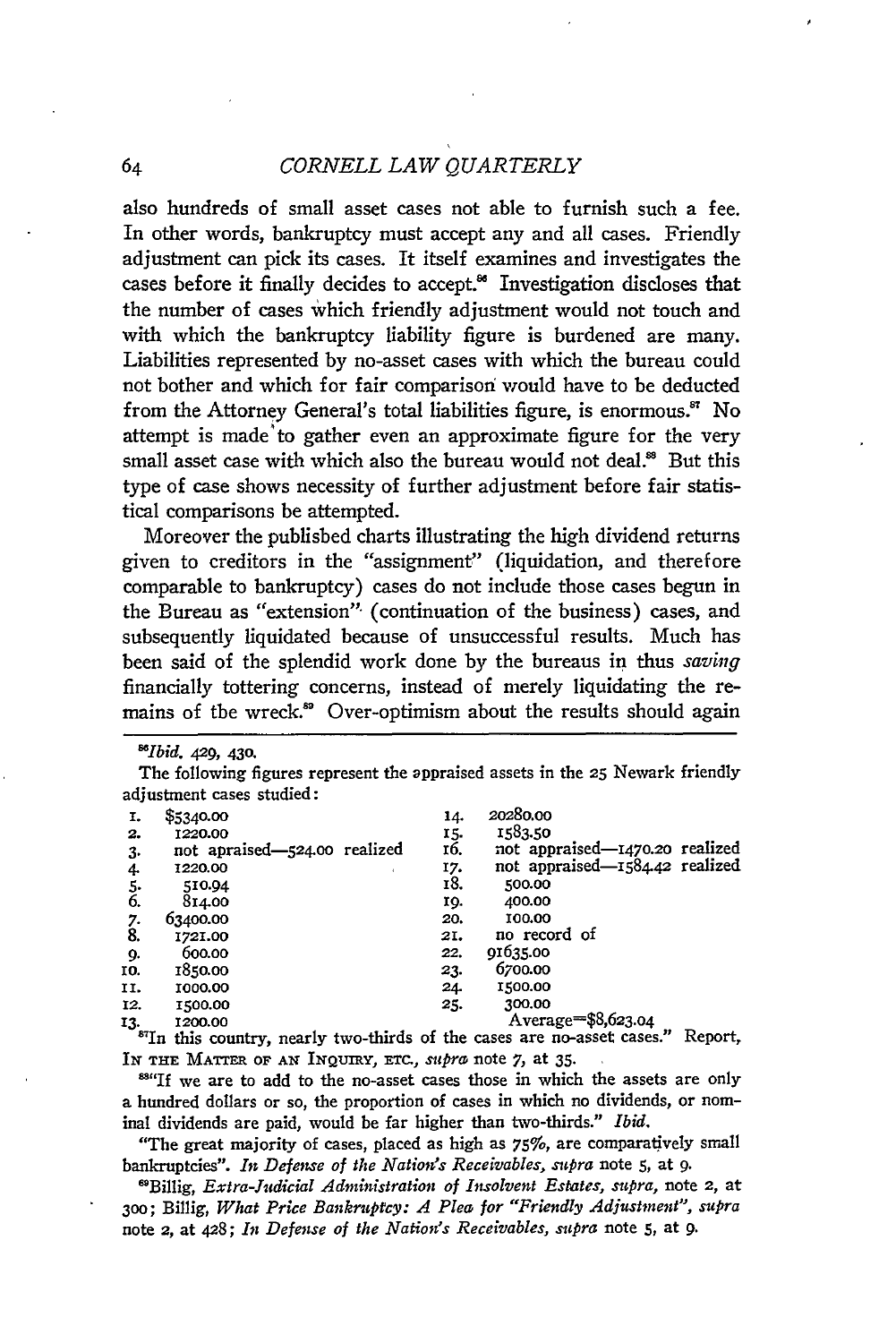be cautioned against. Recent research in the equity receivership, a system designed to continue the business, inject new life, **by** reorganization if necessary, in short, to save rather than liquidate, illustrates how lean have been such results.<sup>80</sup> To make the figures fairer, then, the outcomes of these unsuccessful "extension" cases should be added to the liquidation tables. Inferentially from the results in equity receivership there are many nonsuccesses. On the other hand cases begun in equity receivership that subsequently found their way into the bankruptcy court should also be deducted from the bankruptcy figures.

As the whole matter of proof by statistical data is often dismissed with the cynical "axiom" that "anything can be proved by statistics" this interesting subject will be dismissed with the admission that regardless of specific figures, Mr. Billig's excellent charts camparing the results of liquidation by means of the two systems. of similar type businesses seem, on the whole, to show returns in favor of friendly adjustment.

This adverse showing of the bankruptcy system is due primarily, of course, to the general high cost of administration that this system seems to require, and which consumes practically everything that is realized from the estate. In general, this fact must be admitted.<sup>91</sup> It

"See Douglas and Weir, *Equity Receiverships In The United States District Court For Connecticut, 4 CoNN.* B. **J. i.**

**3** of the **25** Newark Friendly Adjustment cases have already gone to court. **8** more were extension cases that were still open.

"The following represents results of ioo asset cases picked at random in the Yale New Jersey study.

|               | Net <sup>,</sup> Amount | Cost of      |     | Realized   | Adm.    |
|---------------|-------------------------|--------------|-----|------------|---------|
|               | Realized                | Adm.         |     | Net Amount | Cost of |
| 1.            | \$<br>464.46            | \$<br>464.46 | 20. | 1586.28    | 1329.76 |
| 2.            | 6427.28                 | 2271.33      | 21. | 992.64     | 533-54  |
| з.            | 7378.82                 | 2022.22      | 22. | 5233.28    | 2939.10 |
| 4             | 2630.00                 | 736.99       | 23. | 2103.42    | 2103.42 |
|               | 3957.09                 | 2270.48      | 24. | 1866.23    | 806.46  |
| $\frac{5}{6}$ | 262.00                  | 262.00       | 25. | 4349.96    | 944.16  |
|               | 12106.89                | 4716.22      | 26. | 12007.19   | 4595.12 |
| $\frac{7}{8}$ | 200.04                  | 200.04       | 27. | 1029.93    | 1110.78 |
| 9.            | 3903.85                 | 2201.47      | 28. | 1508.42    | 930.9I  |
| 10.           | 6362.87                 | 3126.24      | 29. | 2672.83    | 2207.63 |
| II.           | 135.22                  | 135.22       | 30. | 26703.20   | 2603.62 |
| 12,           | 258.61                  | 258.61       | 31. | 1253.50    | 653.50  |
| 13.           | 8678.95                 | 4795.51      | 32. | 985.00     | 636.95  |
| 14.           | 11708.02                | A478.14      | 33. | 2282.57    | 681.04  |
| 15.           | 2760.51                 | 1862.31      | 34. | 600.00     | 505.43  |
| 16.           | 3480.54                 | 2244.78      | 35. | 13297.35   | 3422.17 |
| 17.           | 11102.98                | 3102.98      | 36. | 1694.37    | 928.41  |
| 18.           | 116.04                  | 116.04       | 37. | 653.80     | 603.80  |
| 19.           | 415.90                  | 415.90       | 38. | 41.45      | 41.45   |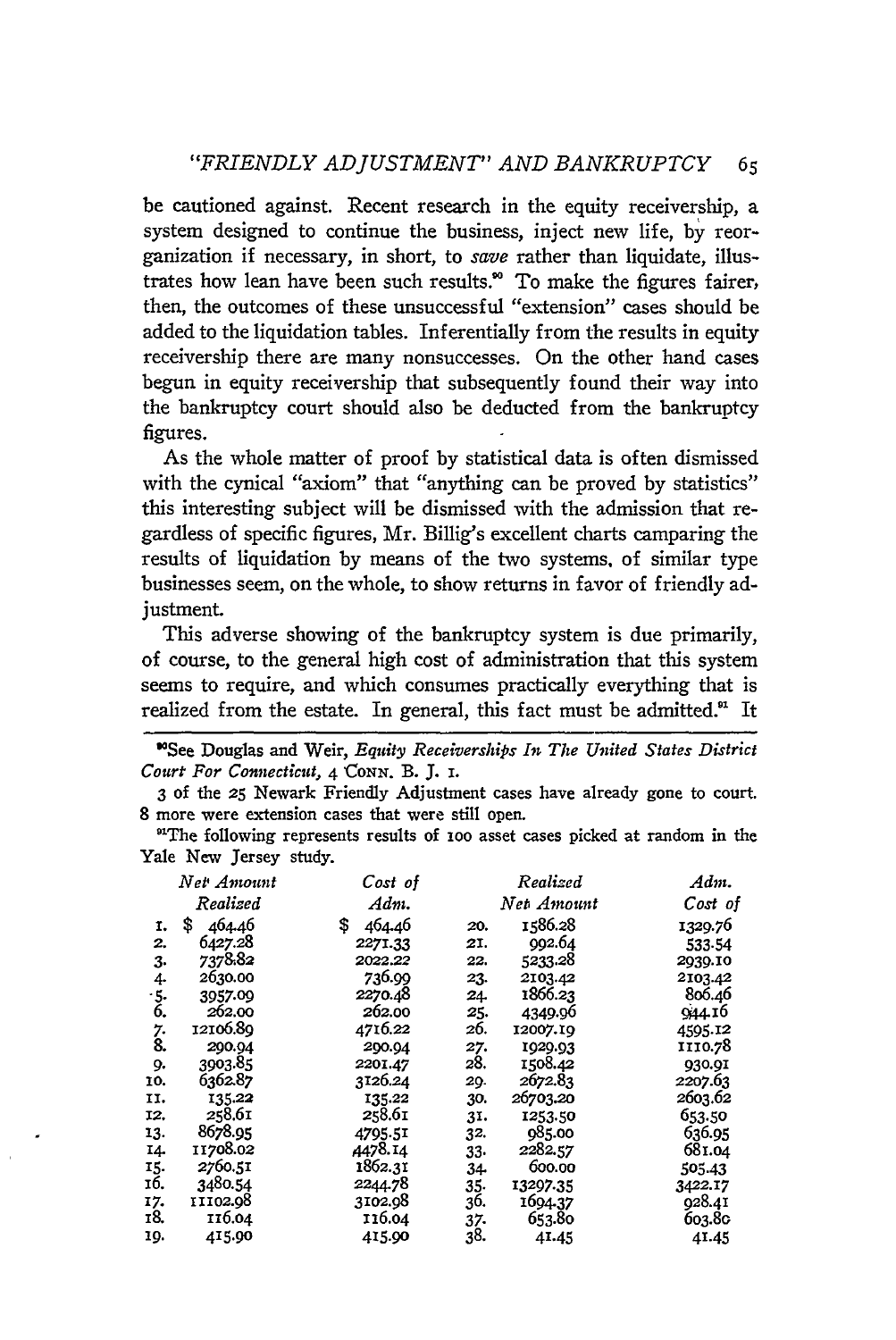#### *CORNELL LAW QUARTERLY*

has its effect particularly upon the small cases, in which the net amount realized from the assets seldom exceeds the costs of administration. But several matters must be kept in mind before we come to a too condemnatory conclusion. Admitting that bankruptcy is more expensive than friendly adjustment, as seems to be the general situation when any extra-legal settlement is compared with a court machinery process, it is submitted that bankruptcy gives much more for its

|     | Net Amount       | Cost of                                                       |             | Net, Amount                  | Cost of |
|-----|------------------|---------------------------------------------------------------|-------------|------------------------------|---------|
|     | Realized         | Adm.                                                          |             | Realized                     | Adm.    |
| 39. | 557-42           | 443.21                                                        | 70.         | 2II.00                       | 198.83  |
| 40. | 985.02           | 758.19                                                        | 71.         | 117.94                       | 117.94  |
| 41. | 455.81           | 416.89                                                        | 72.         | 773.06                       | 501.93  |
| 42. | 17620.04         | 7272.14                                                       | 73.         | 333-54                       | 183.06  |
| 43. | 1443.74          | 1060.62                                                       | 74.         | 885.63                       | 420.0I  |
| 44. | 1125.60          | 858.21                                                        | 75.         | 714.31                       | 646.02  |
| 45. | 500.00           | 500.00                                                        | 76.         | 2876.65                      | 1296.91 |
| 46. | 406.71           | 406.71                                                        | 77.         | 5350.00                      | 2643.10 |
| 47. | 550.00           | 483.36                                                        | 78.         | 690.70                       | 358.18  |
| 48. | 535.00           | 231.59                                                        | 79.         | 445.65                       | 424.16  |
| 49. | 525.00           | 465.29                                                        | 80.         | 330.15                       | 149.95  |
| 50. | 2825.20          | 1646.86                                                       | 81.         | 89.IO                        | 89.10   |
| 51. | 9069.43          | 3143.27                                                       | 82.         | 795.75                       | 795.75  |
| 52. | 445.65           | 424.16                                                        | 83.         | 345.00                       | 265.85  |
| 53. | 660.00           | 412.86                                                        | 84.         | 2652.31                      | 543-39  |
| 54. | 8976.85          | 3099.43                                                       | 85.         | 5570.52                      | 1097.48 |
| 55. | 609.67           | 585.01                                                        | 86.         | 454.25                       | 369.59  |
| 56. | 92.42            | 91.32                                                         | 87.         | 3062.20                      | 1490.55 |
| 57. | 258.55           | 258.55                                                        | 88.         | 1030.50                      | 830.50  |
| 58. | 1030.80          | 908.80                                                        | 89.         | 1194.94                      | 677.75  |
| 59. | 59.08            | 59.08                                                         | 90.         | 1592.57                      | 1305.78 |
| 60. | 1096.38          | 215.08                                                        | 9I.         | 1581.39                      | 830.08  |
| 61. | 400.00           | 400.00                                                        | 92.         | 1505.94                      | 1505.94 |
| 62. | 60.56            | 60.56                                                         | 93.         | 353.00                       | 353.00  |
| 63. | 991.70           | 991.70                                                        | 94.         | 5685.70                      | 385.30  |
| 64. | 92.05            | 92.05                                                         | 95.         | 240.00                       | 123.97  |
| 65. | 12035.07         | 2806.77                                                       | 96.         | 2114.35                      | 820.42  |
| 66. | 424.71           | 64.71                                                         | 97.         | 627.77                       | 410.45  |
| 67. | 6671.76          | 2381.82                                                       | 98.         | 334.38                       | 178.13  |
| 68. | 1503.89          | 1304.50                                                       | 99.         | 2622.67                      | 1522.65 |
| 69. | 165.84           | 79.79                                                         | <b>100.</b> | 7347.38                      | 3035.42 |
|     | Total 273,090.77 | 118,643.03                                                    |             | Percentage consumed=43.444%. |         |
|     |                  | The following dividends were paid in the Newark Bureau cases: |             |                              |         |
| I.  | 85.5%            |                                                               | 14.         | 76.7 %                       |         |
| 2.  | 20%              |                                                               | 15.         | 35%                          |         |
| 3.  | court case       |                                                               | 16.         | court case                   |         |
| 4.  | none             |                                                               | 17.         | court case                   |         |
| 5.  | 6½%              |                                                               | 18.         | still open                   |         |
| 6.  | 47.8%            |                                                               | 19.         | 19%                          |         |
| 7.  | still open       |                                                               | 20.         | none                         |         |
| 8.  | court case       |                                                               | 21.         | 14%                          |         |
| g.  | 37%              |                                                               | 22.         | still open-10% thus far      |         |
| 10. | none             |                                                               | 23.         | 86.4%                        |         |
| 11. | still open       |                                                               | 24.         | still open                   |         |
| 12. | 20%              |                                                               | 25.         | 23%                          |         |
| 13. | 1314%            |                                                               |             | Average=30.2%                |         |
|     |                  |                                                               |             |                              |         |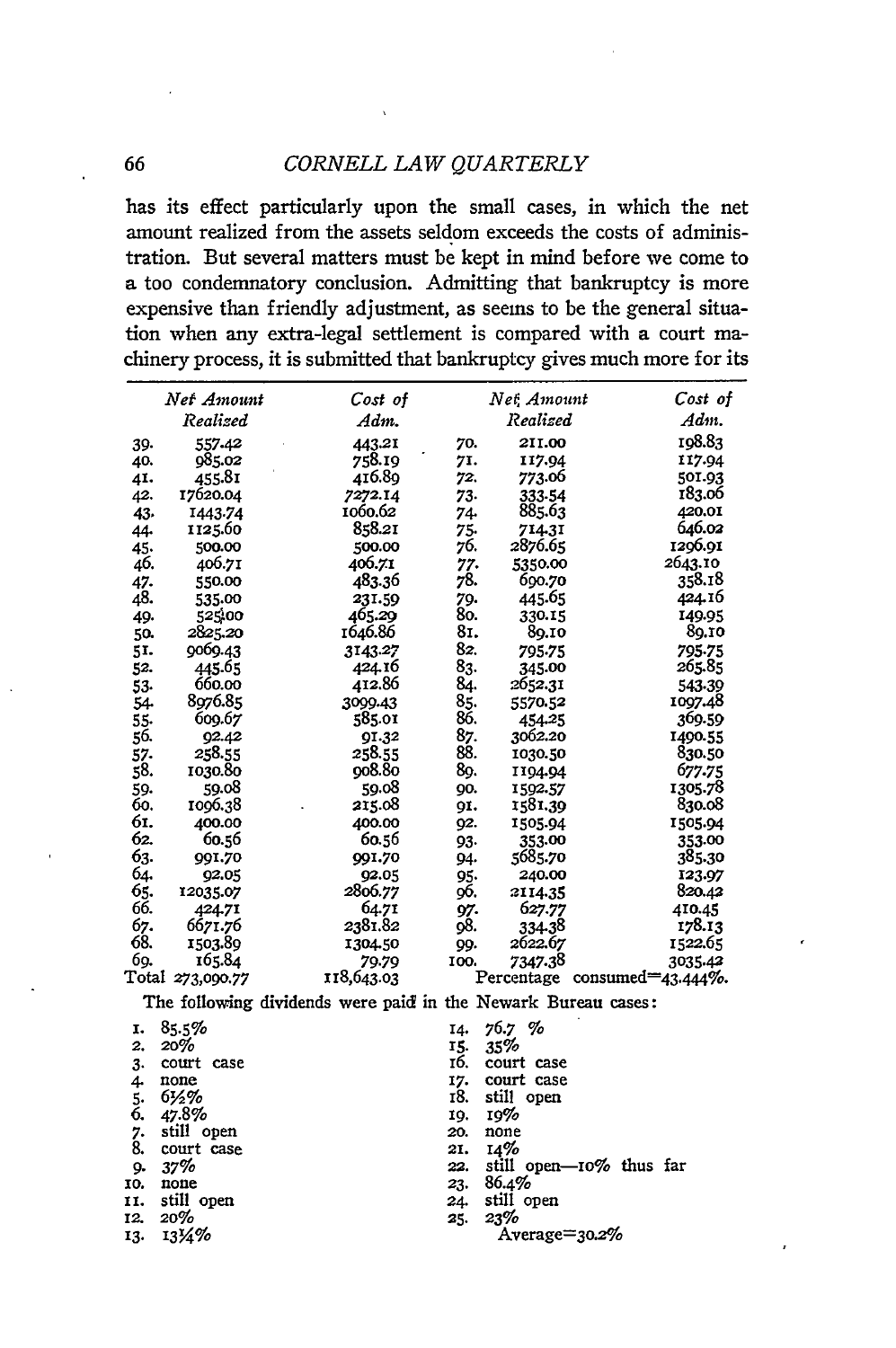#### *"FRTENDLY ADJUSTMENT" AND BANKRUPTCY 67*

increased costs than does friendly adjustment. This does not seem to be the situation involved in other fields of extra-judicial settlements.

In the bankruptcy system creditors' rights are protected throughout. The general problem of fraud has previously been discussed. Creditors, or their legal representatives, are permitted to force the examination not only of the debtor and his wife, but by Section 21A of the Bankruptcy Act, of "any designated person". Such examinations of course, are best conducted by experienced lawyers. They are carried out with the force and effect of law, *i.e.,* in court, under oath, etc. Any other method would seem to be little short of worthless. That such examinations are often not productive of the desired results should not minimize their importance. The system is so designed that by an involuntary petition, and the use of the receiver, the property may immediately be put in the charge of the court for the benefit of all creditors. The preferential four month period for the benefit of all creditors leads to involved law suits and legal services, only because it is necessary to protect creditors. Frequently it results in the creation of a substantial estate where at first little or nothing appeared.

The system was also designed to be protective of the bankrupt's rights. It grants him a discharge. It provides him an attorney's fee. It allows him exemptions. A system guaranteeing such important rights, privileges, powers and immunities is expensive. The friendly adjustment system also claims the power to give a "contract" discharge, $^{\infty}$  if the creditors conclude the bankrupt is worthy of one. $^{\infty}$ But here we meet the same difficulty which was encountered in the original decision as to whether or not the bankrupt's "honesty" was such as to warrant the bureau's retention of the case. What standard shall be selected for determining whether the bankrupt is deserving of the discharge? The mere whim of the creditors'—their possible desire to let loose their anger against the insolvent himself, anger engendered, possibly, by short-sightedness in having extended credit to such an inefficient (fraudulent) business man? The friendship adjustment scheme has no yardstick.

The Bankruptcy Act, on the other hand, defines and sets up a standard for which a refusal of a discharge may be made. Its legal interpretation may be difficult, but it is necessary. The importance of a legal discharge granted to the deserving-i.e., "honest" in the

<sup>&</sup>quot;Billig, *What Price Bankruptcy: A Plea for "Friendly Adjustment", supra* note **2,** at 438.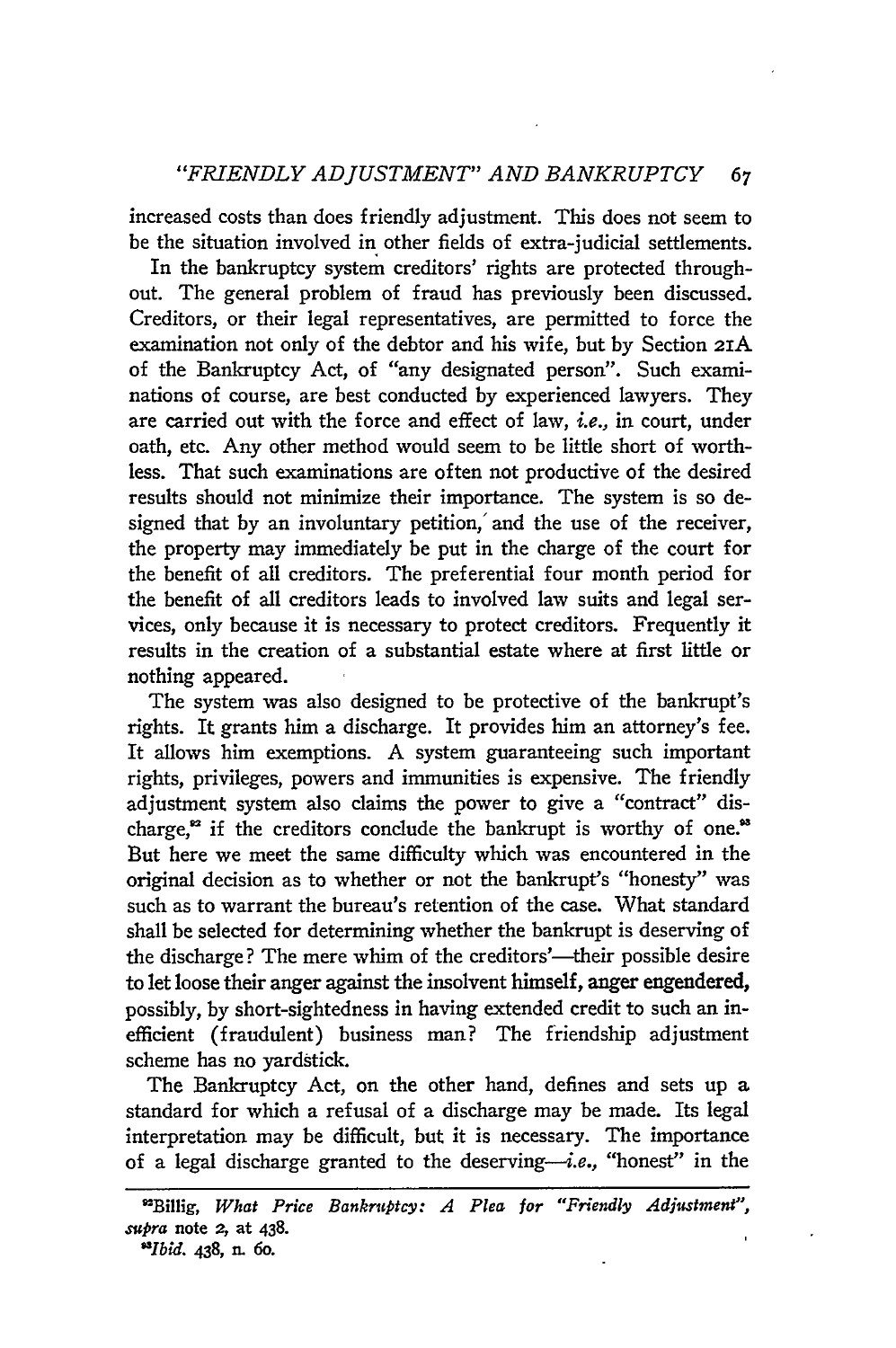68 *CORNELL LAW QUARTERLY*

legal sense-insolvent debtor is not to be measured in dollars and cents." Purely from the bankrupt's point of view, it would seem that a conscientious advisor should not recommend friendly adjustment unless at least the three major rights of an attorney's fee, discharge, and statutory exemptions were assured him. These matters have been hitherto practically unmentioned in considering the problem, yet they seem to have a direct relation to public policy.<sup>85</sup> It may be conceded that a system that deprives bothcreditors and debtors of such privileges and rights is bound to cost less.<sup>86</sup> But wise business men do not always choose the cheaper article.

Again, it should be pointed out that generally speaking, the officials and their duties created **by** the Bankruptcy Act have their parallel under the friendly adjustment plan. The receiver and trustee, the chief liquidating officers in bankruptcy, have their counterpart in the bureau liquidator; the receiver and trustee's attorney in the bureau's attorney. Both systems employ appraisers, accountants, custodians and auctioneers whenever needed. The fact that in broad aspects each system structurally resembles the other indicates that practically all of these offices, of duties, are essential to any systematic, orderly, estate liquidation. They may be changed in small particulars, *i.e.,* one appraiser may be substituted for the required three. $"$  But these

'See report, IN THE MATTER OF **AN** IxQUIRY, Erc., *supra* note **7,** at **177,** quoting from an address of Referee Geo. A. Marston of Detroit: "The debtor very often does not receive any release from his obligations and after the distribution is.. .forced into Bankruptcy in order to get a discharge..."

In the **25** friendly adjustment Newark cases studied, 4 went to the Bankruptcy Court. Of the remaining 21, **I** debtor received his statutoryi exemptions.

In these same 21, releases were granted in **8,** not granted in **I,** and "not yet" in **12.**

<sup>94</sup> The administration of bankrupt estates in England is as expensive as, if not more than, the So. District of New York. The examination of the debtor's conduct and affairs is far more careful and painstaking, and much of the expense is incurred on that score." Article appended to report, **IN THE MATTER OF AN INQUIRY, ETC.,** *supra* note *7,* at **306.**

"The examination of the debtor's conduct and affairs independent of the wishes of the creditors and independent of the size **of** the estate is a most salutary feature of the Act. It is undoubtedly expensive." *Ibid.* **308.**

*97Ibid.* 58; Billig, *Extra-Judicial Administration of Insolvent Estates, supra* note 2, at **320;** Douglas and Weir, *op. cit. supra* note go, at **20.**

<sup>&</sup>quot;See Levinthal, *The Early History of Bankruptcy Law* (1917) 66 **U.** OF **PA.** L. R. 224. In the Yale New Jersey study, out of 1,000 cases studied, objections to discharges were filed in **50.** In only **5** of these, discharges were refused; in 33, the discharge was granted nevertheless, and **12** were still open.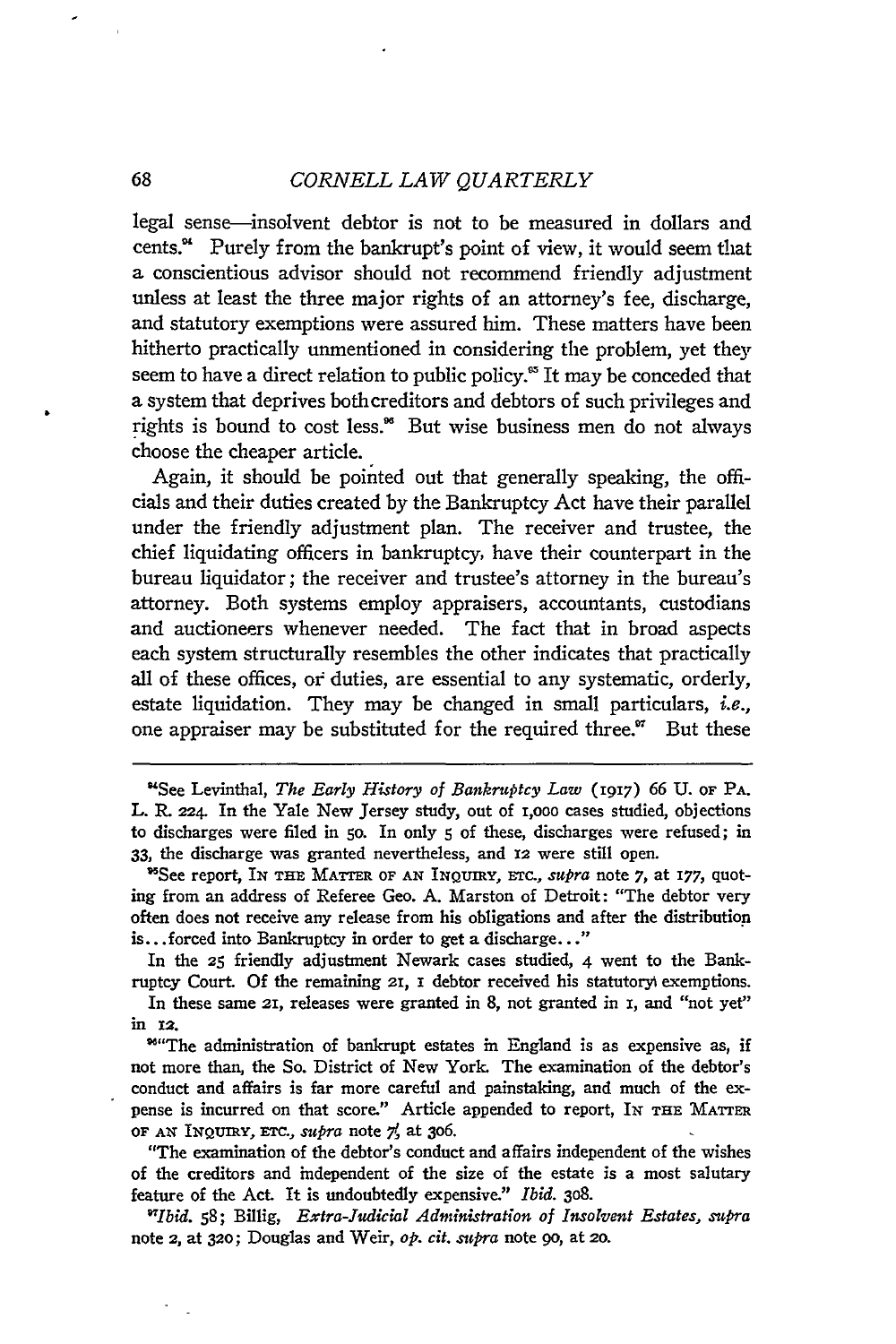small differences do not make for basic superiority so far as costs of administration regarding officers are concerned.

If in fact friendly adjustment seems to be able to do the work cheaper, it is not essentially because it lessens the officers nor because it has a simpler structure, but because the work required of these officers (which in a large number of cases seems to be absolutely necessary) is reduced to a minimum and is not sovaluable. The one important item of saving is that it does away with the intermediary court designed to furnish protections and safe-gnards to creditor and debtor alike. These protections and safe-gnards against dishonest debtors, against dishonest and preferred creditors, of discharges, exemptions, examinations,—may or may not be considered as "necessary", if they are, they are factors in determining what is the "superior" system.

To those who claim, especially in the small bankruptcy case, that the value of the article would appear to be too small to insure by the "cumbersome" methods of bankruptcy, the reply should be that the "dividend return" should not be measured in dollars and cents, but rather in the fact that no cost is too high to have thorough protection and investigation of the debtor, his wife, relatives, friends and other creditors. The discussion on this point merely suggests the necessity of some type of summary procedure in bankruptcy for small cases.<sup>88</sup> similar to the English practice, the size of the estate only to be determined by further research, not necessarily that bankruptcy be discarded entirely in favor of friendly adjustment.

Because of the large group of creditors, however, who are willing to sacrifice the investigations and safe-guards of the bankruptcy machinery for the sake of salvaging as much as possible, from their investment (and it is not entirely strange that business men should be so inclined) the wise suggestion has been made for another government official, a paid examiner or investigator for all cases.<sup>®</sup> This is so be-

*"Ibid. 57-67,* where a paid Auditor and Examiner is recommended, to be a permanent official investigating all cases. It would be of particular importance in the no-asset cases, where the estate **can** not afford to bear adequate investigations. At present, it is better for debtors to come in with no assets than with

<sup>&</sup>quot;See Billig, *Extra-Judicial Administration of Iisolvent Estates, supra* note **2, at** 316. Aso see *supra* note 81.

<sup>&</sup>quot;It has seemed that in large estates there should be given to the creditors the right to select their own trustee....The difficulty is to draw the line between what are small and what are large estates, since the schedules based upon the opinion of the bankrupt are liable to vary largely from the amounts actually realizable." Report, Txz MERCHANTS' ASS'N. OF NEw YORK, *supra* note **10,** at 74.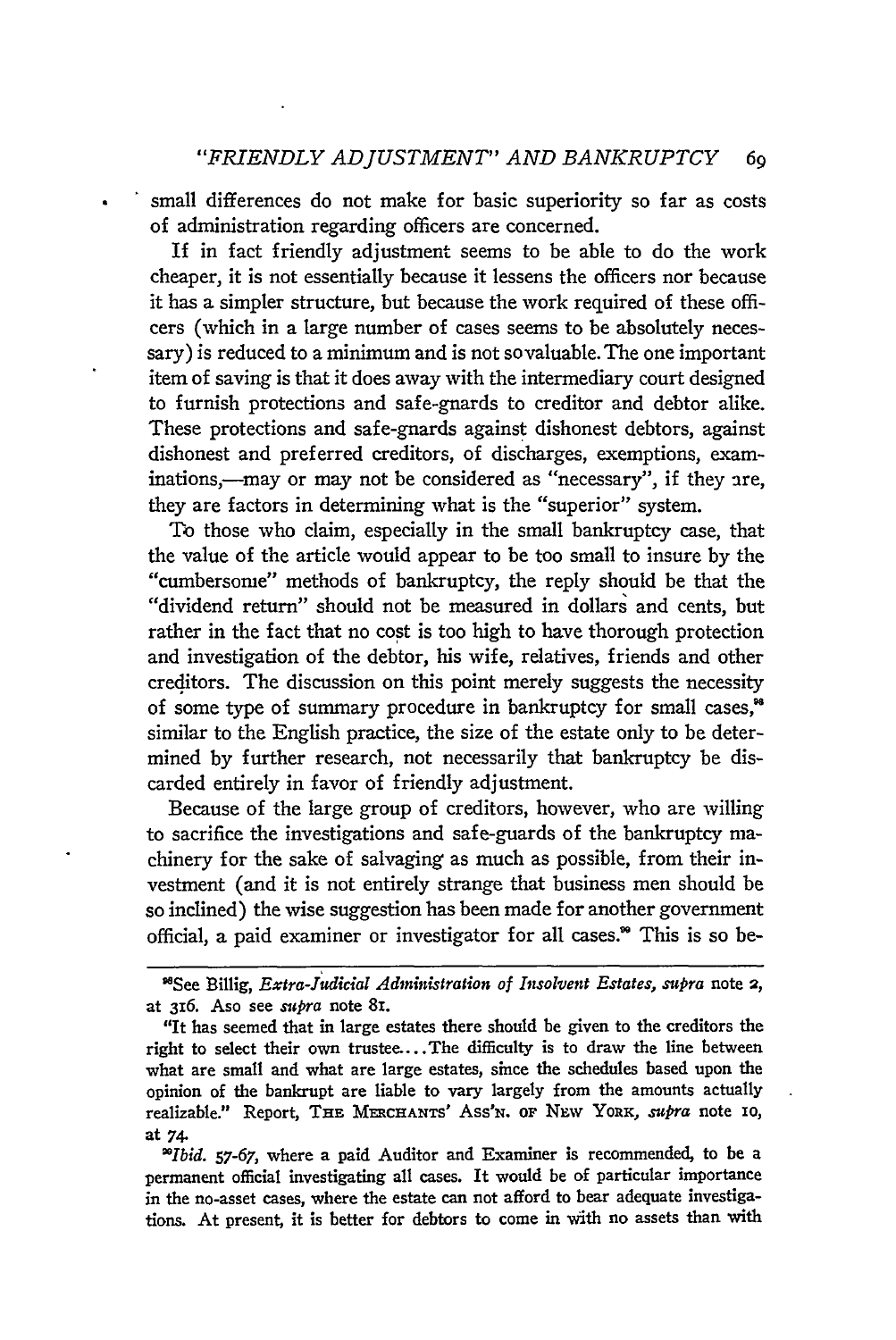cause there are elements of policy in every case that transcend mere considerations of dividend returns.<sup>100</sup> A salaried government investigating official would present the two-fold advantage of permitting larger dividend returns by not forcing the bankrupt estate to bear this part of the costs of administration, and nevertheless of insuring a thorough investigation, especially in the cases listed as noasset and very small asset.

The distressing fact is that so many business men divorce themselves from these considerations. They do not insist upon strictly enforcing the discharge or criminal provisions of the Act, $^{101}$  and expose themselves and the entire business community to further exploitation through fraud or inefficiency by unheedingly permitting bankrupts to set themselves up in business again. This leads to the conclusion that such duties in the interests of public policy, should fall upon the Government itself.<sup>302</sup> The present Bankruptcy Act, deficient in so many of these considerations, in thousands upon thousands of cases, at least partially offers some such advantages and checks. But friendly adjustment seemingly disregards the entire problem and swings completely to the opposite extreme. Is one system "superior" to the other? The difficulty of replying is obvious.

It should also be pointed out what can be done by way of low cost of administration under the Bankruptcy Act. The bankruptcy figures of Detroit show that expenses only very slightly higher than under friendly adjustment can be obtained. This would seem to indicate

In England, it is the duty' of the Official Receivers to examine all cases.

largest possible returns in each individual case as to prevent occurrence of dishonest failures generally." *Ibid.* **36.**

Also see memorandum, *Ibid.*

<sup>101</sup>See editorial, *Bankruptcy Evils*, New York Sun, Aug. 26, 1930.

102"The central purpose of the English Act was to make bankruptcy a difficult and disagreeable process and so far as possible to weed out from the business community corrupt and incompetent traders." IN **THE MATTER OF AN** IN-QUrRY, **ETc.,** *supra* note **7,** at **36.**

"We should have the principle followed in England. That principle is that the enforcement of discipline is a public matter, that it cannot be left to the initiative of scattered creditors, but must be effected through centralized government machinery." *Ibid. 37.*

 $\sqrt{1}$ 

an estate that would support investigation, for the Bankrupt who comes in with assets may thereby "hang" himself.

Also, see report, **IN** THIA MATTER OF **AN** INQUIRY, ETC, *supra* note 7, at 43. where a Federal Bankruptcy Commissioner is recommended, one of whose duties would be the investigation of small asset cases.<br><sup>100</sup>"The aim [of the English Act] was not so much to give creditors the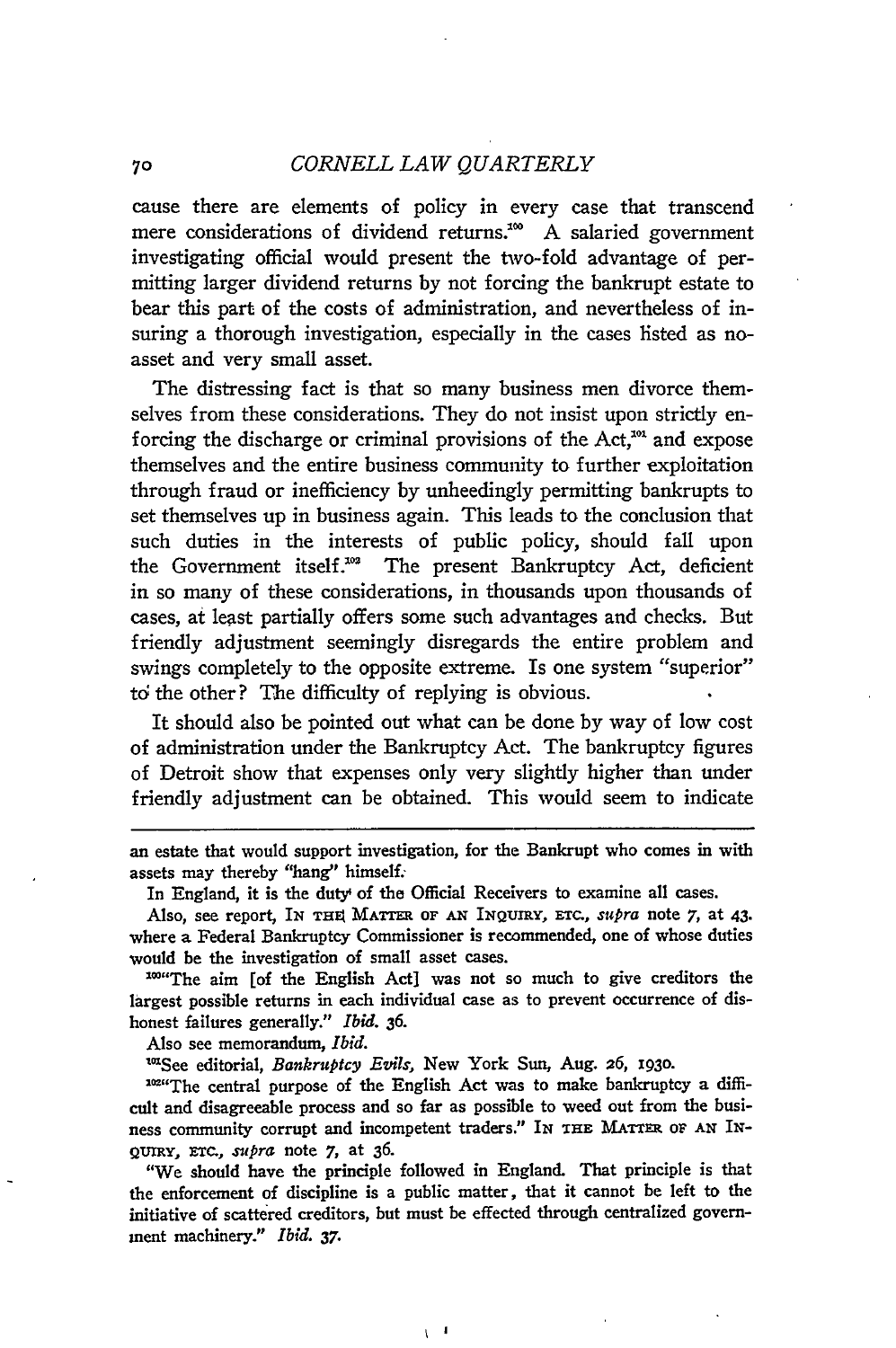that bankruptcy probably has come in for some unjust criticism as to the costs of administration which are really necessary to keep the wheels of the system moving in efficient fashion.<sup>103</sup>

#### **CONCLUSION**

It is practically impossible to judge any two systems that differ so greatly in the number of cases handled. No fair comparison can be made between the tens of thousands of cases that run through the bankruptcy mill and the comparatively few selected cases turned out by the bureaus. If the bureaus were subjected to the same barrage of no-asset, small asset, and complicated-situation cases that bankruptcy must administer, comparisons might more fairly be hazarded. Any such statement as that credit men "now adjust *a vast number* of merchant insolvencies" in their "own commercial forum,<sup>104</sup> therefore, when compared with the number turned out in bankruptcy, is slightly misleading.<sup>105</sup>

On the whole, it is not denied that friendly adjustment seems capable of furnishing larger dividends to creditors than does bankruptcy. If this is the business man's sole consideration, then he should choose this means of liquidation. But the inability of bankruptcy to duplicate this particular feat should not be considered a result of "flaws in the present system". Any system that simply marshals the assets, sells them, and distributes the remains to creditors, must necessarily be more generous in dividends. Query, why cannot so-minded creditors informally appoint anyone to perform these simple services and thus further increase their dividends by

108 Special local conditions, however, may account for these low Detroit figures: Because of such local conditions, the Committee, *(Ibid.* **95)** reported "...relative administration expense in different districts cannot be taken as a measure of efficiency, because of variable factors (rents, etc.) which also include the size of the cases involved". It goes on to say, however, "complete receivership administration, which is the rule in Detroit, does not necessarily involve added expense to estates, but under proper direction, should mean reduced expense through greatly reduced rentals".

<sup>104</sup>Billig, *Extra-Judicial Administration of Insolvent Estates, supra* note, 2, at **317.** (Italics are the writer's).

<sup>108</sup>In the fiscal year selected for comparisons in certain Districts, 1284 cases were liquidated in friendly adjustment, and **17,927** were closed in Bankruptcy.

'More than zio,ooo Bankruptcy cases were concluded in the years, **1928, 1929." IN THE** MATTER **OF AN INQuiRY, ETc.,** *supra* note **7,** at **35.** The **25** Newark cases analyzed above represents the bulk of such work done there in the past two years. There are **68** such bureaus.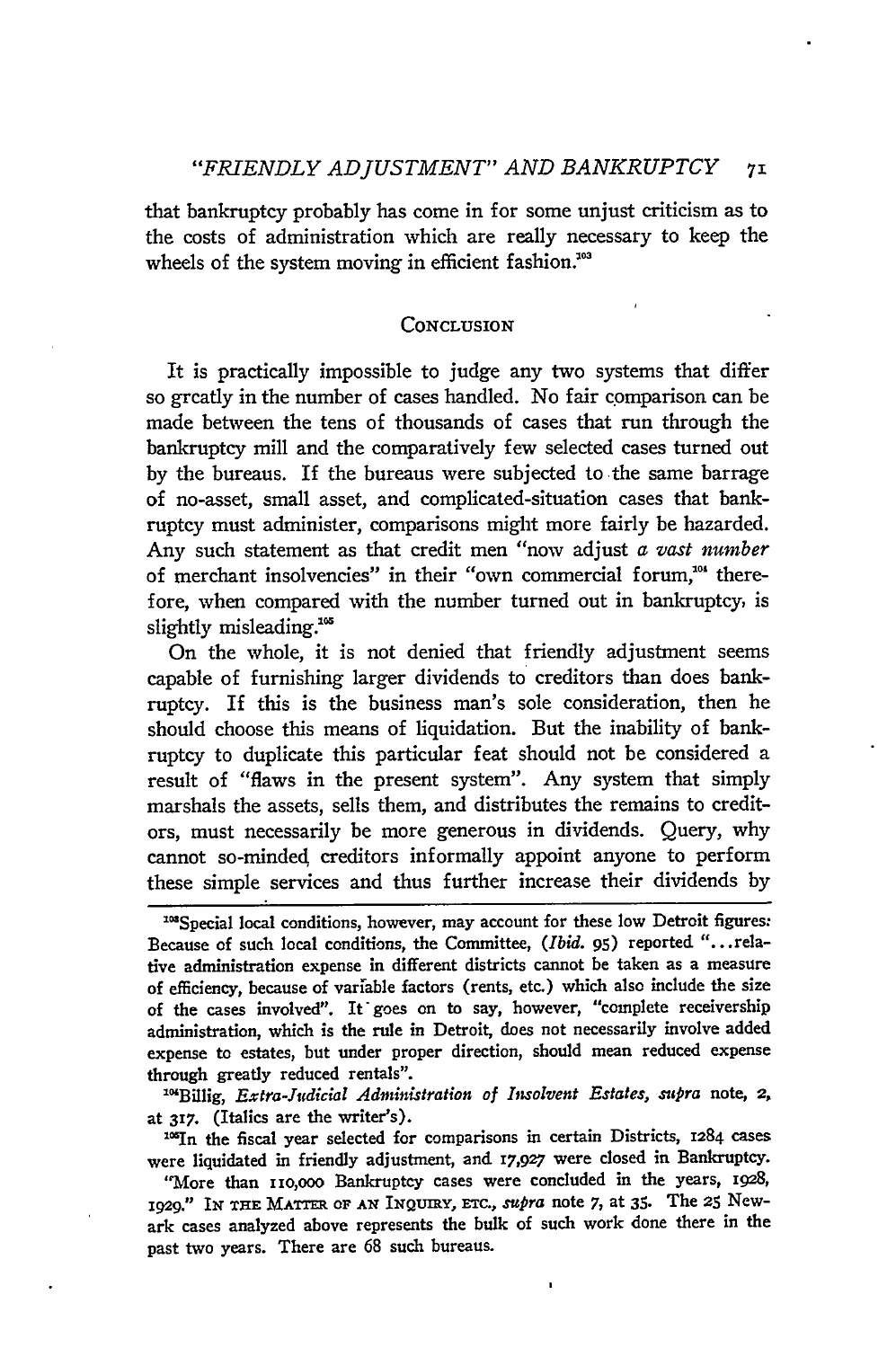saving even the 10% bureau fee? But these considerations are not essentially an attack against the present system. It is merely claiming that such a method is cheaper than any well designed bankruptcy act can be. Thus, the statement that "the success of friendly adjustment is partially dependent upon the existence of a National Bankruptcy Act *which has deficiencies*"<sup>106</sup> is also misleading. It would rather seem to be dependent upon the existence of *any* well-designed bankruptcy act. In other words, no serious attempt is here made to "defend" the present Bankruptcy Act. In certain of its phases it is past defending.

But creditors should first realize the significance of their choice, i.e., what they are losing before they accept such a substitute system. Speed and salvaging a few extra dollars from the wreck, the two considerations in which friendly adjustment certainly excels, are only two of many important considerations." Bankruptcy at least affords a method of legal supervision, innumerable checks, prohibitions, and protections. Friendly adjustment on the other hand liquidates with  $\alpha$  delightful informality.<sup>108</sup> It would be interesting to study the cases that have been liquidated by the bureaus merely to ascertain the number of preferences that possibly lie hidden in them, and that could have been set aside in bankruptcy; or how many of the pit-falls of the "composition" are prevalent in its non-technical easy-going procedure. It is a fertile field for those who hitherto have had to make their plans with due regard to the bankruptcy prohibitions.

There is not the slightest doubt, however, that there are many cases that would lend themselves to the friendly adjustment type of

108Referee George A. Marston of Detroit, in an address to the National Association of Referees in Bankruptcy, described the liquidation of insolvent estates under a trust mortgage (which is used in some states instead of assignments) as "the grand climax of looseness of administration. There is no control over administration here whatever. The trustee disposes of the property for whatever price he thinks best; pays whatever expenses he wishes, and if there is anything left, distributes it to creditors". *Ibid.* 177. "Our correspondence with Judges, Referees and Attòrneys contain much criticism of the methods adopted by... associations outside of bankruptcy." *Ibid.- 176.*

<sup>&</sup>lt;sup>108</sup>Billig, *Extra-Judicial Administration of Insolvent Estates, supra* note 2, at 318, (Italics are the writer's).

<sup>&#</sup>x27;w"Bankruptcy administration [in England] is not cheap; nor is it speedy. It is efficient in the realization of assets, in the investigation of the conduct and affairs of the debtor, and in the exclusion from trade of persons whose activities have been, shown to be a menace to honest and fair dealing in the commercial life of the community." Article appended to report, IN **THE** MATTER OF **AN** INQUIRY, **ETC.,** *sumpra* note **7,** at 308.